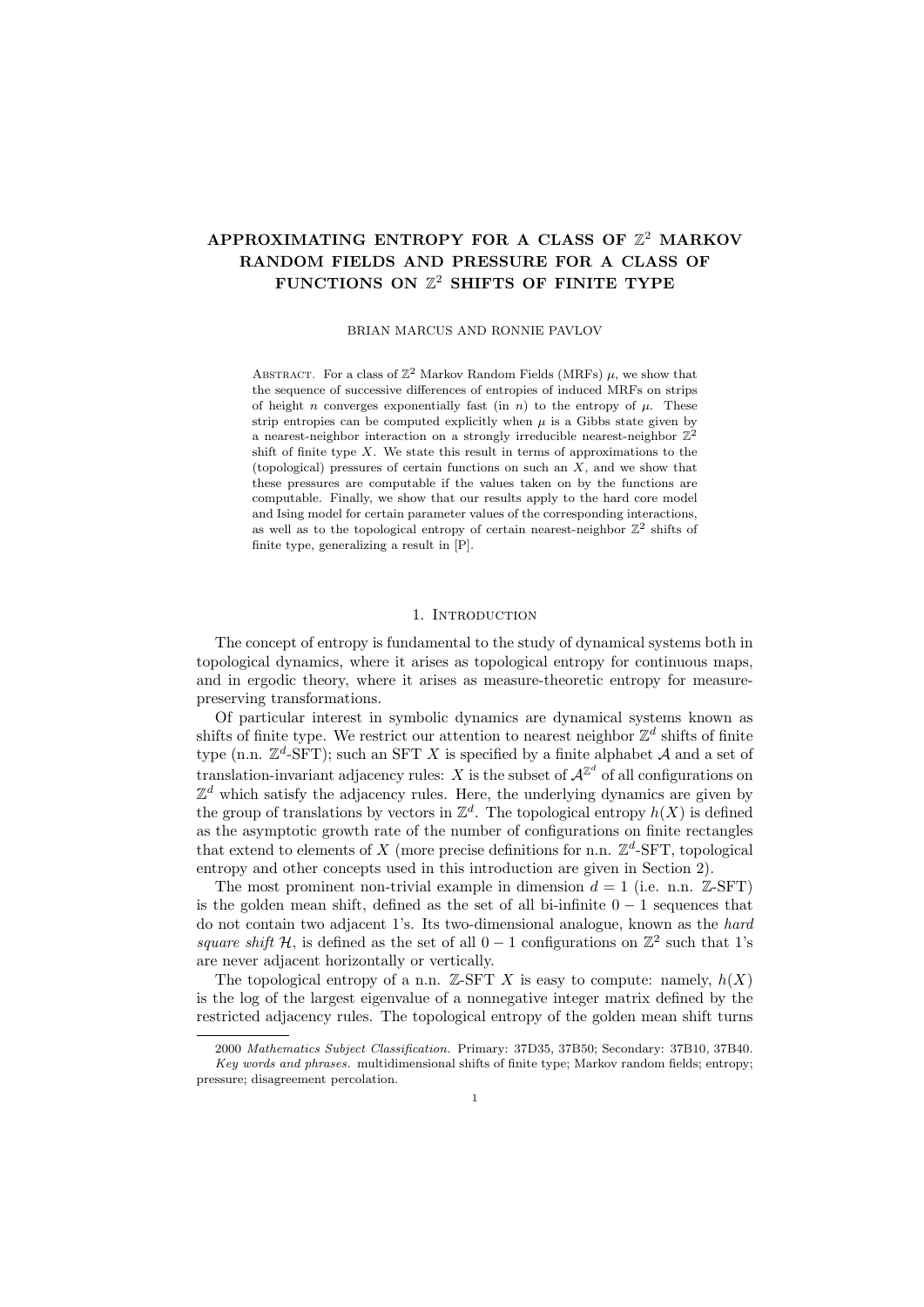out to be the log of the golden mean (hence the name for this SFT). However, it is very difficult in general to compute the topological entropy of a n.n.  $\mathbb{Z}^2$ -SFT, and exact values are known in only a handful of cases. Even for the hard square shift, the topological entropy is not known.

Given a n.n.  $\mathbb{Z}^2$ -SFT X, the allowed configurations on a strip of height n form what is effectively a n.n.  $\mathbb{Z}$ -SFT  $X_n$ ; here, the alphabet consists of columns of height n that obey the vertical adjacency rules, with two adjacent columns required to satisfy the horizontal adjacency rules. In [P], Pavlov proved that for the hard square shift  $X = H$ , the sequence of differences  $h(X_{n+1}) - h(X_n)$  not only converges to  $h(X)$  but does so exponentially fast (as a function of n). While this does not give an exact expression for  $h(X)$ , it does show that  $h(X)$  can be approximated relatively well. In particular, a consequence of the approximation result from [P] is that there is a polynomial time algorithm which on input  $k$  produces an estimate of  $h(\mathcal{H})$  guaranteed to be accurate within  $1/k$ . This is in stark contrast to the main result from [HM], which implies that there exist numbers which occur as the topological entropy of a n.n.  $\mathbb{Z}^2$ -SFT and are arbitrarily poorly computable.

While topological entropy can be viewed as a purely combinatorial object, the proof in  $[P]$  uses measure-theoretic tools. For a translation-invariant measure  $\mu$  on  $\mathcal{A}^{\mathbb{Z}^2}$ , there is an analogous notion of measure-theoretic entropy  $h(\mu)$ . If the support of  $\mu$  is contained in a n.n.  $\mathbb{Z}^2$ -SFT X, then  $h(\mu) \leq h(X)$  and there is always at least one measure  $\mu$  such that  $h(\mu) = h(X)$ . For  $X = \mathcal{H}$ , there is a unique measure of maximal entropy  $\mu_{\text{max}}$ . There is also a unique measure of maximal entropy  $\mu_n$  for each  $\mathcal{H}_n$ . Using results on "disagreement percolation" from [vdBS], it was shown that the sequence of differences  $h(\mu_{n+1}) - h(\mu_n)$  converges exponentially fast to  $h(\mu_{\text{max}})$ , and one concludes that  $h(\mathcal{H}_{n+1}) - h(\mathcal{H}_n)$  converges exponentially fast to  $h(\mathcal{H})$ , as desired.

Of critical importance to the proof is the fact that  $\mu_{max}$  is a  $\mathbb{Z}^2$ -Markov random field (MRF), which is, roughly speaking, a measure on  $\mathcal{A}^{\mathbb{Z}^2}$  such that for any finite subset  $S \subset \mathbb{Z}^2$  the conditional probability distribution on configurations on S given a configuration u on  $\mathbb{Z}^2 \setminus S$  depends only on the restriction of u to the boundary of S. For  $\mu_{max}$ , these conditional probabilities are uniform over allowed configurations on  $S$  given  $u$ .

In this paper, we generalize the main result of [P] to more general translationinvariant  $\mathbb{Z}^2$ -MRFs  $\mu$ , with non-uniform conditional probabilities. Using results from [vdBM], instead of [vdBS], we give, in Section 3, a measure-theoretic analogue for certain  $\mathbb{Z}^2$ -MRFs. Namely, our Theorem 3.22 asserts that for sufficiently large n, the MRF  $\mu$  induces MRFs  $\mu_n$  on strips of height n, with appropriate boundary conditions, such that the sequence of differences  $h(\mu_{n+1}) - h(\mu_n)$  converges exponentially fast to  $h(\mu)$  (here,  $\mu_n$  is viewed as a one-dimensional stationary process on sequences of configurations of  $n$ -high columns); this result requires the existence of suitable boundary rows for sufficiently large  $n$  and a condition on the probability distributions on configurations at a site in  $\mathbb{Z}^2$ , conditioned on configurations on its four nearest neighbors. The condition (which is from [vdBM]) is that any two such (conditional) probability distributions should not be too different – more precisely, the total variation distance between any such distributions should be less than the critical value for site percolation in  $\mathbb{Z}^2$ . This condition is similar in spirit to the classical Dobrushin uniqueness criterion. The induced MRF  $\mu_n$  is defined by restricting the conditional probability specifications of  $\mu$  to the strip of height n,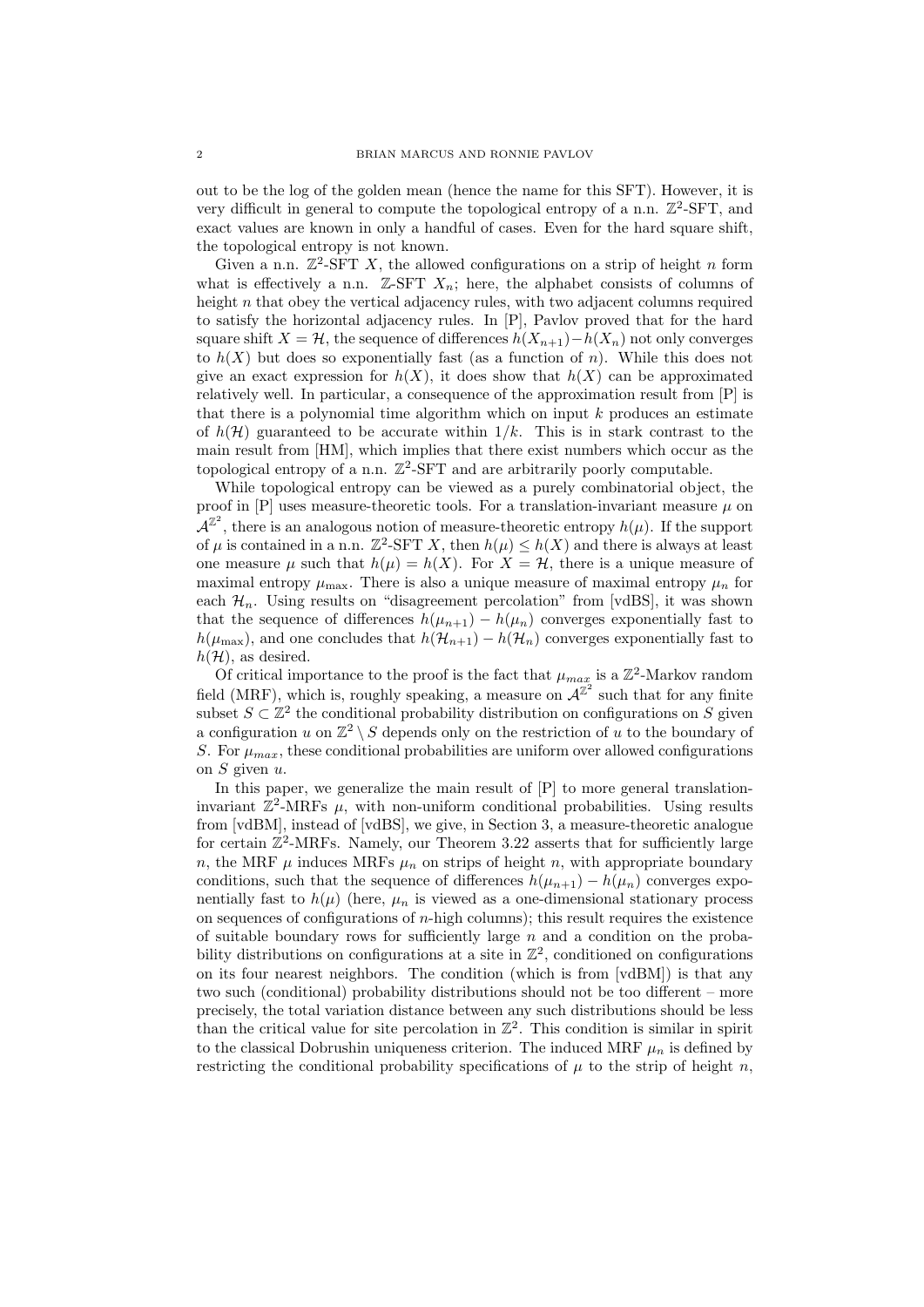with appropriate boundary conditions imposed on the row immediately above the top row of the strip and the row immediately below the bottom row of the strip. We note, in particular, that  $\mu_n$  is not the usual marginalization of  $\mu$  to the strip; this latter process is typically not even an MRF.

This all becomes more concrete when the MRF  $\mu$  is a Gibbs state for a n.n. interaction  $\Phi$  on a n.n.  $\mathbb{Z}^2$ -SFT X which satisfies a strong irreducibility condition (Gibbs states are discussed in Section 4 and the strong irreducibility condition and consequences are discussed in Section 5). In this case, the induced MRFs  $\mu_n$  are translation-invariant first-order Markov chains whose transition probabilities are easily computed from the interaction (Proposition 6.3 in Section 6). There is a simple closed form for the entropy of such a Markov chain, which in spirit is similar to the closed form for topological entropy of a n.n. Z-SFT.

The interaction  $\Phi$  defines a continuous function  $f_{\Phi}$  on X. The pressure  $P_X(f_{\Phi})$ of such a function is defined as the asymptotic growth rate of arrays which are, roughly speaking, weighted by  $\exp(f_{\Phi})$ . Using an equivalent variational formula for  $P_X(f_\Phi)$ , given in terms of translation-invariant measures supported within X, one can apply Theorem 3.22 to obtain exponentially fast approximations to pressures of such functions  $f_{\Phi}$  by differences of pressures of induced functions on strips of height n (Theorem 7.2); these pressures are computed as largest eigenvalues of explicit matrices. A corollary of this result is Theorem 8.1 which expresses the computability of  $P_X(f_\Phi)$  in terms of computability of the values of  $\Phi$ .

Finally, examples of Gibbs states and corresponding pressures are given in Section 9. We consider two classical examples: the two-dimensional hard core model, given by an interaction parameterized by activity level  $a$ , and the two-dimensional Ising antiferromagnet model, parameterized by inverse temperature  $\beta$  and external field h. Explicit ranges of values of these parameters are given for which Theorem 7.2 applies.

When  $\Phi = 0$ , then  $f_{\Phi} = 0$  and  $P_X(f_{\Phi})$  reduces to  $h(X)$ . It follows that the approximation result for pressure (Theorem 7.2) can be used to obtain exponentially fast approximations to  $h(X)$  for certain n.n.  $\mathbb{Z}^2$ -SFTs. In particular, this result recovers the main result of  $[P]$  and extends that result to other n.n.  $\mathbb{Z}^2$ -SFTs, examples of which are given in Section 9.

# 2. Definitions and preliminaries

An undirected graph G consists of a set of vertices (or sites)  $V(G)$  and a set of edges (or nearest neighbors)  $E(G)$  of (unordered) pairs of distinct vertices. All graphs we consider will be countable and locally finite. Two vertices  $v, w \in V(G)$ are said to be *adjacent* if  $\{v, w\} \in E(G)$ . For finite sets  $U_1, U_2 \subset V(G)$ , let  $E(U_1, U_2)$ denote the set of all edges in G with one vertex in  $U_1$  and the other in  $U_2$ .

For any  $d > 0$ , we (in a slight abuse of notation) use  $\mathbb{Z}^d$  to denote the ddimensional cubic lattice, the graph defined by  $V(\mathbb{Z}^d) = \mathbb{Z}^d$  and  $E(\mathbb{Z}^d) = \{ \{u, v\} :$  $\sum_{i=1}^{d} |u_i - v_i| = 1$ .

The boundary of a set  $S \subset V(G)$  within a graph G, which is denoted by  $\partial(S, G)$ , is the set of  $v \in V(G) \setminus S$  which are adjacent to some element of S. If we refer to simply the boundary of a set S, or write  $\partial S$ , then the graph G is assumed to be  $\mathbb{Z}^2$ . In the case where S is a singleton  $\{v\}$ , we call the boundary the set of neighbors  $N_v^G$ , which is just the set of  $w \in V(G)$  adjacent to v. Again, when no mention of G is made, it is assumed to be  $\mathbb{Z}^2$ .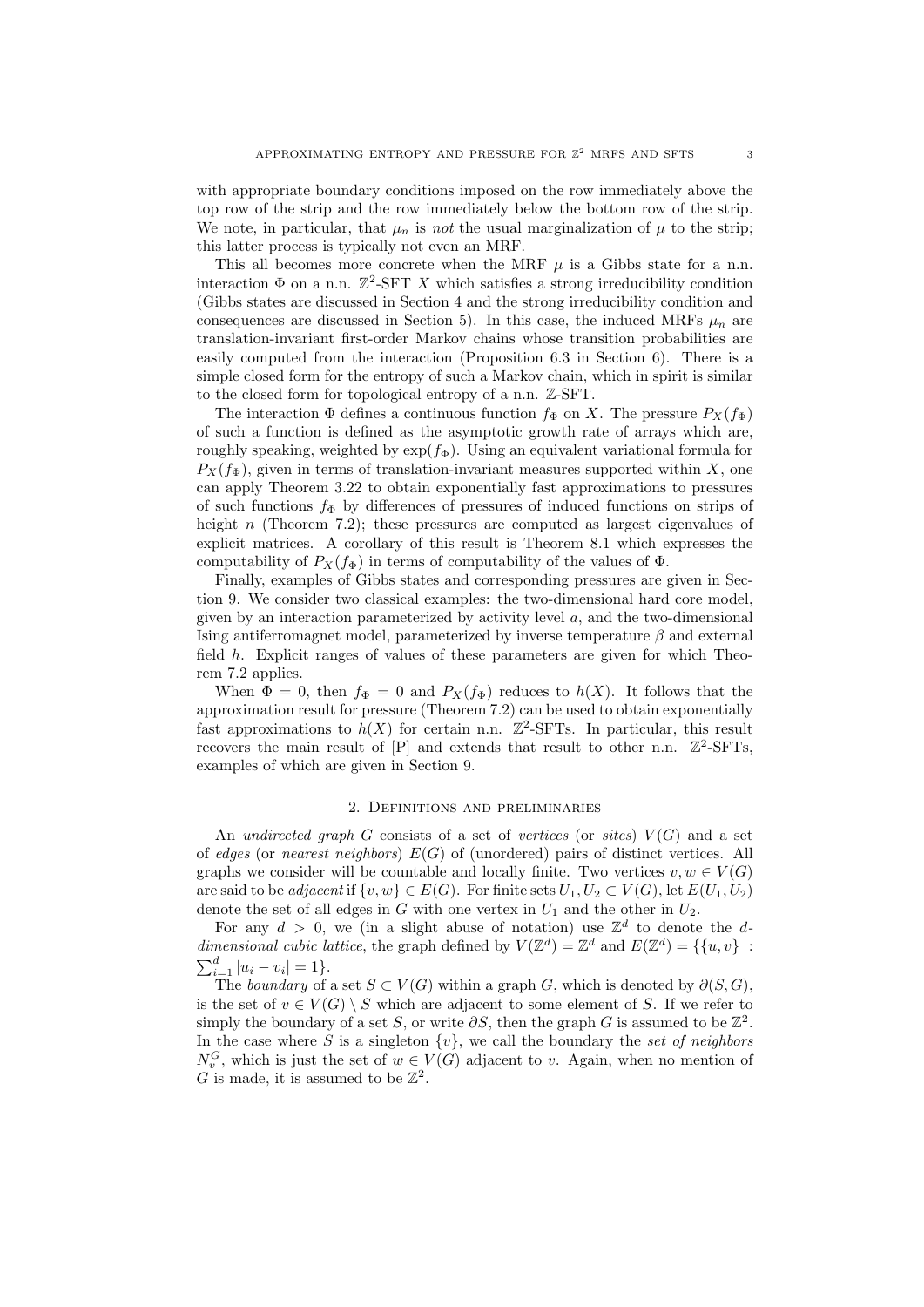For any integers  $a < b$ , we use [a, b] to denote  $\{a, a+1, \ldots, b\}$ .

An *alphabet*  $A$  is a finite set with at least two elements.

A *configuration* u on the alphabet  $A$  in the graph  $G$  is any mapping from a non-empty subset S of  $V(G)$  to A, where S is called the *shape* of u. For any configuration u with shape S and any  $T \subseteq S$ , denote by  $u|_T$  the restriction of u to T, i.e. the subconfiguration of u occupying T. For S, T disjoint sets,  $x \in A^S$ and  $y \in \mathcal{A}^T$ , xy denotes the configuration on  $S \cup T$  defined by  $(xy)|_S = x$  and  $(xy)|_T = y$ , which we call the *concatenation* of x and y.

For any d, we use  $\sigma$  to denote the natural *shift action* on  $\mathcal{A}^{\mathbb{Z}^d}$  defined by  $(\sigma_v(x))(u) = x(u+v).$ 

For any alphabet A and graph G,  $\mathcal{A}^{V(G)}$  is a topological space when endowed with the product topology (where  $A$  has the discrete topology), and any subsets will inherit the induced topology. We will also frequently speak of measures on  $\mathcal{A}^{V(G)}$ , and all such measures in this paper will be Borel probability measures. This means that any  $\mu$  is determined by its values on the sets  $[w] := \{x \in A^{V(G)}\}$  $x|S = w$ , where w is a configuration with arbitrary finite shape  $S \subseteq V(G)$ . Such sets are called *cylinder sets*, and for notational convenience, rather than referrring to a cylinder set [w] within a measure or conditional measure, we just use the configuration w. For instance,  $\mu(w \cap v \mid u)$  represents the conditional measure  $\mu([w] \cap [v] \mid [u]).$ 

A measure  $\mu$  on  $\mathcal{A}^{\mathbb{Z}^d}$  is translation-invariant (or stationary) if  $\mu(A) = \mu(\sigma_v A)$ for all measurable sets A and  $v \in \mathbb{Z}^d$ . A translation-invariant measure  $\mu$  on  $\mathcal{A}^{\mathbb{Z}^d}$  is ergodic if whenever  $U \subseteq \mathcal{A}^{\mathbb{Z}^d}$  is measurable and translation-invariant, then  $\mu(U)$ 0 or 1.

Let d be a positive integer. Let  $\mathcal{E}_1, \ldots, \mathcal{E}_d \subseteq \mathcal{A}^2$ . The nearest neighbor  $\mathbb{Z}^d$  shift of finite type (n.n.  $\mathbb{Z}^d$ -SFT) X, defined by  $\mathcal{E}_1,\ldots,\mathcal{E}_d$  is the set X of all  $x \in \mathcal{A}^{\mathbb{Z}^d}$ such that whenever  $u \in \mathbb{Z}^d$  and  $1 \leq i \leq d$ , we have  $x(u)x(u + e_i) \in \mathcal{E}_i$ , where  $e_i$  is the *i*th standard basis vector. We say that X is a n.n. SFT if it is a n.n.  $\mathbb{Z}^d$ -SFT for some d.

When  $d = 1$ , we write  $\mathcal{E} = \mathcal{E}_1$ . Any n.n. Z-SFT X defined by  $\mathcal{E}$  has an associated square  $|\mathcal{A}| \times |\mathcal{A}|$  matrix A, called the *adjacency matrix*, which is defined by  $a_{i,j} = \chi_{\mathcal{E}}(i,j)$ . In other words,  $a_{i,j} = 1$  iff  $(i,j) \in \mathcal{E}$ .

The *language* of X is:

$$
\mathcal{L}(X) = \cup_{\{S \subset \mathbb{Z}^d, \ |S| < \infty\}} \mathcal{L}_S(X)
$$

where

$$
\mathcal{L}_S(X) = \{x|_S : x \in X\}.
$$

For a subset  $S \subseteq \mathbb{Z}^d = V(\mathbb{Z}^d)$ , finite or infinite, a configuration  $x \in \mathcal{A}^S$  is globally admissible for X if x extends to a configuration on all of  $\mathbb{Z}^d$ . So, the language  $\mathcal{L}(X)$ is precisely the set of globally admissible configurations on finite sets.

A configuration  $x \in A^S$  is *locally admissible* for X if for all edges  $e = \{u, u + e_i\}$ contained in S, we have  $x|_e \in \mathcal{E}_i$ . We note that technically there is an ambiguity here since several choices for  $\mathcal{E}_i$  could induce the same n.n. SFT. For this reason, we will always think of a n.n. SFT as being "equipped" with a specific choice of the sets  $\mathcal{E}_i$ .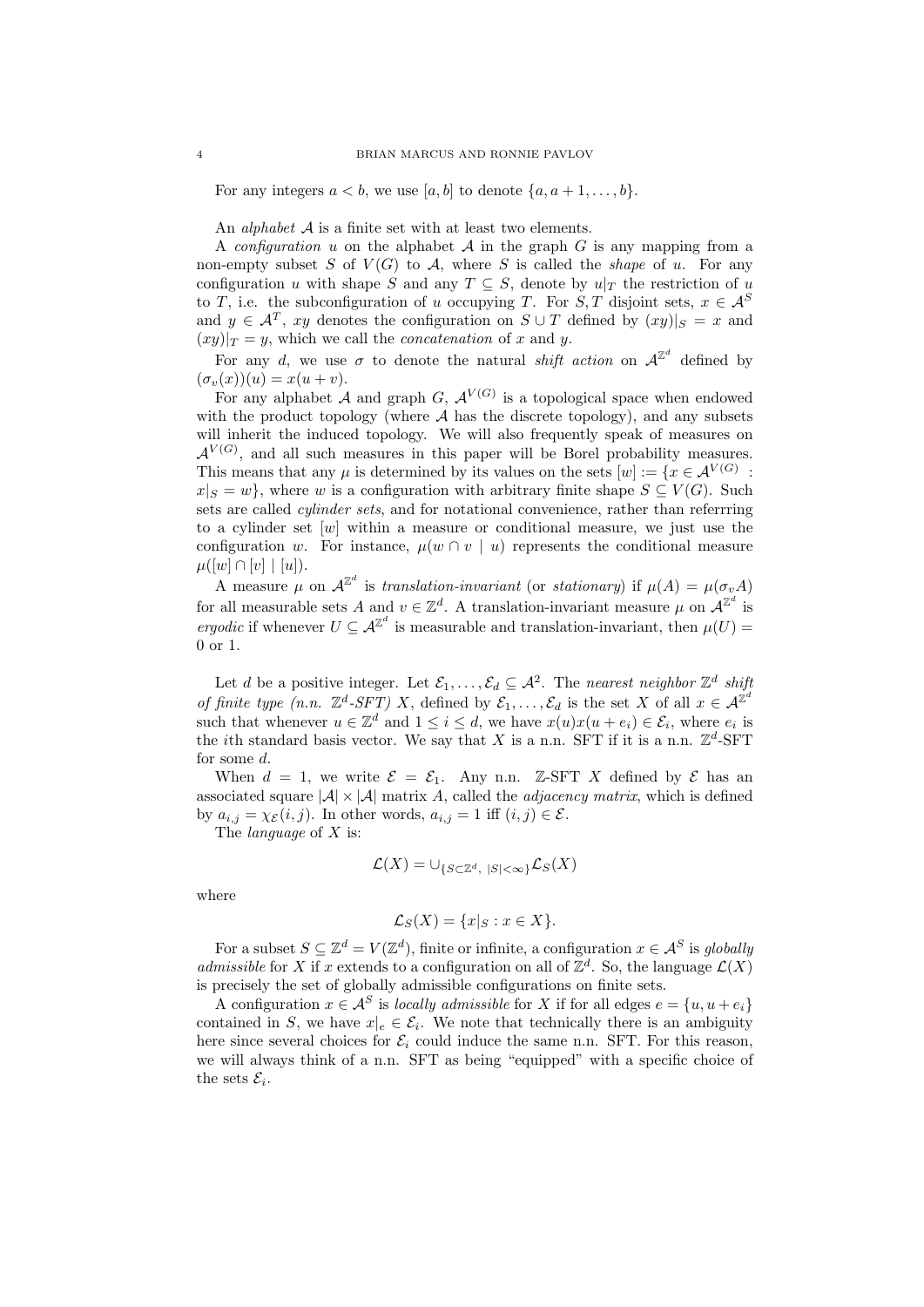**Example 2.1.** The  $\mathbb{Z}^2$  hard square shift H is the n.n. shift of finite type with alphabet  $\{0, 1\}$  and  $\mathcal{E}_1 = \mathcal{E}_2 = \{(0, 0), (0, 1), (1, 0)\}.$ 

Given any measure  $\mu$  on  $\mathcal{A}^{\mathbb{Z}^d}$  and any rectangular prism  $R = \prod [1, n_i]$ , we can associate a R-higher power code  $\mu^{[R]}$  of  $\mu$ , defined as the image of  $\mu$  under the mapping  $\phi_R : \mathcal{A}^{\mathbb{Z}^d} \to (\mathcal{A}^R)^{\mathbb{Z}^d}$  defined by  $(\phi_R x)(v_1, \dots, v_d) = x|_{\prod [n_i v_i, n_i(v_i+1)-1]}$ . For any n.n.  $\mathbb{Z}^d$ -SFT X,  $\phi_R(X)$  is also a n.n.  $\mathbb{Z}^d$ -SFT, which we call the R-higher power code of X and denote by  $X^{[R]}$ .

We define a square nonnegative matrix A to be *primitive* if some power  $A^n$  has all positive entries. This allows us to define the notion of mixing for two types of one-dimensional dynamical systems. A n.n.  $\mathbb{Z}$ -SFT X is called *mixing* iff its adjacency matrix (after discarding any letters of A which do not actually appear in  $X$ ) is primitive, and a Markov chain is called *mixing* if its transition probability matrix is primitive.

For any translation-invariant measure  $\mu$  on  $\mathcal{A}^{\mathbb{Z}^d}$ , we may define its entropy as follows.

Definition 2.2. The measure-theoretic entropy of a translation-invariant measure  $\mu$  on  $\mathcal{A}^{\mathbb{Z}^d}$  is defined by

$$
h(\mu) = \lim_{j_1, j_2, \dots, j_d \to \infty} \frac{-1}{j_1 j_2 \cdots j_d} \sum_{w \in \mathcal{A}^{\prod_{i=1}^d [1, j_i]}} \mu(w) \log(\mu(w)),
$$

where terms with  $\mu(w) = 0$  are omitted.

We will also deal with measure-theoretic conditional entropy in this paper. It can be defined more generally, but for our purposes, we will define it only for a measure on  $\mathcal{A}^{\mathbb{Z}}$  and specific type of partition of  $\mathcal{A}^{\mathbb{Z}}$ . For any partition  $\xi$  of a set S, and for any  $s \in S$ , we use  $\xi(s)$  to denote the element of  $\xi$  which s is in. If  $\xi$  is a partition of an alphabet A, then  $\phi_{\xi}$  is the map on  $\mathcal{A}^{\mathbb{Z}}$  defined by  $\phi_{\xi}(x) = \ldots \xi(x-1)\xi(x_0)\xi(x_1)\ldots$ 

We note that for any measure  $\mu$  on  $\mathcal{A}^{\mathbb{Z}}$  and any partition  $\xi$  of  $\mathcal{A}$ , the push-forward  $\phi_{\xi}(\mu)$  of  $\mu$  under the map  $\phi_{\xi}$  is a measure on  $\xi^{\mathbb{Z}}$ .

**Definition 2.3.** For any translation-invariant measure  $\mu$  on  $\mathcal{A}^{\mathbb{Z}}$  and any partition  $\xi$  of A, the conditional measure-theoretic entropy of  $\mu$  with respect to  $\xi$  is

$$
h(\mu \mid \xi) = \lim_{k \to \infty} \frac{-1}{2k+1} \sum_{w \in \mathcal{A}^{[-k,k]}} \mu(w) \log \left( \frac{\mu(w)}{(\phi_{\xi}(\mu))(\xi(w_{-k}) \dots \xi(w_k))} \right),
$$

where again terms with  $\mu(w) = 0$  are omitted.

Measure-theoretic conditional entropy is most useful because of the following decomposition formula. For a proof, see [P].

**Proposition 2.4.** For any translation-invariant measure  $\mu$  on  $\mathcal{A}^{\mathbb{Z}}$ , and any partition  $\xi$  of  $\mathcal{A}$ ,

$$
h(\mu \mid \xi) = h(\mu) - h(\phi_{\xi}(\mu)).
$$

The weak topology on the space of measures on  $\mathcal{A}^{\mathbb{Z}}$  is the weakest topology under which integrals of real-valued continuous functions converge. Measure-theoretic (and conditional measure-theoretic) entropy are not continuous in the weak topology (though they are upper semicontinuous); see [Wal]. For this reason, we need to define the d<sup> $d$ </sup> metric for measures, with respect to which the entropy map  $\mu \mapsto h(\mu)$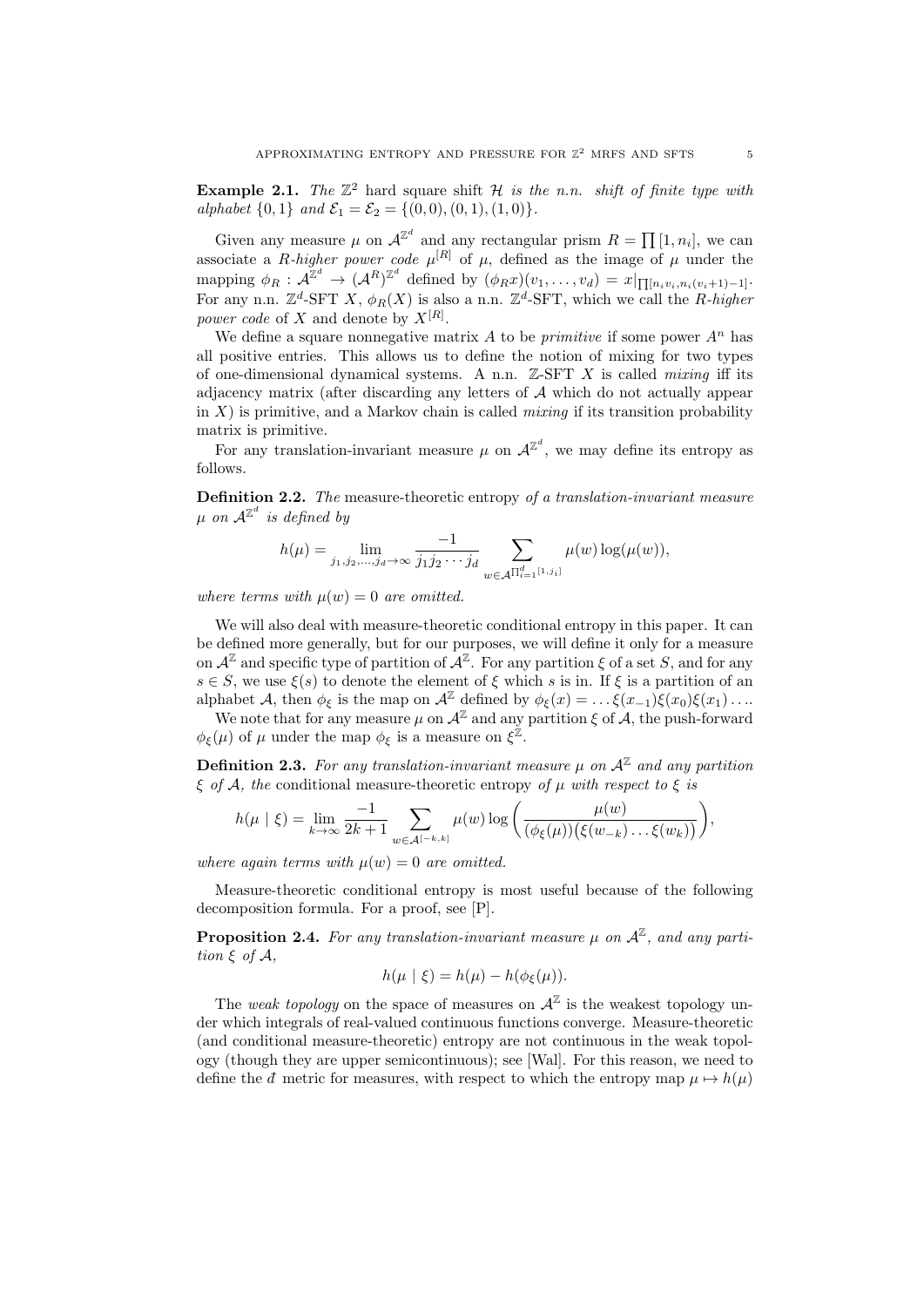is continuous and in fact Hölder. We first need the preliminary definition of a coupling.

**Definition 2.5.** For any measures  $\mu$  on X and  $\nu$  on Y, a coupling of  $\mu$  and  $\nu$  is a measure  $\lambda$  on  $X \times Y$  for which  $\lambda(A \times Y) = \mu(A)$  for any  $\mu$ -measurable  $A \subseteq X$ and  $\lambda(X \times B) = \nu(B)$  for any v-measurable  $B \subseteq Y$ . The set of couplings of  $\mu$  and  $\nu$  is denoted by  $C(\mu, \nu)$ .

**Definition 2.6.** For any measures  $\mu$  and  $\mu'$  on  $\mathcal{A}^{\mathbb{Z}}$ ,

$$
d(\mu, \mu') = \limsup_{n \to \infty} \min_{\lambda \in C(\mu|_{[-n,n]}, \mu'|_{[-n,n]})} \int d_{2n+1}(x, y) \, d\lambda,
$$

where  $d_k$  is the normalized k-letter Hamming distance between k-letter configurations given by  $d_k(u, v) = \frac{1}{k} \sum_{1 \leq i \leq k} (1 - \delta_{u(i)v(i)})$ .

We briefly summarize some important properties of the  $d$  distance (for more information, see [Rud] or [S]). We are interested only in the  $d$  metric on the space of translation-invariant measures on  $\mathcal{A}^{\mathbb{Z}}$  for a fixed alphabet  $\mathcal{A}$ . The  $d$  metric is complete and dominates distribution distance in the sense that for any configuration w on a finite interval of length m,  $|\mu(w) - \mu'(w)| \leq m d(\mu, \mu')$ . And Hölder continuity of entropy follows from the estimate: letting  $\epsilon = d(\mu, \mu')$ ,

$$
|h(\mu) - h(\mu')| \le \epsilon \log |\mathcal{A}| - \epsilon \log \epsilon - (1 - \epsilon) \log (1 - \epsilon);
$$

(see [[Rud], Theorem 7.9] for a proof in the ergodic case; the same estimate holds in the general translation-invariant case).

Finally, we define the topological pressure of a continuous function on a n.n. SFT, following [Rue].

Let X be a n.n.  $\mathbb{Z}^d$ -SFT, and let  $f: X \to \mathbb{R}$  be a continuous function. The topological pressure of f on X can be defined in several ways; one is as the purely topological notion of the asymptotic growth rate of the number of (locally or globally) admissible arrays in X, "weighted by  $f$ ." For our purposes though, the following definition, which is a consequence of the variational principle (see [Mi] for a short proof), is more convenient.

**Definition 2.7.** Given a n.n.  $\mathbb{Z}^d$ -SFT X and  $f \in C(X)$ , the (topological) pressure of f on X is:

$$
P(f) = P_X(f) = \sup_{\mu} \left( h(\mu) + \int f d\mu \right),
$$

where the sup is taken over all translation-invariant measures  $\mu$  supported on X.

The sup is always achieved and any measure which achieves the sup is called an equilibrium state for X and f.  $([Wal])$ 

In the special case when  $f = 0$ ,  $P(f)$  is called the *topological entropy*  $h(X)$  of  $X$ , and any equilibrium state is called a *measure of maximal entropy* for  $X$ .

## 3. Exponential approximation of MRF entropies

The main measures we will study in this paper are Markov random fields (or MRFs) on sets of configurations on a graph G.

**Definition 3.1.** For any graph G and finite alphabet A, a measure  $\mu$  on  $\mathcal{A}^{V(G)}$ is called a G-Markov random field (or G-MRF) if, for any finite  $S \subset V(G)$ , any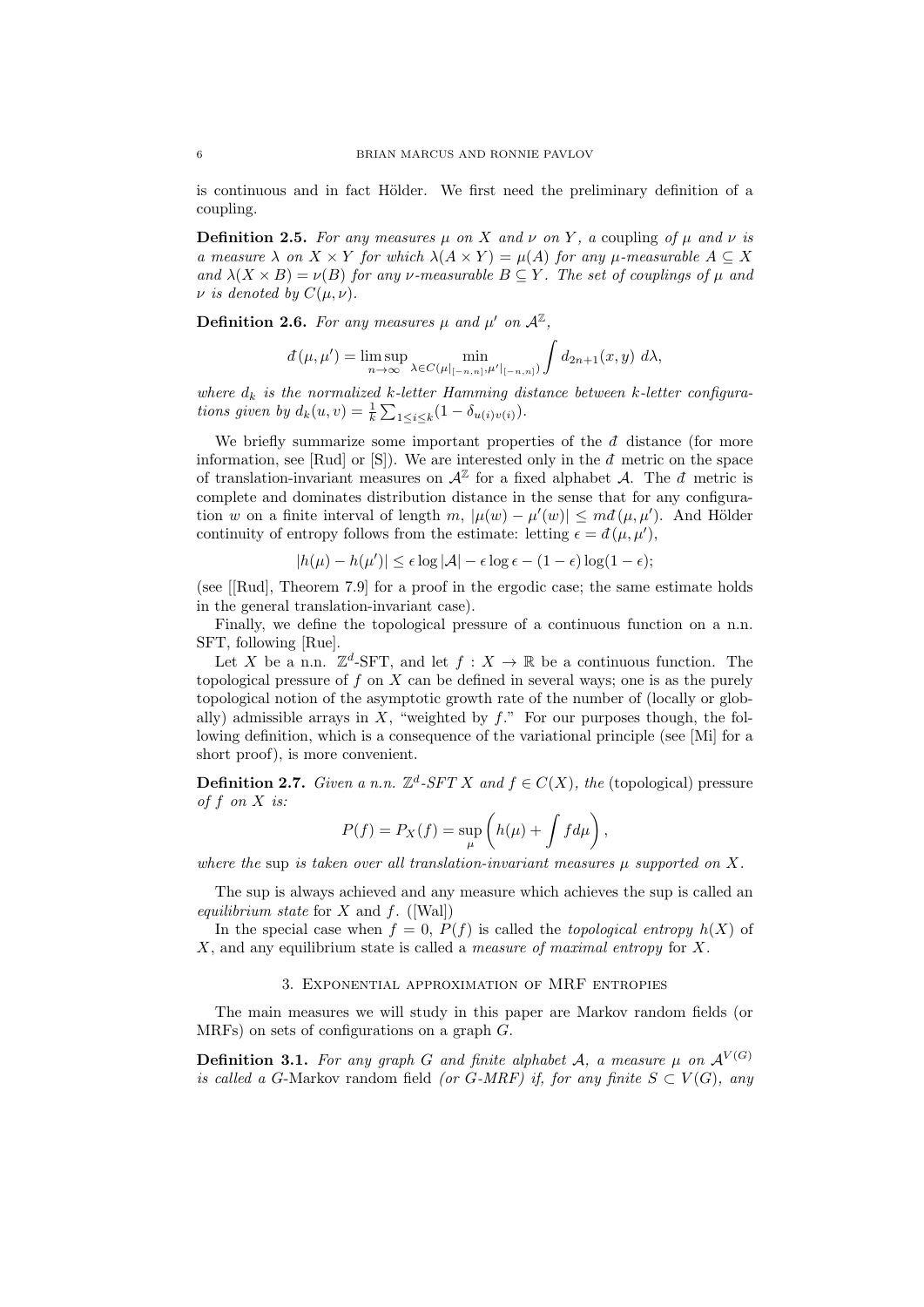$\eta \in \mathcal{A}^S$ , any finite  $T \subset V(G)$  s.t.  $\partial(S, G) \subseteq T \subseteq V(G) \setminus S$ , and any  $\delta \in \mathcal{A}^T$  with  $\mu(\delta) \neq 0$ ,

$$
\mu(\eta \mid \delta|_{\partial(S,G)}) = \mu(\eta \mid \delta).
$$

Informally,  $\mu$  is a G-MRF if, for any finite  $S \subset V(G)$ , the sites in S and the sites in  $V(G) \setminus (S \cup \partial(S, G))$  are  $\mu$ -conditionally independent given the sites on  $\partial(S, G)$ .

We will sometimes refer to a  $G$ -MRF simply as an MRF when  $G$  is clear from context. We note that our definition of MRF differs slightly from the usual one, where the right-hand side would involve conditioning on an entire configuration on  $V(G) \setminus S$  a.e. rather than arbitrarily large finite subconfigurations of it. However, the definitions are equivalent and the finite approach leads to simpler calculations and proofs.

**Definition 3.2.** For any graph G and finite alphabet A, a G-specification  $\Lambda$  is defined by a set of finitely supported probability measures

$$
\{\Lambda^{\delta}(\cdot) \mid S \subset V(G), |S| < \infty, \delta \in \mathcal{A}^{\partial(S,G)}\},\
$$

where, for each  $\Lambda^{\delta}(\cdot)$ , · ranges over all configurations in  $\mathcal{A}^{S}$ .

Again we will sometimes refer to a G-specification simply as a specification. We say that a  $\mathbb{Z}^d$ -specification is *translation-invariant* if  $\Lambda^{\sigma_v\delta} = \sigma_v\Lambda^{\delta}$  for all  $\delta$  and  $v \in \mathbb{Z}^d$ .

**Definition 3.3.** For any graph G,  $\mu$  a measure on  $\mathcal{A}^{V(G)}$ , any finite set  $S \subset V(G)$ , and any  $\delta \in \mathcal{A}^{\partial(S,G)}$  with  $\mu(\delta) > 0$ , denote by  $\mu^{\delta}$  the measure on  $\mathcal{A}^S$  defined by  $\mu^{\delta}(u) = \mu(u \mid \delta).$ 

Definition 3.4. For any graph G and finite alphabet A, and G-specification  $\Lambda$ , a  $G\text{-}MRF \mu$  is associated to  $\Lambda$  if  $\mu^{\delta} = \Lambda^{\delta}$  for all finite  $S \subseteq V(G)$  and  $\delta \in \mathcal{A}^{\partial(S,G)}$ with  $\mu(\delta) > 0$ .

Note that in checking whether an MRF  $\mu$  is associated to a specification  $\Lambda$ , many of the  $\Lambda^{\delta}$  are totally irrelevant; namely those which correspond to  $\delta$  which have zero  $\mu$ -measure.

We say that a G-specification  $\Lambda$  is *valid* if there is at least one G-MRF associated to it. If there is exactly one such MRF, we denote it by  $\mu(\Lambda)$ .

Often a specification is required to satisfy a consistency condition; see [[Ge], Definition 1.23]. This condition is important for results that assert the existence of an MRF associated to a given specification: the existence of an MRF  $\mu$  forces certain consistencies of specifications on the support of  $\mu$ . However, in our work, we do not need to require consistency: whenever we need existence, we will either assume it (i.e., that the specification is valid) or assume a condition that guarantees it (for instance, in Proposition 3.13). And the consistency condition is not needed in uniqueness results such as Theorem 3.9.

To obtain good approximations of MRF entropies, we will use a condition from [vdBM] on G-specifications, which was used there to prove uniqueness of the associated MRF. We first need some definitions.

**Definition 3.5.** For any finite set S and two measures  $\mu$  and  $\nu$  on S, the variational distance between  $\mu$  and  $\nu$  is

$$
d(\mu,\nu)=\frac{1}{2}\sum_{s\in S}|\mu(s)-\nu(s)|.
$$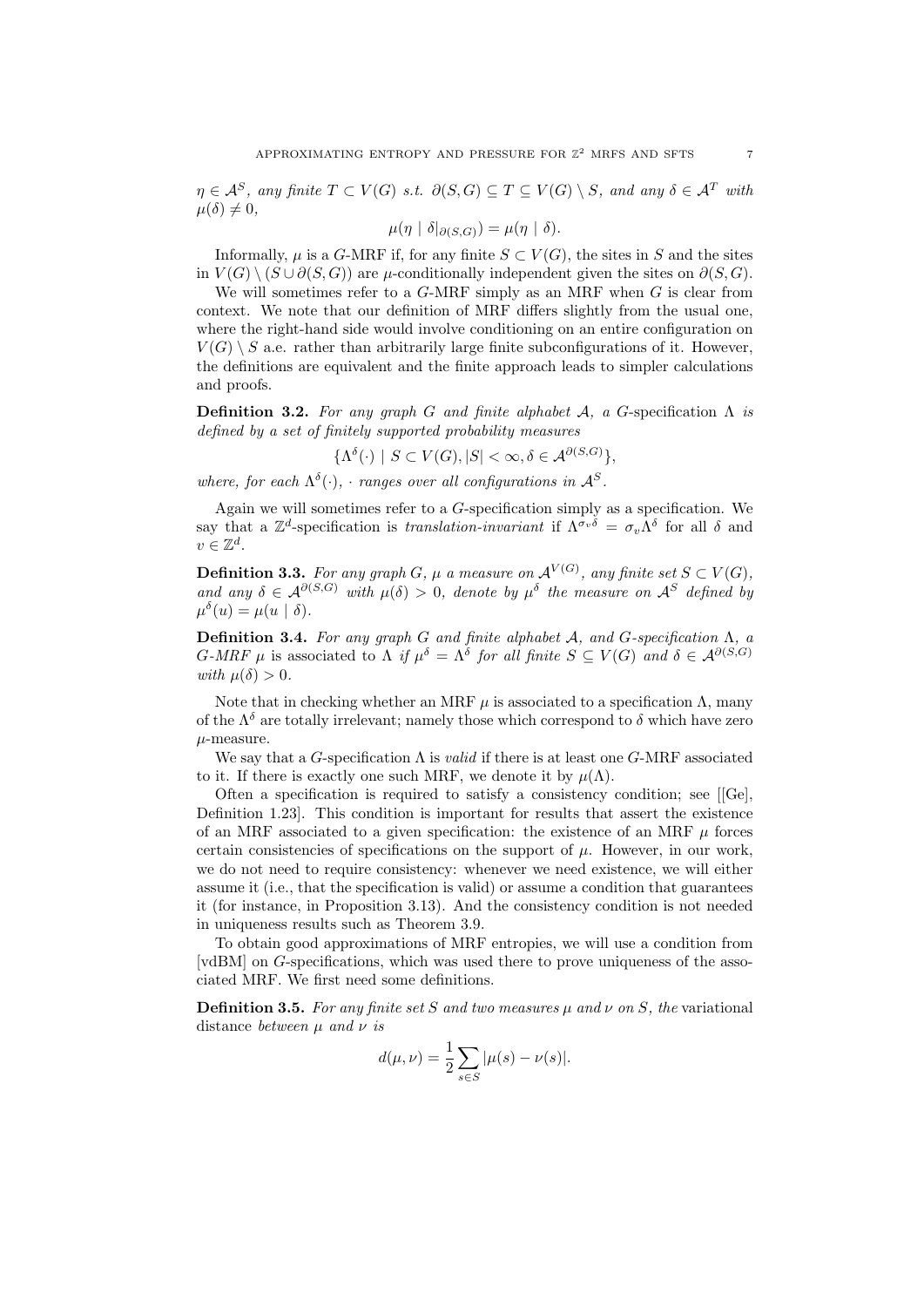We note that  $d(\mu, \nu) = 1$  iff  $\mu$  and  $\nu$  have disjoint supports.

**Definition 3.6.** For any graph G, finite alphabet  $A, g \in V(G)$ , and valid Gspecification  $\Lambda$ , define

$$
q_g(\Lambda):=\max_{\delta,\delta'\in{\cal A}^N_g^G}d(\Lambda^\delta,\Lambda^{\delta'})
$$

and  $q(\Lambda) := \sup_{g \in V(G)} q_g(\Lambda)$ .

**Definition 3.7.** For any finite alphabet A, graph G, and probability distribution  $\lambda$ on A,  $P_{\lambda}$  represents the Bernoulli (i.i.d.) measure on  $\mathcal{A}^{V(G)}$  whose distribution on each site is  $\lambda$ .

**Definition 3.8.** For any graph  $G$ , the critical probability for site percolation on G, denoted by  $p_c(G)$ , is defined as the supremum of  $q \in [0,1]$  for which, given the alphabet  $\{0,1\}$  and the graph G, the  $P_{(1-q,q)}$ -probability that there is an infinite connected subgraph of G with 1s at every site is zero.

We point out that percolation theory is an extremely rich area of mathematics, which we give short shrift to here. For more information, see [Gr].

When the graph G is omitted, we understand  $p_c$  to denote  $p_c(\mathbb{Z}^2)$ . Simulations suggest that  $p_c \approx 0.593$ , but the best known lower bound is  $p_c > .556$ , proved by van den Berg and Ermakov. ([vdBE])

**Theorem 3.9.** ([vdBM], Corollary 2) If  $\Lambda$  is a valid G-specification and  $q(\Lambda)$  <  $p_c(G)$ , then there is a unique G-MRF associated to  $\Lambda$ .

Theorem 3.9 is, roughly speaking, proved by showing that for a G-specification  $\Lambda$  with  $q(\Lambda) < p_c(G)$ , boundary conditions on large sets (such as rectangles in  $\mathbb{Z}^2$ ) exert very little influence on sites near the center. It will be necessary for us to quantify exactly how this influence decays, and so we will use the methods of [vdBM] to prove some finitistic results.

**Theorem 3.10.** For any valid  $\mathbb{Z}^2$ -specification  $\Lambda$  with  $q(\Lambda) < p_c$  (with unique associated MRF  $\mu = \mu(\Lambda)$ , there exist  $K, L > 0$  such that for any nonempty finite set  $S \subset \mathbb{Z}^2$ , for any rectangle  $R \supset S$ , and for any configurations  $\delta$  and  $\delta'$  on  $\partial R$  with positive  $\mu(\Lambda)$ -probability, there exists  $\lambda \in C(\mu^{\delta}|_S, \mu^{\delta'}|_S)$  such that for any  $s \in S$ ,  $\lambda({(x,y) : x(s) \neq y(s)}) < Ke^{-Ld}$ , where d is the distance between S and the set of  $t \in \partial R$  for which  $\delta(t) \neq \delta'(t)$ . (We take  $d = \infty$  if the latter set is empty.)

Proof. Given any such  $\Lambda$ , S, R,  $\delta$ , and  $\delta'$ , Theorem 1 from [vdBM] proves the existence of  $\lambda' \in C(\mu^{\delta}, \mu^{\delta'})$  with the following two properties: (Following [vdBM], we will sometimes think of  $\lambda'$  as a measure on  $\mathcal{A}^{R\cup\partial R}\times\mathcal{A}^{R\cup\partial R}$ , where pairs  $(u, v)$ in the support of  $\lambda'$  are thought of as equivalent to  $(u\delta, v\delta')$ .

(i) Define the map  $\phi$  from  $(A^{R\cup\partial R})\times (A^{R\cup\partial R})$  to  $\{0,1\}^{R\cup\partial R}$  by  $(\phi(x,y))(v)=1$ if and only if  $x(v) \neq y(v)$ . Then the measure  $\phi \lambda'$  on  $\{0,1\}^{R \cup \partial R}$  is stochastically dominated by  $P_{(1-q,q)}$ , where  $q = q(\Lambda)$ . (We do not define stochastic dominance in general, but can give a simple definition which suffices for our setup. Given a finite set S and measures  $\mu, \nu$  on  $\{0, 1\}^S$ ,  $\mu$  is stochastically dominated by  $\nu$  if for any set C of configurations which is closed under changing 0s to 1s,  $\mu(C) \leq \nu(C)$ .)

(ii) For a set of  $(x, y) \in (A^{R \cup \partial R}) \times (A^{R \cup \partial R})$  with  $\lambda'$ -probability 1, and for any  $v \in R$ ,  $x(v) \neq y(v)$  if and only if there is a path P of sites in  $\mathbb{Z}^2$  from v to  $\partial R$  for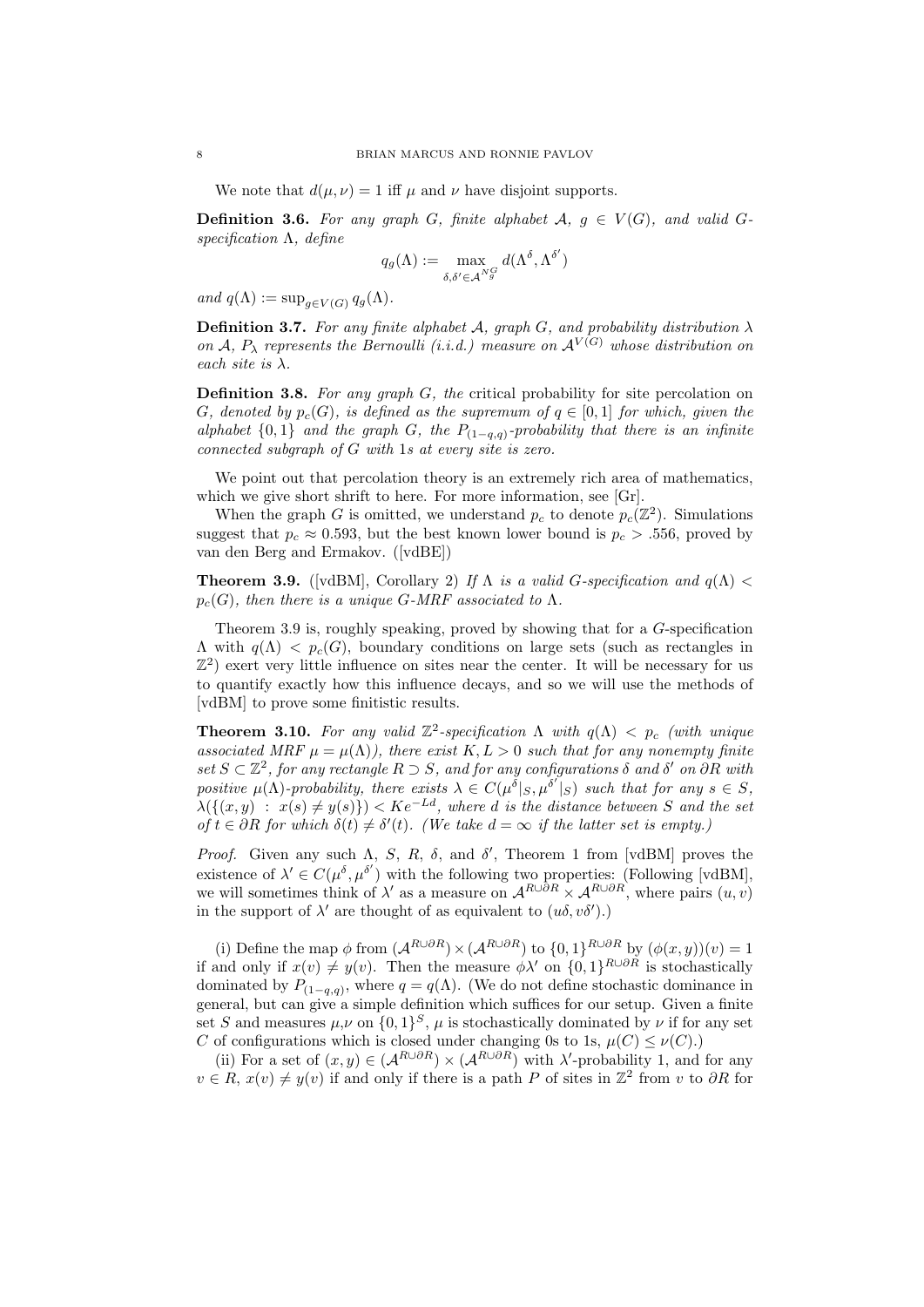which  $x(p) \neq y(p)$  for all  $p \in P$ .

Note that for any fixed  $v \in R$ , this means that

$$
\lambda'(\{(x, y) : x(v) \neq y(v)\})
$$
  
=  $\lambda'(\{(x, y) : \text{there is a path } P \text{ from } v \text{ to } \partial R \text{ such that } x(p) \neq y(p) \forall p \in P\})$   
=  $(\phi \lambda')(\text{there is a path } P \text{ of 1s from } v \text{ to } \partial R\})$ 

 $\leq P_{(1-a,q)}$ (there is a path of 1s from v to  $\partial R$ ).

A classical theorem proved by Menshikov ([Me]) and Aizenmann and Barsky ([AB]) shows that for any  $q < p_c$ , there exist  $K = K(q)$  and  $L = L(q)$  so that for any n,  $P_{(1-q,q)}$ (there is a path of 1s from 0 to  $\partial [-n,n]^2$ ) <  $Ke^{-Ln}$ . This clearly implies that  $P_{(1-q,q)}$ (there is a path of 1s from v to  $\partial R$ ) <  $Ke^{-Ld_v}$ , where  $d_v$  is the distance from v to the set of sites in  $\partial R$  at which  $\delta$  and  $\delta'$  disagree.

Therefore, if we define  $\lambda = \lambda' |_{(\mathcal{A}^S \times \mathcal{A}^S)}$ , then for any  $s \in S$ ,  $\lambda(\{(x, y) : x(s) \neq \emptyset\})$  $y(s)$ } =  $\lambda'(\{(x,y) : x(s) \neq y(s)\}) \leq Ke^{-Ld_s} \leq Ke^{-Ld}$ , where d is just the minimum value of  $d_s$  for  $s \in S$ .

We will prove a slightly more general version of Theorem 3.10 for  $\delta$  and  $\delta'$  on the boundaries of possibly different rectangles.

**Theorem 3.11.** For any valid  $\mathbb{Z}^2$ -specification  $\Lambda$  with  $q(\Lambda) < p_c$  (with unique associated MRF  $\mu = \mu(\Lambda)$ , there exist  $K, L > 0$  such that for any finite set  $S \subset \mathbb{Z}^2$ , for any rectangles  $R' \supset R \supset S$ , and for any configurations  $\delta$  and  $\delta'$  on  $\partial R$  and  $\partial R'$ respectively with positive  $\mu(\Lambda)$ -probability, there exists  $\lambda \in C(\mu^{\delta}|_S, \mu^{\delta'}|_S)$  such that for any  $s \in S$ ,  $\lambda({(x,y) : x(s) \neq y(s)}) < Ke^{-Ld}$ , where d is the distance between S and the set of  $t \in \partial R$  for which either  $t \notin \partial R'$  or  $t \in \partial R'$  and  $\delta(t) \neq \delta'(t)$ .

*Proof.* We will be using Theorem 3.10. First, let's note that  $\mu^{\delta'}|_{R}$  can be written as a weighted average of the measures  $\mu^{\eta}$ , where  $\eta$  ranges over all configurations on  $\partial R$  which agree with  $\delta'$  on  $\partial R \cap \partial R'$ . This means that in particular,  $\mu^{\delta'}|_{S} =$  $\sum_{\eta} \alpha_{\eta}(\mu^{\eta}|_{S})$  for some nonnegative numbers  $\alpha_{\eta}$  summing to 1. By Theorem 3.10 there exist  $K, L > 0$  so that for any  $\eta$  there exists  $\lambda_{\eta} \in C(\mu^{\delta}|_S, \mu^{\eta}|_S)$  with the property that for any  $s \in S$ ,  $\lambda_{\eta}(\{(x, y) : x(s) \neq y(s)\}) < K e^{-L d_{\eta}}$ , where  $d_{\eta}$  is the distance from any  $s \in S$  to the set of  $t \in \partial R$  for which  $\delta(t) \neq \eta(t)$ . Take  $\lambda = \sum_{\eta} \alpha_{\eta} \lambda_{\eta}$ . It is clear that  $\lambda \in C(\mu^{\delta} | S, \mu^{\delta'} | S)$ . Also, clearly

$$
\lambda(\{(x,y) \; : \; x(s) \neq y(s)\}) = \sum_{\eta} \alpha_{\eta} \lambda_{\eta}(\{(x,y) \; : \; x(s) \neq y(s)\}) \leq \sum_{\eta} \alpha_{\eta} K e^{-Ld_{\eta}}.
$$

Note that for any  $\eta$  agreeing with  $\delta'$  on  $\partial R \cap \partial R'$ ,  $d_{\eta} \geq d$  as defined in the theorem. Therefore, clearly  $\lambda({(x,y) : x(s) \neq y(s)}) < K e^{-Ld}$ , and we are done.  $\blacksquare$ 

Given a valid  $\mathbb{Z}^2$ -specification  $\Lambda$  with  $q(\Lambda) < p_c$ , we wish to define some specifications (and associated MRFs) on the maximal subgraphs  $H_{m,n}$  of  $\mathbb{Z}^2$  defined by  $V(H_{m,n}) = \mathbb{Z} \times [m,n]$ , yielding measures on sets of configurations on biinfinite horizontal strips.

Of course  $\Lambda$  itself does not contain enough information to define an

 $H_{m,n}$ -specification; there exist sets of the form  $\partial(S, H_{m,n})$  for some finite set S

 $\blacksquare$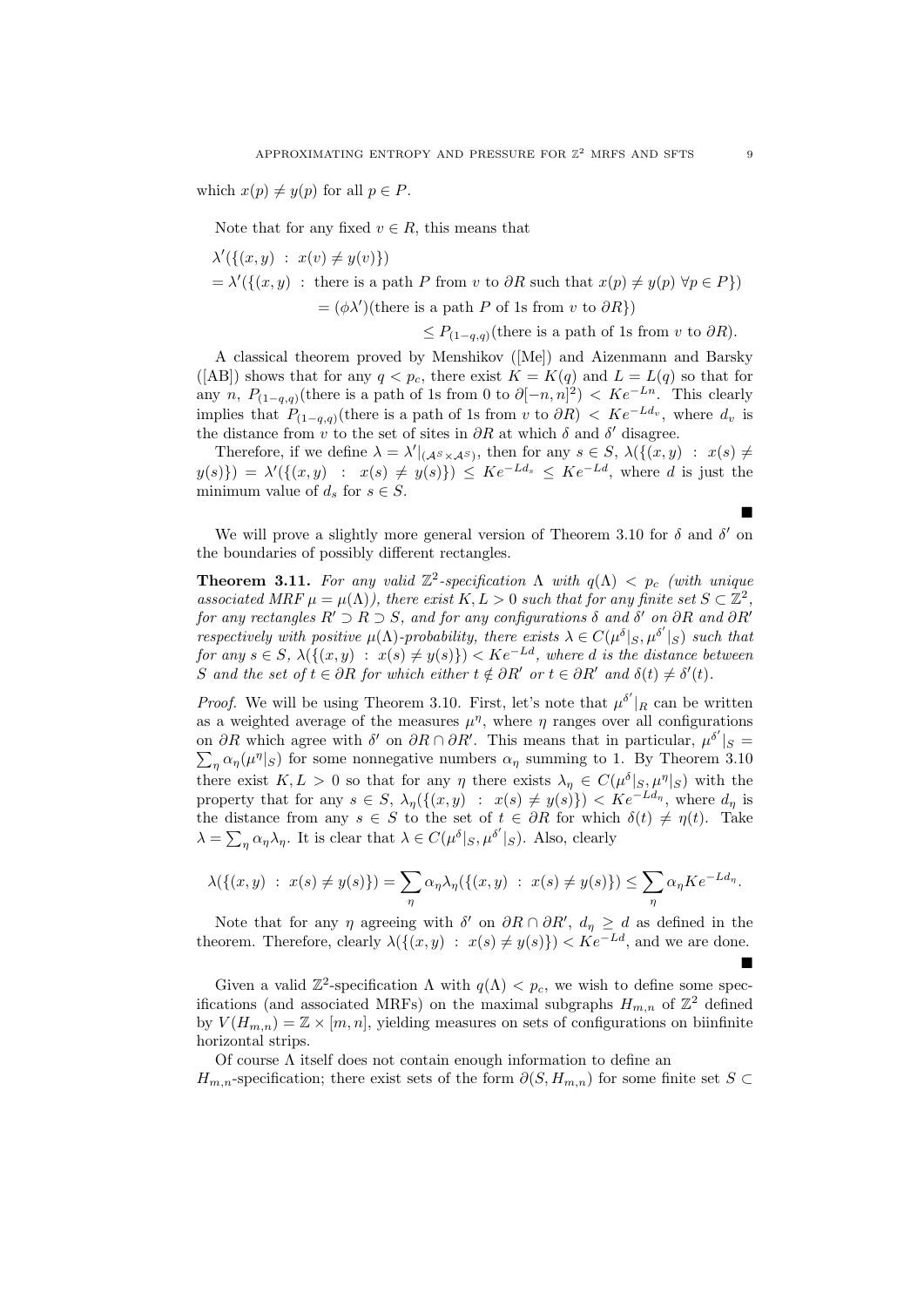$H_{m,n}$ , but which are not expressible as  $\partial T$  for any finite set  $T \subset \mathbb{Z}^2$ . (For instance, picture the 'three-sided' boundary of a rectangle which includes part of the top row in  $H_{m,n}$ .) We therefore supplement Λ with boundary conditions as follows. Suppose that  $t, b \in \mathcal{A}^{\mathbb{Z}}$ , and we will define a  $H_{m,n}$ -specification  $\Lambda_{m,n,t,b}$ .

For any finite  $S \subset \mathbb{Z} \times [m,n], \eta \in \mathcal{A}^{S}$ , and  $\delta \in \mathcal{A}^{\partial(S,H_{m,n})}$ , define

(1) 
$$
\Lambda_{m,n,t,b}^{\delta}(\eta) = \Lambda^{\xi}(\eta),
$$

where  $\xi = (t|_{\partial S \cap (\mathbb{Z} \times \{n+1\})})(b|_{\partial S \cap (\mathbb{Z} \times \{m-1\})})\delta$ , the concatenation of  $t|_{\partial S \cap (\mathbb{Z} \times \{n+1\})}$ ,  $b|_{\partial S \cap (\mathbb{Z} \times \{m-1\})}$ , and  $\delta$ . In other words, a configuration on  $\partial(S, H_{m,n})$  is supplemented by symbols from t and b above and below  $H_{m,n}$ , if necessary, to extend it to  $\partial S$ . The following gives a sufficient condition on  $m, n, t, b$  for the validity of  $\Lambda_{m,n,t,b}.$ 

**Definition 3.12.** For a  $\mathbb{Z}^2$ -specification  $\Lambda$  with alphabet  $\mathcal{A}$ , integers  $m < n$  and  $t, b \in \mathcal{A}^{\mathbb{Z}}$ , we say that  $m, n, t, b$  is compatible with  $\Lambda$  if there exists an MRF  $\mu$ associated to  $\Lambda$  such that for all sufficiently large k, there exists  $\delta_k \in \mathcal{A}^{\partial([-k,k] \times [m,n])}$ with positive  $\mu$ -measure whose top row is  $t|_{[-k,k]}$  and whose bottom row is  $b|_{[-k,k]}$ .

**Proposition 3.13.** For a valid  $\mathbb{Z}^2$ -specification  $\Lambda$  with alphabet A, integers  $m < n$ and  $t, b \in \mathcal{A}^{\mathbb{Z}}$ , if  $m, n, t, b$  is compatible with  $\Lambda$ , then  $\Lambda_{m,n,t,b}$  is a valid  $H_{m,n}$ . specification.

*Proof.* Let  $\mu$  be an associated MRF and for all sufficiently large k,  $\delta_k$  as described in Definition 3.12. Define the measures  $\mu^{\delta_k}$ . We wish to take a weak limit of a subsequence of these measures, so they must be extended to measures on all of  $\mathcal{A}^{\mathbb{Z}\times [m,n]}$ : choose any  $a \in \mathcal{A}$ , and for each k extend each configuration in the support of  $\mu^{\delta_k}$  to all of  $\mathbb{Z} \times [m,n]$  by filling all unoccupied sites with a's.

By definition of  $\Lambda_{m,n,t,b}$  and the fact that  $\mu$  is an MRF associated to  $\Lambda$ , any weak limit of a subsequence of the measures  $\mu^{\delta_k}$  is an MRF associated to the specification  $\Lambda_{m,n,t,b}$ , and so  $\Lambda_{m,n,t,b}$  is valid.

While the compatibility condition may be difficult to check in general, it is checkable for certain special kinds of MRFs introduced in later sections.

We can also give a sufficient condition for uniqueness of an  $H_{m,n}$ -MRF associated to  $\Lambda_{m,n,t,b}$ . In fact, it requires a less restrictive bound on  $q(\Lambda)$ , which will be useful for some later discussions.

**Proposition 3.14.** For any integers  $m < n$  and any valid  $H_{m,n}$ -specification  $\Lambda_{m,n,t,b}$  induced by a  $\mathbb{Z}^2$ -specification  $\Lambda$  with  $q(\Lambda) < 1$  and boundary conditions t and b,  $\Lambda_{m,n,t,b}$  has a unique associated MRF.

*Proof.* Consider any such  $\Lambda$ ,  $m$ ,  $n$ ,  $t$ , and  $b$  for which  $\Lambda_{m,n,t,b}$  is a valid specification. For any  $i \in V(H_{m,n}) = \mathbb{Z}\times[m,n]$ , by the definition of  $\Lambda_{m,n,t,b}$ ,  $q_i(\Lambda_{m,n,t,b})$  and  $q_i(\Lambda)$ are both maxima of  $d(\Lambda^{\delta}, \Lambda^{\delta'})$  over sets of pairs  $\delta, \delta' \in \mathcal{A}^{N_i}$ . However, for  $q_i(\Lambda)$ , one maximizes over all such pairs, and for  $q_i(\Lambda_{m,n,t,b})$ , one may be maximizing over a smaller set. (For instance, if i is part of the top row of  $H_{m,n}$ , then one only considers configurations on the neighbors where the neighbor above i is equal to  $t(i + (0, 1))$ Therefore,  $q_i(\Lambda_{m,n,t,b}) \leq q_i(\Lambda)$ . Since i was arbitrary,  $q(\Lambda_{m,n,t,b}) \leq q(\Lambda)$ .

It now suffices to show that  $p_c(H_{m,n}) = 1$ ; the proposition then follows from Theorem 3.9. For any  $p < 1$ , if sites of  $H_{m,n}$  are independently taken to be open with probability p and closed with probability  $1 - p$ , then the probability than an entire column  $\{i\} \times [m,n]$  is closed is  $(1-p)^{n-m+1} > 0$ . This means that with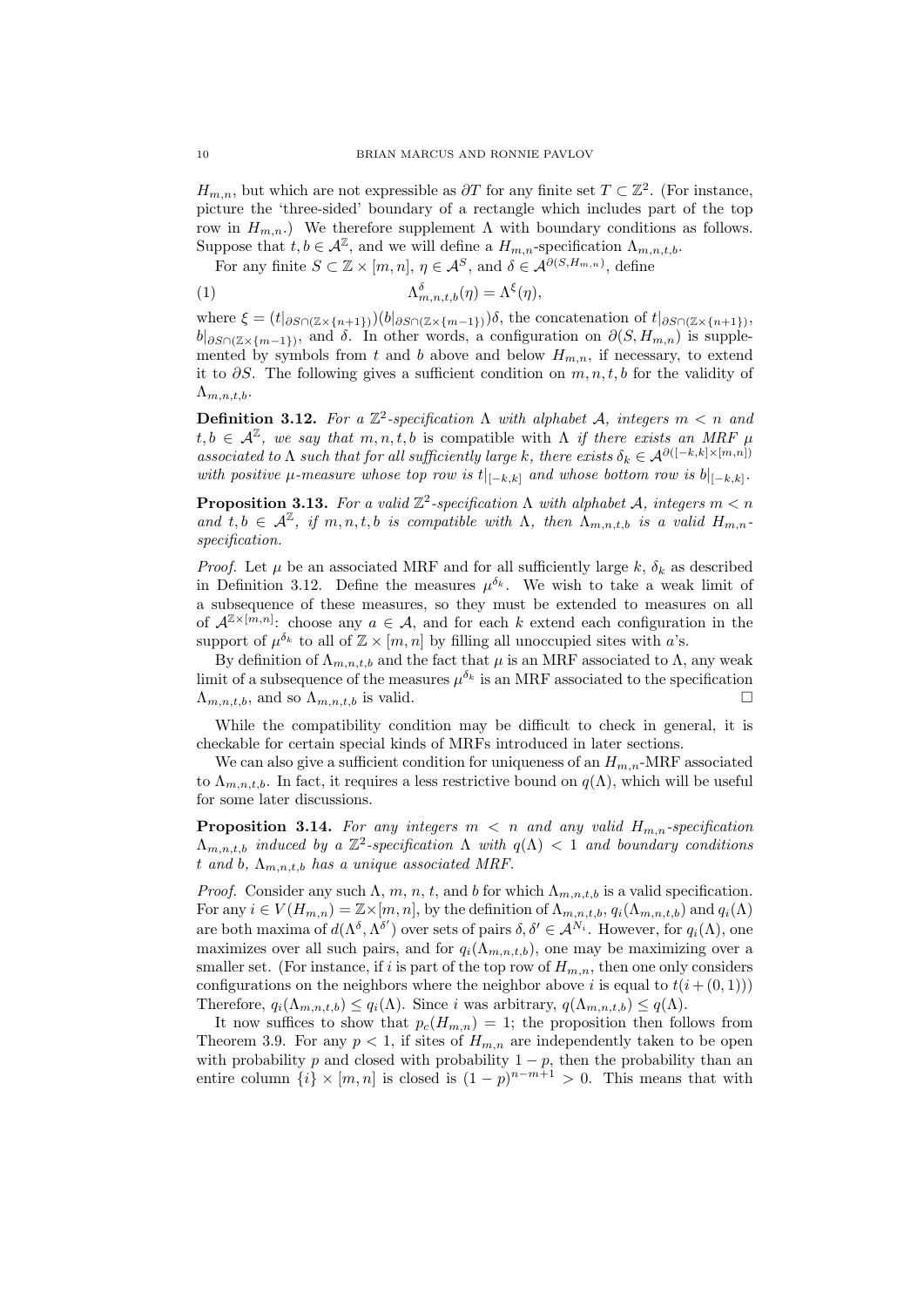$P_{(1-p,p)}$ -probability 1, there exist closed columns arbitrarily far to the left and right, meaning that there are no infinite open connected clusters. Therefore, since  $p < 1$ was arbitrary,  $p_c(H_{m,n}) = 1$  and we are done.

Clearly, when the hypotheses of Proposition 3.14 are satisfied,  $\mu(\Lambda_{m,n,t,b})$  can be thought of as a measure on the one-dimensional full shift  $(\mathcal{A}^{[m,n]})^{\mathbb{Z}}$ , and we will interpret  $\mu(\Lambda_{m,n,t,b})$  in this way for further discussions about d distance and entropy. It should always be clear from context which viewpoint is being used.

**Proposition 3.15.** For any valid  $\mathbb{Z}^2$ -specification  $\Lambda$  with  $q(\Lambda) < p_c$  (with unique associated MRF  $\mu = \mu(\Lambda)$  and any  $t, b \in \mathcal{A}^{\mathbb{Z}}$  for which there exists N such that  $\mu(\Lambda_{-n,n,t,b})$  exists for all  $n > N$ ,  $\mu(\Lambda_{-n,n,t,b})$  approaches  $\mu$  weakly as  $n \to \infty$ .

*Proof.* By definition of  $\Lambda_{-n,n,t,b}$ , any weak limit of a subsequence of  $\mu(\Lambda_{-n,n,t,b})$  is clearly a  $\mathbb{Z}^2$ -MRF associated to  $\Lambda$ . (As before, we need to extend each  $\mu(\Lambda_{-n,n,t,b})$ to a measure on all of  $\mathcal{A}^{\mathbb{Z}^2}$ ; we do this by choosing any  $a \in \mathcal{A}$  and extending each configuration in the support of  $\mu(\Lambda_{-n,n,t,b})$  to all of  $\mathbb{Z}^2$  by filling the unoccupied sites with a.) However, the only such MRF is  $\mu$ .

We will now use Theorem 3.11 to derive couplings of marginalizations of  $\mu(\Lambda_{1,n,t,b})$ and  $\mu(\Lambda_{1,n+1,t,b})$  to substrips which imply their closeness in the  $d$  metric.

**Theorem 3.16.** For any valid  $\mathbb{Z}^2$ -specification  $\Lambda$  with  $q(\Lambda) < p_c$  (with unique associated MRF  $\mu = \mu(\Lambda)$ , there exist  $K, L > 0$  such that for any n and any  $t, b \in \mathcal{A}^{\mathbb{Z}}$  such that  $1, n, t, b$  and  $1, n + 1, t, b$  are compatible with  $\Lambda$ , and for any  $1 \leq i < i' \leq n$ ,

$$
d\left(\mu(\Lambda_{1,n,t,b})|_{\mathbb{Z}\times[i,i'-1]},\mu(\Lambda_{1,n+1,t,b})|_{\mathbb{Z}\times[i,i'-1]}\right) \leq (i'-i)Ke^{-L(n-i')} \text{ and}
$$
  

$$
d\left(\mu(\Lambda_{1,n,t,b})|_{\mathbb{Z}\times[i,i'-1]},\mu(\Lambda_{1,n+1,t,b})|_{\mathbb{Z}\times[i+1,i']}\right) \leq (i'-i)Ke^{-Li}.
$$

*Proof.* We begin with the first inequality. For  $\Lambda$  as in the theorem, take the K and L guaranteed by Theorem 3.11. Fix t, b, n, and  $i < i'$ . For every sufficiently large k, take  $\delta_k$  and  $\delta'_k$  configurations on  $\partial([-k,k] \times [1,n])$  and  $\partial([-k,k] \times [1,n+1])$ respectively with positive  $\mu$ -measure which are both equal to  $t|_{[-k,k]}$  on the top and  $b|_{[-k,k]}$  on the bottom. Define  $S_{i,i',k} = [-k,k] \times [i,i'-1]$ . By Theorem 3.11, for any  $k > n - i'$  and  $j < k - (n - i')$ , there exists  $\lambda_{i,i',j,k} \in C(\mu^{\delta_k}|_{S_{i,i',j}}, \mu^{\delta'_k}|_{S_{i,i',j}})$ for which the  $\lambda_{i,i',j,k}$ -probability of disagreement at any site in  $S_{i,i',j}$  is less than  $Ke^{-L(n-i')}$ . (This is because  $\delta_k$  and  $\delta'_k$  agree on their bottom row, and the distance from any site in  $S_{i,i',j}$  to any other site in  $\partial([-k,k] \times [1,n]) \cup \partial([-k,k] \times [1,n+1])$ is at least  $n - i'$ .)

Now, for any fixed  $i < i'$  and j, define  $\lambda_{i,i',j}$  to be any weak limit of a subsequence of the couplings  $\lambda_{i,i',j,k}$  as  $k \to \infty$ . Note that any weak subsequence of  $\mu^{\delta_k}$ approaches an MRF on  $H_{1,n,t,b}$  associated to the specification  $\Lambda_{1,n,t,b}$ , and since  $\mu(\Lambda_{1,n,t,b})$  is the unique such MRF, the sequence  $\mu^{\delta_k}$  itself must weakly approach  $\mu(\Lambda_{1,n,t,b})$ . Similarly,  $\mu^{\delta'_{k}}$  weakly approaches  $\mu(\Lambda_{1,n+1,t,b})$ . Therefore,  $\lambda_{i,i',j} \in$  $C(\mu(\Lambda_{1,n,t,b})|_{S_{i,i',j}}, \mu(\Lambda_{1,n+1,t,b})|_{S_{i,i',j}})$ . Also, it is clear that if we think of a configuration on  $S_{i,i',j}$  as a  $(2j + 1)$ -letter word on the alphabet of words on columns of height  $i'-i$ , then  $E_{\lambda_{i,i',j}}(d_{2j+1}(x|_{[-j,j]},y|_{[-j,j]})) < (i'-i)Ke^{-L(n-i')}$ . Recalling the definition of d, we see that then clearly  $d(\mu(\Lambda_{1,n,t,b})|_{\mathbb{Z}\times[i,i'-1]}, \mu(\Lambda_{1,n+1,t,b})|_{\mathbb{Z}\times[i,i'-1]}) \leq$  $(i'-i)Ke^{-L(n-i')}$ .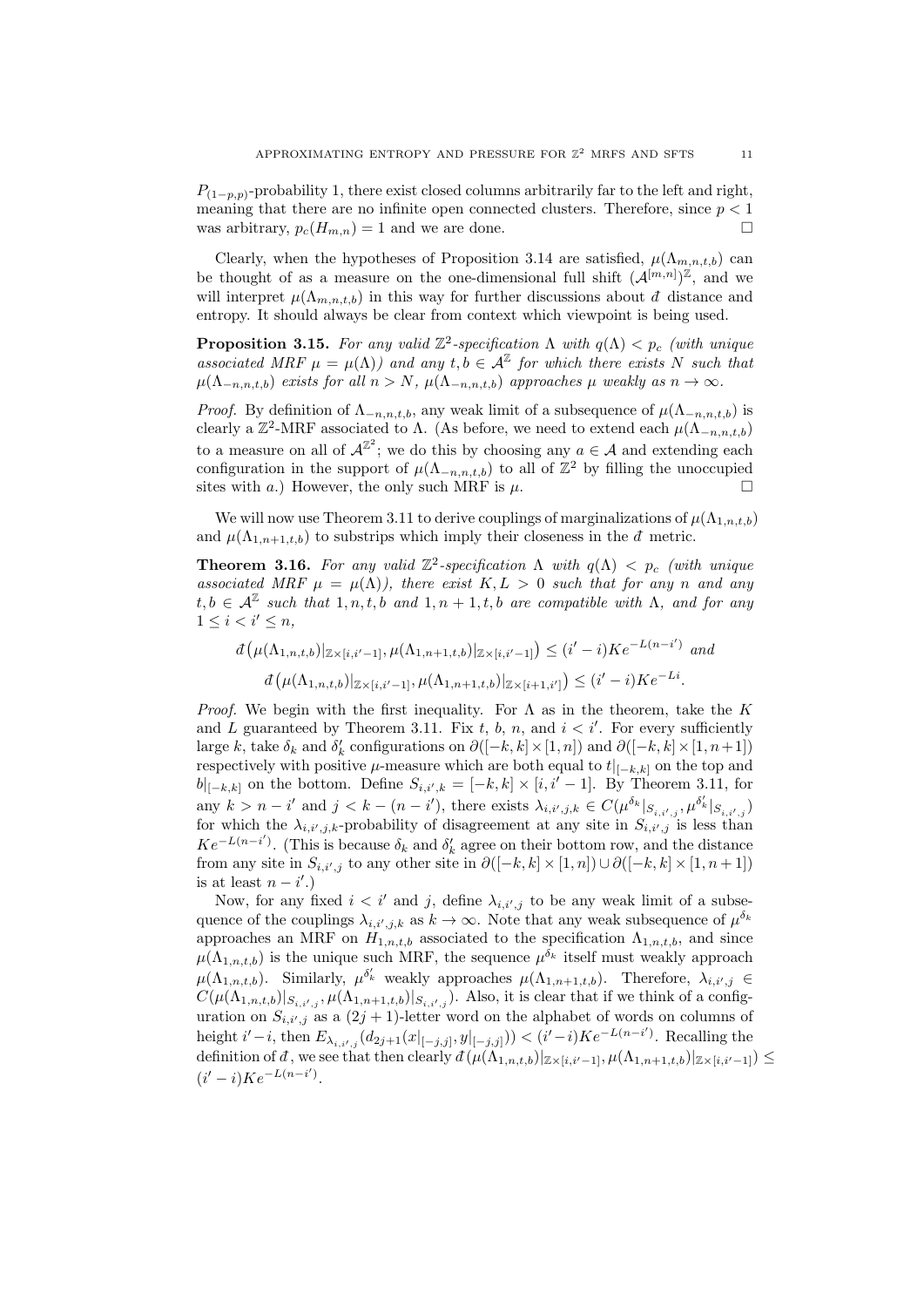To prove the second inequality, change the proof above by defining  $\delta_k$  on  $\partial([-k,k] \times [2,n+1])$  instead. Then  $\delta_k$  and  $\delta'_k$  will agree on their top rows, and the rest of the proof goes through mostly unchanged. The distances from  $\mathbb{Z} \times [i, i'-1]$ and  $\mathbb{Z} \times [i+1, i']$  to the bottom rows of  $H_{1,n}$  and  $H_{1,n+1}$  respectively are at least i, which is why  $n - i'$  is replaced by i.

We will for now restrict our attention to translation-invariant  $\mathbb{Z}^2$ -specifications  $\Lambda$  with  $q(\Lambda) < p_c$  and constant boundary conditions  $t, b \in \mathcal{A}^{\mathbb{Z}}$ , which means that the measures  $\mu(\Lambda_{m,n,t,b})$  (when they exist) will be translation-invariant as onedimensional measures. (Otherwise, their horizontal shifts would also be MRFs associated to  $\Lambda_{m,n,t,b}$ , contradicting uniqueness of  $\mu(\Lambda_{m,n,t,b})$ .) We can then discuss the measure-theoretic entropies  $h(\mu(\Lambda_{1,n,t,b}))$  and  $h(\mu(\Lambda_{1,n+1,t,b}))$ .

We will decompose these into conditional measure-theoretic entropies, and then use Theorem 3.16 and Hölder continuity of entropy (with respect to  $\vec{d}$ ) to show that many of these entropies are exponentially close, finally showing that  $h(\mu(\Lambda_{1,n+1,t}))$  $h(\mu(\Lambda_{1,n,t,b}))$  is exponentially close to  $h(\mu)$ . We first need some notation for special conditional measure-theoretic entropies.

For any a, define  $R_a = \mathbb{Z} \times \{a\}$ . For any  $m < n$  and any interval  $B \subseteq [m, n]$ , we partition  $\mathcal{A}^{[m,n]}$  by the letters appearing on B, and call this partition  $\xi_B$ . Then, for any translation-invariant measure  $\mu$  on  $(\mathcal{A}^{[m,n]})^{\mathbb{Z}}$  and disjoint adjacent intervals  $B, C \subseteq [m, n]$ , we make the notations

$$
h_{\mu}\Big(\bigcup_{b\in B} R_b\Big) := h(\phi_{\xi_B}(\mu)) \text{ and}
$$
  

$$
h_{\mu}\Big(\bigcup_{c\in C} R_c \mid \bigcup_{b\in B} R_b\Big) := h(\phi_{\xi_{B\cup C}}(\mu) \mid \xi_B).
$$

Also, for any translation-invariant measure  $\mu$  on  $\mathcal{A}^{\mathbb{Z}^2}$ ,  $h_{\mu}(\bigcup_{b\in B} R_b)$  will be understood to mean  $h_{\mu|_{(\bigcup_{d\in D} R_d)}}(\bigcup_{b\in B} R_b)$  for any  $D \supseteq B$ ; in other words, this expression is given meaning by marginalizing  $\mu$  to any substrip containing the rows whose entropy is to be computed. It does not matter which  $D$  is used, since clearly this quantity depends only on the restriction of  $\mu$  to  $\bigcup_{b \in B} R_b$ . We will interpret  $h_\mu\Big(\bigcup_{c\in C} R_c \mid \bigcup_{b\in B} R_b\Big)$  in an analogous fashion.

The following is just a consequence of Proposition 2.4 for this new notation.

**Proposition 3.17.** For any  $m < n$ ,  $\mu$  a translation-invariant measure on  $(A^{[m,n]})^{\mathbb{Z}}$ or  $\mathcal{A}^{\mathbb{Z}^2}$ , and B, C adjacent subintervals of  $[m, n]$ ,

$$
h_{\mu}\Big(\bigcup_{a\in B\cup C}R_a\Big)=h_{\mu}\Big(\bigcup_{b\in B}R_b\Big)+h_{\mu}\Big(\bigcup_{c\in C}R_c\;|\;\bigcup_{b\in B}R_b\Big).
$$

The following theorem can both be thought of as an extension of the Markov property in one dimension and a generalization of Theorem 13 from [P].

**Theorem 3.18.** Let  $\Lambda$  be a translation-invariant  $\mathbb{Z}^2$ -specification. Let n be a positive integer,  $t, b \in A^{\mathbb{Z}}$  be constant sequences and  $\mu$  be an MRF associated to  $\Lambda_{1,n,t,b}$ . Then for any integers i and k with  $1 \leq k < i \leq n$ ,

$$
h_{\mu}\left(R_i \mid \bigcup_{j=k}^{i-1} R_j\right) = h_{\mu}(R_i \mid R_{i-1}).
$$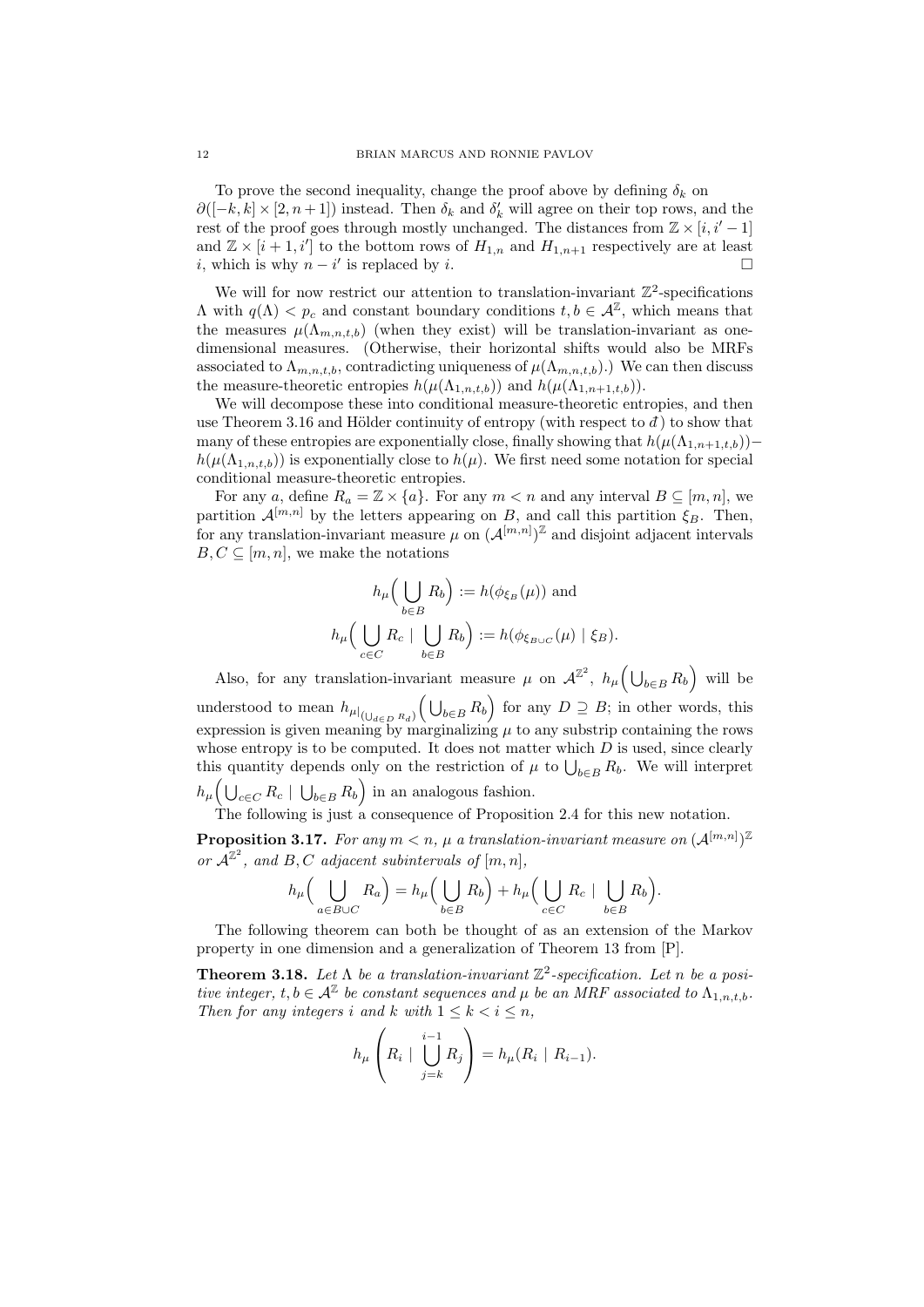*Proof.* We will prove the theorem for  $k = 1$ , and this suffices to prove the theorem for all  $k < i$ , since for any  $1 \leq k < i$ , conditioning on  $\xi_{[k,i-1]}$  is an intermediate partition between  $\xi_{[1,i-1]}$  and  $\xi_{\{i-1\}}$ . If the conditional entropies resulting from these two partitions are equal, then clearly any intermediate partition gives the same value. Fix any  $\Lambda$ , n, t, b, and i as in the statement of the theorem. For simplicity, we write  $\mu = \mu(\Lambda_{1,n,t,b})$ . We can write

$$
h_{\mu}\left(R_i \mid \bigcup_{j=1}^{i-1} R_j\right) = \lim_{k \to \infty} (1/k)S_k, \text{ where}
$$

$$
S_k := \sum_{\substack{w \in \mathcal{A}^{[-k,k] \times [1,i-1]}, \\ v \in \mathcal{A}^{[-k,k] \times \{i\}}}} \mu(w \cap v) \log\left(\frac{\mu(w)}{\mu(w \cap v)}\right)
$$

$$
= \left(\sum_{w \in \mathcal{A}^{[-k,k] \times [1,i-1]}} \mu(w) \log \mu(w)\right)
$$

(3) 
$$
-\bigg(\sum_{\substack{w\in\mathcal{A}^{[-k,k]\times[1,i-1]},\\v\in\mathcal{A}^{[-k,k]\times\{i\}}}}\mu(w\cap v)\log\mu(w\cap v)\bigg).
$$

(As in the definition of measure-theoretic entropy, in each sum we omit terms coming from configurations of  $\mu$ -measure zero.) We also define

$$
S_{k}^{*} := \sum_{\substack{w \in \mathcal{A}^{[-k,k] \times [1,i-1]}, \\ v \in \mathcal{A}^{[-k,k] \times \{i\}, \\ L \in \mathcal{A}^{(+k-1) \times [1,i-1]}, \\ R \in \mathcal{A}^{k+1} \times [1,i-1]}}} \mu(w \cap v \cap L \cap R) \log \left( \frac{\mu(w \cap L \cap R)}{\mu(w \cap v \cap L \cap R)} \right) =
$$
\n
$$
(4) \qquad \left( \sum_{\substack{w \in \mathcal{A}^{[-k,k] \times [1,i-1]}, \\ L \in \mathcal{A}^{(-k-1) \times [1,i-1]}, \\ R \in \mathcal{A}^{k+1} \times [1,i-1]}} \mu(w \cap L \cap R) \log \mu(w \cap L \cap R) \right) -
$$
\n
$$
(5) \qquad \left( \sum_{\substack{w \in \mathcal{A}^{[-k,k] \times [1,i-1]}, \\ w \in \mathcal{A}^{[-k,k] \times \{i\}}, \\ L \in \mathcal{A}^{(-k,k) \times \{i\}} \\ L \in \mathcal{A}^{(-k-1) \times [1,i-1]}, \\ R \in \mathcal{A}^{k+1} \times [1,i-1]}} \mu(w \cap v \cap L \cap R) \log \mu(w \cap v \cap L \cap R) \right).
$$

We claim that  $|S_k - S_k^*| \leq 4(i-1) \log |\mathcal{A}|$ . To see this, we first compare (2) and (4). For any fixed w, consider the term  $\mu(w) \log \mu(w)$  from (2). Compare this to the corresponding terms from (4), i.e.  $\sum_{L,R} \mu(w \cap L \cap R) \log \mu(w \cap L \cap R)$ . We make the simple observation that for any set of k nonnegative reals  $\{\alpha_i\}_{i=1}^k$  summing to  $\alpha$ ,  $-\sum_{i=1}^{k} \alpha_i \log(\alpha_i)$  is at least  $-\alpha \log \alpha$ , and at most  $-\alpha \log(\frac{\alpha}{k})$  (achieved when all  $\alpha_i$  are equal). Therefore,

$$
\left|\mu(w)\log\mu(w) - \sum_{L,R}\mu(w \cap L \cap R)\log\mu(w \cap L \cap R)\right| \le \mu(w)\log(|\mathcal{A}|^{2(i-1)})
$$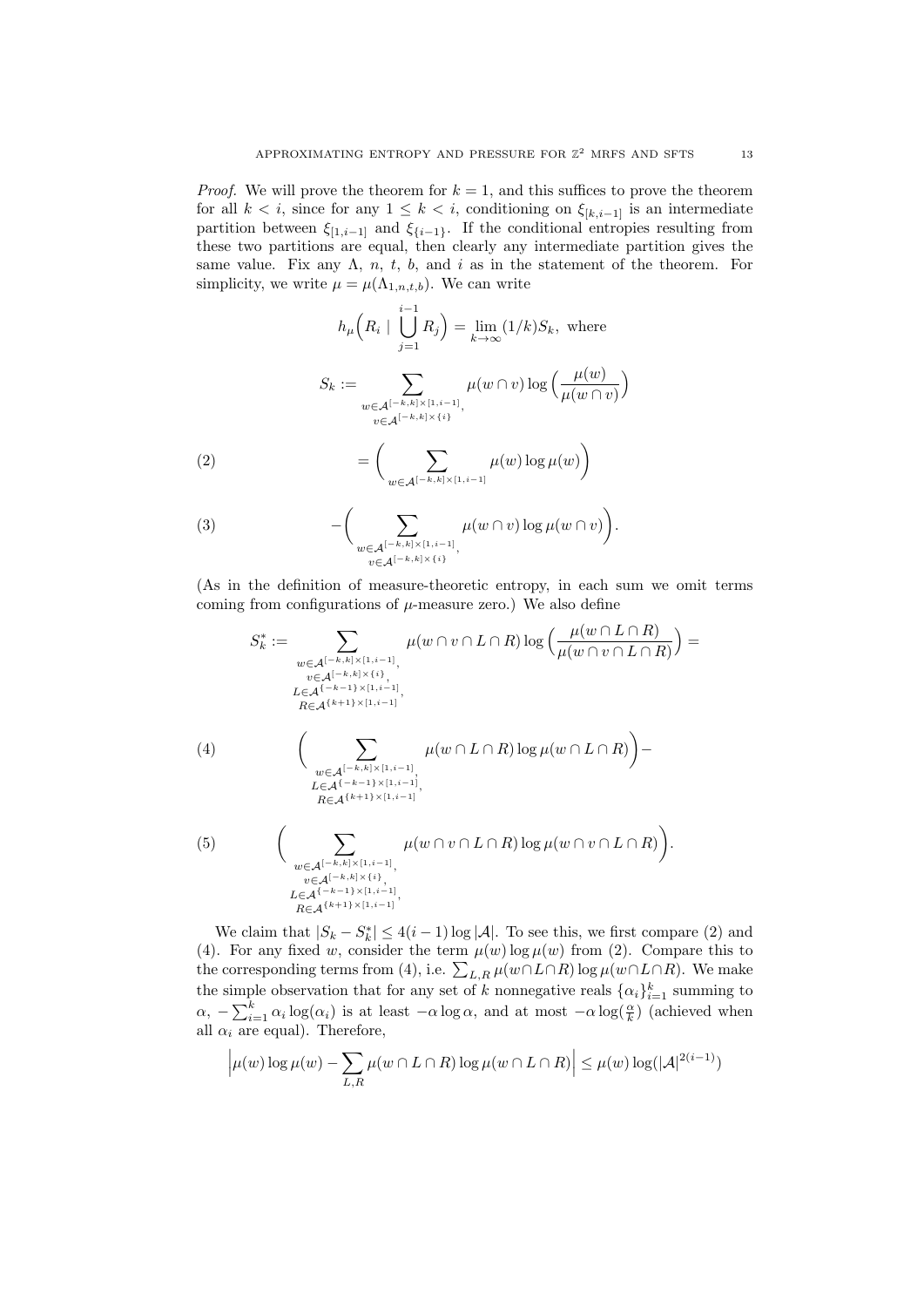since the number of different pairs L, R is at most  $|A|^{2(i-1)}$ . By summing this over all choices of  $w$  in  $(2)$  and  $(4)$ , we see that the difference between  $(2)$  and  $(4)$ has absolute value at most  $\sum_{w} \mu(w) \log(|\mathcal{A}|^{2(i-1)}) = 2(i-1) \log |\mathcal{A}|$ . An analogous argument may be made for (3) and (5), and so  $|S_k - S_k^*| \leq 4(i-1)\log |\mathcal{A}|$  for all k.

We can similarly write  $h_{\mu}(R_i \mid R_{i-1}) = \lim_{k \to \infty} (1/k)T_k$ , where  $T_k$  is defined exactly as  $S_k$ , but where  $w \in A^{[-k,k] \times [1,i-1]}$  is replaced in the summation by  $w' \in$  $\mathcal{A}^{[-k,k]\times\{i-1\}}$ . If we define  $T_k^*$  exactly as  $S_k^*$ , again using w' instead of w, then a trivially similar proof to the above shows that  $|T_k - T_k^*| \leq 4(i-1)\log |\mathcal{A}|$  for all k. If we can now prove that  $S_k^* = T_k^*$  for all k, then  $|S_k - T_k| \leq |S_k - S_k^*| +$  $|T_k - T_k^*| + |S_k^* - T_k^*| \leq 8(i-1) \log |\mathcal{A}|$  for every k, which clearly shows that  $h_{\mu}\left(R_i \mid \bigcup_{j=1}^{i-1} R_j\right) = \lim_{k \to \infty} (1/k)S_k$  and  $h_{\mu}(R_i \mid R_{i-1}) = \lim_{k \to \infty} (1/k)T_k$  are equal.

We claim that for any  $L \in \mathcal{A}^{\{-k-1\} \times [1,i-1]}$ ,  $R \in \mathcal{A}^{\{k+1\} \times [1,i-1]}$ ,  $v \in \mathcal{A}^{[-k,k] \times \{i\}}$ , and  $w \in A^{[-k,k] \times [1,i-1]}$ , if we define  $w' = w|_{[-k,k] \times \{i-1\}}$ , then

$$
\frac{\mu(w \cap L \cap R)}{\mu(w \cap v \cap L \cap R)} = \frac{\mu(w' \cap L \cap R)}{\mu(w' \cap v \cap L \cap R)}.
$$

To see this, we define  $w'' = w|_{[-k,k] \times [1,i-2]}$  and note that since  $\mu$  is an  $H_{m,n}$ MRF,

$$
\frac{\mu(w'' \cap w' \cap L \cap R)}{\mu(w' \cap L \cap R)} = \frac{\mu(w'' \cap w' \cap v \cap L \cap R)}{\mu(w' \cap v \cap L \cap R)}.
$$

From this, it is clear that

$$
\frac{\mu(w' \cap L \cap R)}{\mu(w' \cap v \cap L \cap R)} = \frac{\mu(w'' \cap w' \cap L \cap R)}{\mu(w'' \cap w' \cap v \cap L \cap R)},
$$

which is clearly equal to  $\frac{\mu(w \cap L \cap R)}{\mu(w \cap v \cap L \cap R)}$ . But then for any fixed w', all terms in  $S_k^*$ corresponding to  $w$  with the top row  $w'$  can be collapsed, which quickly yields  $S_k^* = T_k^*$ , completing the proof.

 $\Box$ 

Corollary 3.19. If  $\Lambda$  is a translation-invariant  $\mathbb{Z}^2$ -specification with  $q(\Lambda) < p_c$ (with unique associated MRF  $\mu = \mu(\Lambda)$ ), and t and b are constant sequences such that  $-n, n, t, b$  is compatible with  $\Lambda$  for sufficiently large n, and k is any positive integer, then

$$
h_{\mu}\left(R_0 \mid \bigcup_{j=-k}^{-1} R_j\right) = h_{\mu}(R_0 \mid R_{-1}).
$$

*Proof.* Fix any such  $\mu$ , t, b, and  $N > 0$  such that  $-n, n, t, b$  is compatible with  $\Lambda$  for  $n > N$ . Let k be a positive integer. Then by Theorem 3.16, there exist  $K, L > 0$ so that

$$
d\left(\mu(\Lambda_{-n,n,t,b})\right)|_{\bigcup_{j=-{(k-1)}}^{0}B_{j}},\mu(\Lambda_{-(n+1),n+1,t,b})|_{\bigcup_{j=-{(k-1)}}^{0}B_{j}}\right)
$$

for any  $n > N$  and  $k \leq n$ , and so this sequence of marginalizations is d<sup>not</sup> Cauchy and approaches a d limit. Since the measures  $\mu(\Lambda_{-n,n,t,b})$  approach  $\mu$  weakly as  $n \to \infty$ by Proposition 3.15, it must be the case that the  $d$  limit of  $\mu(\Lambda_{-n,n,t,b})|_{\bigcup_{j=-k}^{0} R_j}$  is  $\mu|_{\bigcup_{j=-k}^{0} R_j}$ . Thus, by Theorem 3.18, translation-invariance of  $\mu$ , and continuity of entropy with respect to the  $d$  metric, we conclude that for any positive integer  $k$ ,  $h_\mu(R_0 \mid \bigcup_{j=-k}^{-1} R_j) = h_\mu(R_0 \mid R_{-1}).$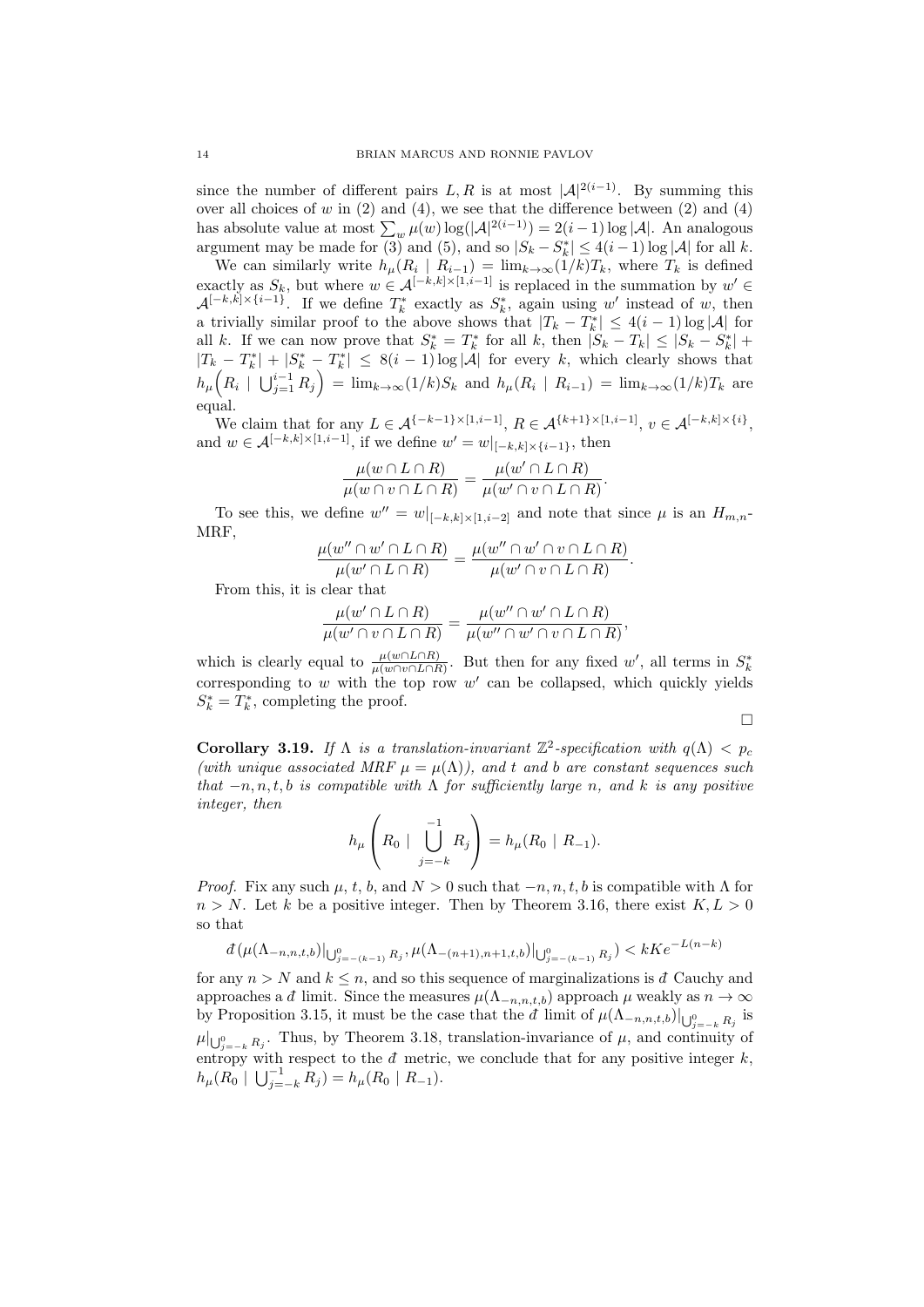Corollary 3.20. If  $\Lambda$  is a translation-invariant  $\mathbb{Z}^2$ -specification with  $q(\Lambda) < p_c$ (with unique associated MRF  $\mu = \mu(\Lambda)$ ), and t and b are constant sequences such that  $-n, n, t, b$  is compatible with  $\Lambda$  for sufficiently large n, then  $h(\mu)$  =  $h_\mu(R_0 \mid R_{-1}).$ 

*Proof.* For any such  $\mu$  and positive integer k,  $h_{\mu}(\bigcup_{j=0}^{k} R_j) = h_{\mu}(R_0) + h_{\mu}(R_1 \mid R_0) +$  $... + h_{\mu}(R_k \mid \bigcup_{j=0}^{k-1} R_j) = h_{\mu}(R_0) + (k-1)h_{\mu}(R_0 \mid R_{-1})$  by translation-invariance of  $\mu$ , Proposition 3.17, and Corollary 3.19. But then by dividing by k and letting  $k \to \infty$ , we see that  $h(\mu) = h_{\mu}(R_0 \mid R_{-1}).$  $\Box$ 

**Theorem 3.21.** For any valid translation-invariant  $\mathbb{Z}^2$ -specification  $\Lambda$  with  $q(\Lambda)$  <  $p_c$  (with unique associated MRF  $\mu = \mu(\Lambda)$ ) and any integer N and constant sequences t and b such that  $1, n, t, b$  is compatible with  $\Lambda$  when  $n > N$ , there exist  $Q, R > 0$  such that  $|h(\mu(\Lambda_{1,n+1,t,b})) - h(\mu(\Lambda_{1,n,t,b})) - h(\mu)| < Qe^{-Rn}$  for any  $n > N$ .

*Proof.* Proposition 3.17 and Theorem 3.18 imply that for  $n > N$ ,

$$
h(\mu(\Lambda_{1,n+1,t,b})) = h_{\mu(\Lambda_{1,n+1,t,b})}(R_1) + \sum_{j=1}^{n} h_{\mu(\Lambda_{1,n+1,t,b})}(R_{j+1} | R_j)
$$
 and  

$$
h(\mu(\Lambda_{1,n,t,b})) = h_{\mu(\Lambda_{1,n,t,b})}(R_1) + \sum_{j=1}^{n-1} h_{\mu(\Lambda_{1,n,t,b})}(R_{j+1} | R_j).
$$

We can then write  $h(\mu(\Lambda_{1,n+1,t}) - h(\mu(\Lambda_{1,n,t})))$  as

(6) 
$$
h_{\mu(\Lambda_{1,n+1,t,b})}(R_1) - h_{\mu(\Lambda_{1,n,t,b})}(R_1)
$$

$$
+ \sum_{k=0}^{\lfloor \frac{n}{2} \rfloor - 1} \left( h_{\mu(\Lambda_{1,n,t,b})}(R_{k+1} | R_1) - h_{\mu(\Lambda_{1,n,t,b})}(R_1) \right)
$$

(7) 
$$
+ \sum_{j=1}^{n} \left( h_{\mu(\Lambda_{1,n+1,t,b})}(R_{j+1} | R_j) - h_{\mu(\Lambda_{1,n,t,b})}(R_{j+1} | R_j) \right)
$$

$$
(8) \qquad \qquad + h_{\mu(\Lambda_{1,n+1,t,b})}(R_{\lfloor \frac{n}{2} \rfloor+1} \mid R_{\lfloor \frac{n}{2} \rfloor})
$$

(9) 
$$
+ \sum_{j=\lfloor \frac{n}{2} \rfloor+1}^{n} \Big( h_{\mu(\Lambda_{1,n+1,t,b})}(R_{j+1} \mid R_j) - h_{\mu(\Lambda_{1,n,t,b})}(R_j \mid R_{j-1}) \Big).
$$

By Theorem 3.16 and Hölder continuity of entropy with respect to  $d$ , we see that  $(6)$ ,  $(7)$ , and  $(9)$  are exponentially small in n, i.e. there exist constants Q and R independent of n such that each has absolute value smaller than  $Qe^{-Rn}$ . Theorem 3.16 also implies that the sequence  $\mu(\Lambda_{1,n+1,t,b})|_{R_{\lfloor \frac{n}{2} \rfloor} \cup R_{\lfloor \frac{n}{2} \rfloor+1}}$  approaches a *d* limit with exponential rate in *n*, as  $n \to \infty$ . Since  $\sigma_{(0,-\lfloor \frac{n}{2} \rfloor-1)} \mu(\Lambda_{1,n+1,t,b})$ approaches  $\mu$  weakly by Proposition 3.15, this d limit must be  $\mu|_{R_{-1}\cup R_0}$ . But then again by Hölder continuity of entropy with respect to  $d$  and translation-invariance of  $\mu$ , (8) approaches  $h_{\mu}(R_0 \mid R_{-1})$  with exponential rate as  $n \to \infty$ , which equals  $h(\mu)$  by Corollary 3.20.

This result can be generalized to periodic boundary conditions as well. If  $\Lambda$  is a translation-invariant  $\mathbb{Z}^2$ -specification with  $q(\Lambda) < p_c$  and t and b are periodic sequences such that  $1, n, t, b$  is compatible with  $\Lambda$ , then  $\mu(\Lambda_{1,n,t,b})$  exists by Propositions 3.13 and 3.14, and  $(\mu(\Lambda_{1,n,t,b}))^{[p]}$  (the *p*-higher power code of  $\mu(\Lambda_{1,n,t,b})$ ) is translation-invariant.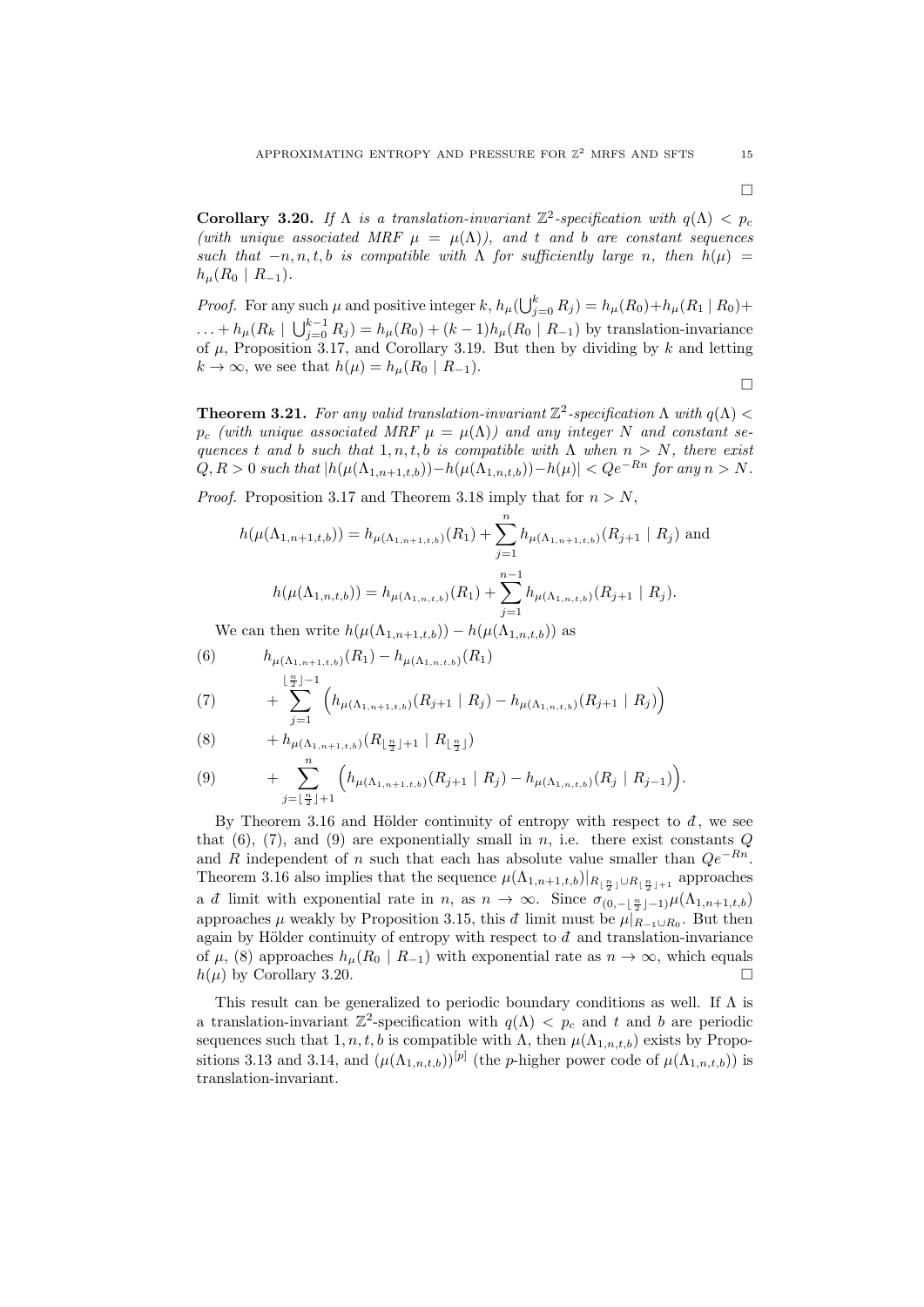**Theorem 3.22.** For any valid translation-invariant  $\mathbb{Z}^2$ -specification  $\Lambda$  with  $q(\Lambda)$  <  $p_c$  (with unique associated MRF  $\mu = \mu(\Lambda)$ ), and any integer N and sequences t and b with period p such that 1, n, t, b is compatible with  $\Lambda$  when  $n > N$ , there exist  $Q, R > 0$  such that  $|(1/p)(h((\mu(\Lambda_{1,n+1,t,b}))^{[p]}) - h((\mu(\Lambda_{1,n,t,b}))^{[p]}) - h(\mu)| < Qe^{-Rn}$ for all  $n > N$ .

Proof. The proof is nearly identical to that of Theorem 3.21, and so we only highlight the slight differences. Theorem 3.16 implies the exponential  $d$  closeness of relevant marginalizations of  $\mu(\Lambda_{1,n,t,b})$  to substrips just as before. Then, since passing to  $(\mu(\Lambda_{1,n,t,b}))^{[p]}$  multiplies the relevant d distances by at most p, we still have the necessary exponential  $d$  closeness of marginalizations for these recoded strip measures. Since the  $(\mu(\Lambda_{1,n,t,b}))^{[p]}$  are translation-invariant, the same proof as in Theorem 3.21 shows that  $h((\mu(\Lambda_{1,n+1,t,b}))^{[p]}) - h((\mu(\Lambda_{1,n,t,b}))^{[p]})$  approaches  $h(\mu^{[p]}) = ph(\mu)$  exponentially fast.

## 4. Interactions and Gibbs states

In [P], similar techniques were used to show that the topological entropy of the  $\mathbb{Z}^2$  hard square shift H is exponentially well approximable by differences of consecutive topological entropies of horizontal biinfinite strips. It turns out that this is a corollary of Theorem 3.21; the unique measure of maximal entropy  $\mu$  for  $\mathcal H$  is in fact the unique MRF associated to a translation-invariant  $\mathbb Z^2$ -specification  $Λ$  satisfying  $q(Λ) < p_c$ ; in this case, for any finite set S and  $δ ∈ A<sup>∂S</sup>$ ,  $Λ<sup>δ</sup>$  will be uniform on configurations which are locally admissible in  $S \cup \partial S$ . If one takes  $t = b = 0^{\infty}$ , then  $\mu(\Lambda_{1,n,t,b})$  exists for all n, and is the unique measure of maximal entropy for the n.n. Z-SFT composed of all locally admissible configurations on  $H_{1,n}$  in  $\mathcal{H}$ .

We will use Theorem 3.22 to generalize the main result of  $[P]$  to some topological pressures by using some classical results of Ruelle regarding the relationship between equilibrium states and a class of  $\mathbb{Z}^2$ -MRFs called Gibbs states.

Let X be a nonempty n.n.  $\mathbb{Z}^d$ -SFT X with language  $\mathcal{L}(X)$ . We are mostly interested in the cases  $d = 1, 2$ . An *interaction* on X is simply a real-valued function  $\Phi$  on  $\mathcal{L}(X)$ . For finite S and  $x \in \mathcal{L}_S(X)$ , define

$$
U_S(x) = U_S^{\Phi}(x) = \sum_{S' \subseteq S} \Phi(x|_{S'}).
$$

For finite  $T \subseteq \mathbb{Z}^d$  such that  $S \cap T = \emptyset$ ,  $y \in \mathcal{L}_T(X)$  and  $xy \in \mathcal{L}_{S \cup T}(X)$ , define:

$$
W_S(x,y)=W_S^{\Phi}(x,y)=\sum_{T'\subseteq S\cup T:\ T'\cap S\neq\varnothing,\ T'\cap T\neq\varnothing}\ \Phi((xy)|_{T'}).
$$

A Gibbs state for an interaction  $\Phi$  on X is a measure  $\mu$  with support contained in X such that for any x, y such that  $xy \in \mathcal{L}_{S \cup T}(X)$  and  $\mu(y) > 0$ ,

(10) 
$$
\mu(x \mid y) = \frac{e^{-U_S(x) - W_S(x,y)}}{\sum_{\{x' \in \mathcal{L}_S(X): \ x'y \in \mathcal{L}_{S \cup T}(X)\}} e^{-U_S(x') - W_S(x',y)}}
$$

This agrees with the classical definition of Gibbs state (see Ruelle [Rue], Chapter 1, in particular equation (1.15)) in the case of a n.n. SFT. Ruelle [Rue] (Chapter 1) shows that if  $\Phi$  is bounded, then given any such  $\Phi$  and X, there is at least one Gibbs state  $\mu$  (Ruelle's result is actually much more general).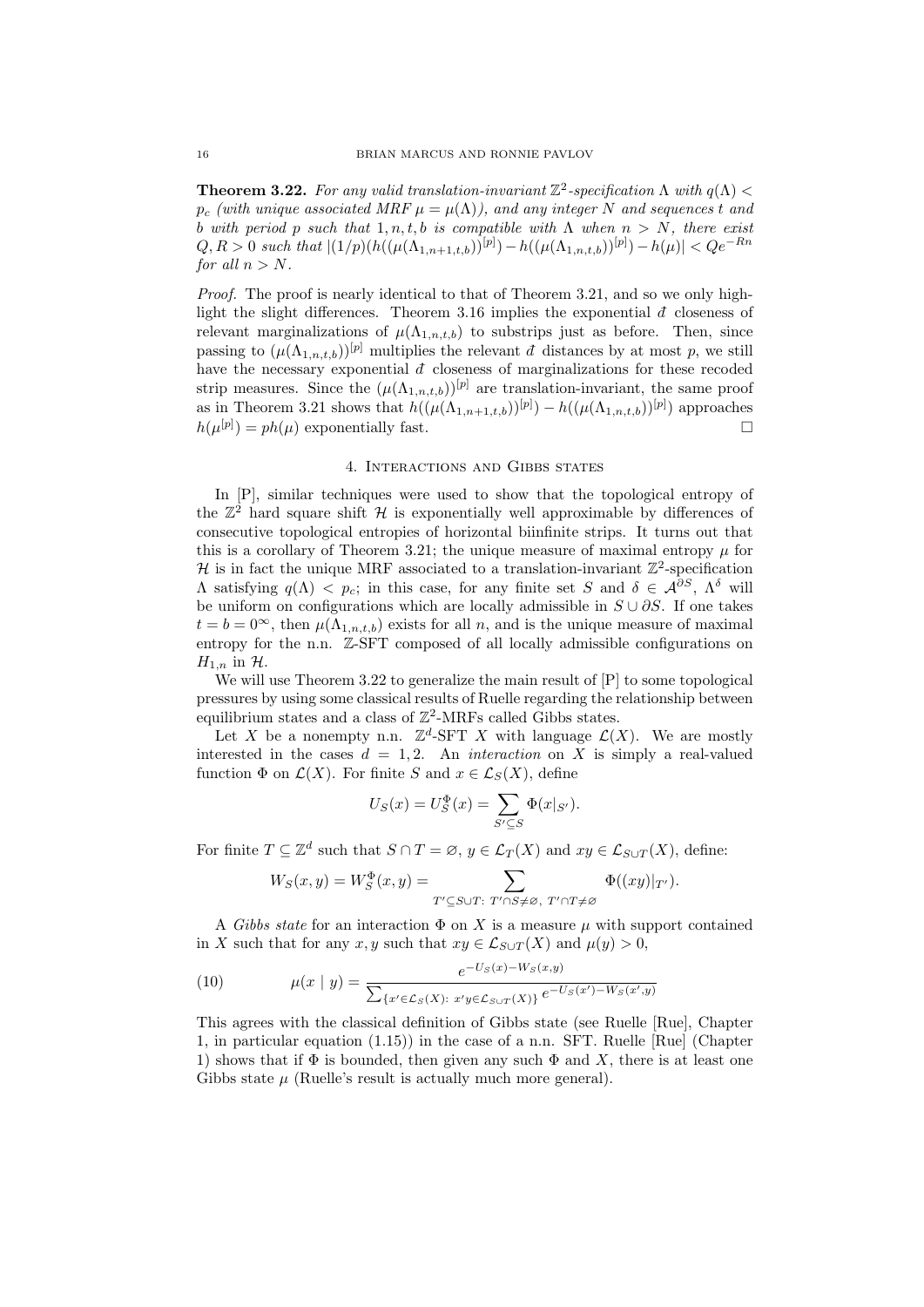An interaction  $\Phi$  is *translation-invariant* if it assigns the same values to all translates of a given configuration on a finite set. An interaction is a nearest neighbor  $(n.n.)$  interaction if it vanishes on all configurations other than those on vertices and edges.

We now define a specification corresponding to (10) for translation-invariant, n.n. interactions. For a finite set  $S \subset \mathbb{Z}^d$  and  $z \in \mathcal{L}_S(X)$ , let

$$
\Phi(z, S) = \sum_{u \in S} \Phi(z(u)).
$$

For a finite set E of edges in  $E(\mathbb{Z}^d)$  such that  $\bigcup_{e \in E} e \subset S$  and  $z \in \mathcal{L}_S(X)$ , let

$$
\Phi(z, E) = \sum_{e \in E} \Phi(z|e).
$$

The Gibbs  $\mathbb{Z}^d$ -specification determined by  $\Phi$  and X, denoted by  $\Lambda_{\Phi,X}$ , is defined as follows. For any finite  $S \subset \mathbb{Z}^d$ ,  $x \in \mathcal{A}^S$ , and  $\delta \in \mathcal{L}_{\partial S}(X)$ , (11)

$$
\Lambda_{\Phi,X}^{\delta}(x)=\frac{\exp(-\Phi(x,S)-\Phi(x\delta,E(S,S)\cup E(S,\partial S)))}{\sum_{\{x'\in\mathcal{A}^S:\ x'\delta\in\mathcal{L}_{S\cup\partial S}(X)\}}\exp(-\Phi(x',S)-\Phi(x'\delta,E(S,S)\cup E(S,\partial S)))}
$$

if  $x\delta \in \mathcal{L}_{S\cup\partial S}(X)$ , and  $\Lambda_{\Phi,X}^{\delta}(x) = 0$  otherwise. For  $\delta \in \mathcal{A}^{\partial S} \setminus \mathcal{L}_{\partial S}(X)$ , set  $\Lambda_{\Phi,X}^{\delta} =$  $\Lambda_{\Phi,X}^{\delta'}$  for some arbitrary  $\delta' \in \mathcal{L}_{\partial S}(X)$  (note that  $\mathcal{L}_{\partial S}(X)$  is nonempty since X is nonempty). In this case  $q(\Lambda_{\Phi,X})$  is determined only by  $\{\Lambda_{\Phi,X}^{\delta}\}_{\delta\in\mathcal{L}(X)}$ .

If T is finite,  $\partial S \subseteq T \subset \mathbb{Z}^d \setminus S$ ,  $xy \in \mathcal{L}_{S \cup T}(X)$ , and  $\delta = y|_{\partial S}$ , then

$$
U_S(x) = \Phi(x, S) + \Phi(x, E(S, S))
$$

$$
W_S(x, y) = W_S(x, \delta) = \Phi(x\delta, E(S, \partial S)),
$$

and so for any Gibbs state  $\mu$  for  $\Phi$  on X, the conditional probabilities (10) reduce to  $\mu(x \mid y) = \Lambda_{\Phi,X}^{\delta}(x)$ . Since  $\mu$  is supported in X, all other conditional probabilities  $\mu(x | y)$  are spurious, and so  $\mu$  is a  $\mathbb{Z}^d$ -MRF associated to  $\Lambda_{\Phi,X}$ . Since there always exists a Gibbs state for  $\Phi$  and X (by Ruelle's result above),  $\Lambda_{\Phi,X}$  is valid. We also note that since  $\Phi$  was assumed to be translation-invariant,  $\Lambda_{\Phi, X}$  is translationinvariant as well.

Given a translation-invariant n.n. interaction  $\Phi$  on a n.n.  $\mathbb{Z}^2$ -SFT X, we will find it useful to represent a corresponding Gibbs state as a Gibbs state for an interaction which is non-zero on a single finite set, namely the set  $\Delta = \{(0,0), (0,1), (1,0)\}.$ Specifically, define

(12) 
$$
\hat{\Phi}(x) = \Phi(x|_{\{(0,0)\}}) + \Phi(x|_{\{(0,0),(0,1)\}}) + \Phi(x|_{\{(0,0),(1,0)\}})
$$

for  $x \in \mathcal{L}_{\Lambda}(X)$ .

**Proposition 4.1.** Any Gibbs state for  $\hat{\Phi}$  on X is a Gibbs state for  $\Phi$  on X.

*Proof.* For a horizontal edge  $e = \{u, u + (1, 0)\}\$ let  $e^{\perp} = \{u, u + (0, 1)\}\$ . For a vertical edge  $e = \{u, u + (0, 1)\}\$ let  $e^{\perp} = \{u, u + (1, 0)\}\$ . For a finite set S, let  $D(S) = \{ \text{edges } e : e \cap S = \emptyset \text{ and } e^{\perp} \in E(S, \partial S) \}.$ 

For finite T such that  $\partial S \subseteq T \subset \mathbb{Z}^2 \setminus S$ ,  $x \in \mathcal{A}^S$ , and  $y \in \mathcal{L}_T(X)$ , if  $xy \in \mathcal{L}_T(X)$  $\mathcal{L}_{S\cup T}(X)$ , then letting  $\delta = y|_{\partial S}$ , we have

$$
U_S^{\hat{\Phi}}(x) + W_S^{\hat{\Phi}}(x, y) = \Phi(x, S) + \Phi(x\delta, E(S, S) \cup E(S, \partial S)) + \Phi(xy, D(S))
$$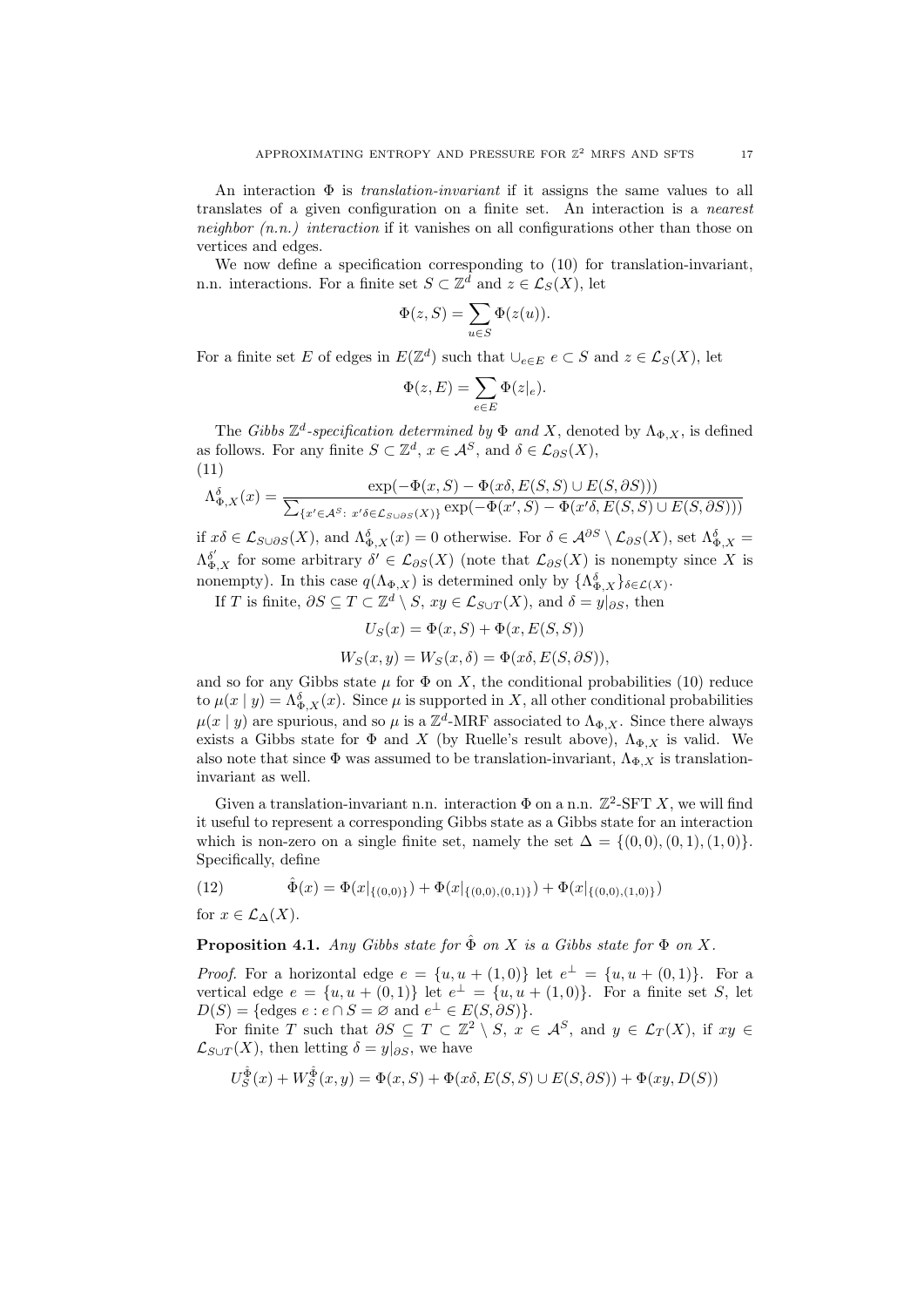Note that the last term in this expression is the same if we replace  $x$  by any  $x' \in \mathcal{A}^S$  such that  $x' \delta \in \mathcal{L}_{S \cup \partial S}(X)$ . It follows that for a Gibbs state for  $\hat{\Phi}$  on X, the conditional probabilities (10) reduce to the specification determined by  $\Phi$  and  $X<sub>l</sub>$ 

We conclude this section by presenting two interactions on n.n.  $\mathbb{Z}^2$ -SFTs which define historically important Gibbs measures. We will return to these examples later in the paper to demonstrate how later results apply to them.

1. The  $\mathbb{Z}^2$  hard-core model with activity a is given by X equal to the  $\mathbb{Z}^2$  hard square shift H and translation-invariant n.n. interaction  $\Phi$  defined by  $\Phi(u) = au(v)$ for u a configuration on a vertex v and  $\Phi(u) = 0$  for u a configuration on an edge. In this model, a can be thought of as the "weight" given to the symbol 1.

2. The  $\mathbb{Z}^2$  Ising antiferromagnet with external magnetic field h and temperature  $T = \frac{1}{\beta}$  is defined by  $X = {\pm 1}^{\mathbb{Z}^2}$  and translation-invariant n.n. interaction  $\Phi$  defined by  $\Phi(u) = -\beta h u(v)$  for u a configuration on a vertex v and  $\Phi(u) = \beta u(v_1)u(v_2)$  for u a configuration on an edge  $\{v_1, v_2\}$ . In this model, h is an external influence which gives individual sites a preference between 1 and −1, and  $\beta$  can be thought of as the "penalty" imposed to aligned adjacent sites; when  $\beta$  is very large, adjacent sites are more likely to differ.

#### 5. Strongly Irreducible SFTs

We from now on restrict our attention to a specific class of n.n.  $\mathbb{Z}^2$ -SFTs with very strong topological mixing properties.

**Definition 5.1.** A n.n.  $\mathbb{Z}^2$ -SFT X is strongly irreducible (with filling distance L) if for any finite  $S, T \subset \mathbb{Z}^2$  with  $d(S,T) > L$ , and any  $x \in \mathcal{L}_S(X)$ ,  $y \in \mathcal{L}_T(X)$ , it is always the case that  $xy \in \mathcal{L}_{S\cup T}(X)$ .

Our first use of strong irreducibility is to present a sufficient condition for a Z 2 -MRF to be fully supported within an SFT.

**Proposition 5.2.** If X is a strongly irreducible n.n.  $\mathbb{Z}^2$ -SFT and  $\Lambda$  is a valid  $\mathbb{Z}^2$ -specification such that  $x\delta \in \mathcal{L}(X) \Longrightarrow \Lambda^{\delta}(x) > 0$ , then any  $\mathbb{Z}^2$ -MRF associated to  $\Lambda$  whose support is contained in X is fully supported on X.

*Proof.* Denote by L the filling distance of X. Let  $\mu$  be any  $\mathbb{Z}^2$ -MRF associated to  $\Lambda$  whose support is contained in X. Fix any  $w \in \mathcal{L}_{[-n,n]^2}(X)$  and any  $\delta \in$  $\mathcal{A}^{\partial([-n-L,n+L]^2)}$  such that  $\delta$  has positive  $\mu$ -measure. Since the support of  $\mu$  is contained in X,  $\delta \in \mathcal{L}(X)$ . Therefore, by strong irreducibility of X, there exists  $x \in \mathcal{L}_{[-n-L,n+L]^2}(X)$  with  $x|_{[-n,n]^2} = w$  and  $x\delta \in \mathcal{L}(X)$ . By the assumption on  $\Lambda, \Lambda^{\delta}(x) > 0$ , and since  $\mu$  is associated to  $\Lambda$ , this means that  $\mu^{\delta}(x) > 0$ . But then since  $\mu(\delta)$  is positive,  $\mu(x)$  is as well. Since w is a subconfiguration of x,  $\mu(w) > 0$ .  $\Box$ 

From this, we can conclude a fact about certain valid  $\mathbb{Z}^2$ -specifications supported on strongly irreducible n.n.  $\mathbb{Z}^2$ -SFTs that will be useful later.

**Proposition 5.3.** Let X be a strongly irreducible n.n.  $\mathbb{Z}^2$ -SFT and  $\Lambda$  be a valid  $\mathbb{Z}^2$ -specification such that  $x\delta \in \mathcal{L}(X) \Longrightarrow \Lambda^{\delta}(x) > 0$ . Assume that there exists a  $\mathbb{Z}^2$ -MRF associated to  $\Lambda$  whose support is contained in X and that  $q(\Lambda) < 1$ . Then for any rectangle R and  $\delta, \delta' \in \mathcal{L}_{\partial R}(X)$ , there exists  $u \in \mathcal{A}^R$  such that  $\delta u, \delta' u \in \mathcal{L}(X)$ .

 $\Box$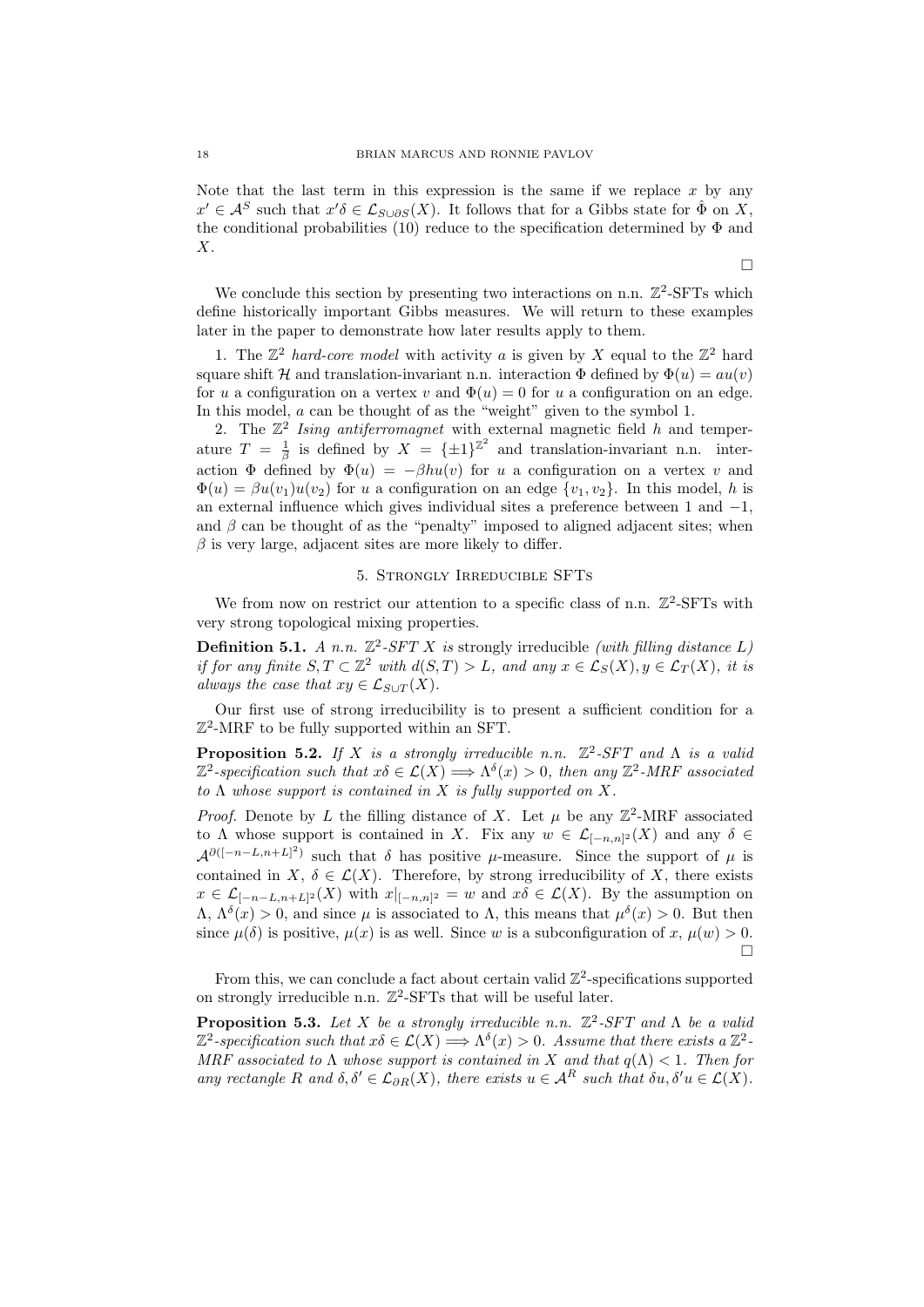Proof. Consider such X,  $\Lambda$ , R,  $\delta$ , and  $\delta'$ , and let  $\mu$  be a  $\mathbb{Z}^2$ -MRF associated to  $\Lambda$ with support contained in X. By Proposition 5.2,  $\mu$  is fully supported on X.

Without loss of generality, we assume  $R = [0, m] \times [0, n]$  for some nonnegative m, n. We begin by proving the proposition for  $m = n = 0$ , i.e.  $R = \{(0,0)\}.$ Consider any  $\zeta, \zeta' \in \mathcal{L}_{N_{(0,0)}}(X)$ . Then by full support of  $\mu$  on X,  $\mu(\zeta), \mu(\zeta') > 0$ . Since  $q(\Lambda) < 1$ , there exists  $a \in \mathcal{A}^{\{(0,0)\}}$  such that  $\Lambda^{\zeta}(a), \Lambda^{\zeta'}(a) > 0$ , and since  $\mu$ is associated to  $\Lambda$ ,  $\mu^{\zeta}(a), \mu^{\zeta'}(a) > 0$ . Therefore,  $\mu(\zeta a), \mu(\zeta' a) > 0$ , and since the support of  $\mu$  is contained in X,  $\zeta a, \zeta' a \in \mathcal{L}(X)$ .

We will use this fact to deal with general R. Define by  $r_1, r_2, \ldots, r_{mn}$  the elements of R, listed in lexicographic order (i.e. the bottom row from left to right, then the next row from left to right, etc.) For each  $k \in [0, mn]$ , define  $R_k = \{r_i\}_{i=1}^k$ . We define u letter by letter, on the sites  $r_i$  in order. Suppose that for some  $k \in [0, mn)$ , we have defined  $u_k \in A^{R_k}$  such that  $\delta u_k, \delta' u_k \in \mathcal{L}(X)$ . We must define  $u_{k+1} \in$  $\mathcal{A}^{R_{k+1}}$  such that  $u_{k+1}|_{R_k} = u_k$  and  $\delta u_{k+1}, \delta' u_{k+1} \in \mathcal{L}(X)$ .

Define  $C = N_{r_{k+1}} \setminus (R_k \cup \partial R)$ , the set of neighbors of  $r_{k+1}$  which do not have letters assigned to them in  $\delta$ ,  $\delta'$ , or  $u_k$ . Clearly, since  $\delta u_k$  and  $\delta' u_k$  are globally admissible in X, there exist  $\eta, \eta' \in \mathcal{L}_C(X)$  such that  $\delta \eta u_k, \delta' \eta' u_k \in \mathcal{L}(X)$ . Define  $\zeta = (\delta \eta u_k)|_{N_{r_{k+1}}}$  and  $\zeta' = (\delta' \eta' u_k)|_{N_{r_{k+1}}}$ ; clearly  $\zeta, \zeta' \in \mathcal{L}(X)$ .

Then by the proof of the proposition for  $R$  consisting of a single site, there exists  $a \in \mathcal{L}_{\{r_{k+1}\}}(X)$  such that  $\zeta a, \zeta' a \in \mathcal{L}(X)$ . Then from the facts that X is a n.n. SFT, that  $\zeta, \zeta' \in \mathcal{A}^{N_{r_{k+1}}}$ , and that  $\delta \eta u_k$  and  $\delta' \eta' u_k$  are globally admissible in X, we can conclude that  $\delta \eta u_k a$  and  $\delta' \eta' u_k a$  are globally admissible in X as well. But then trivially  $\delta u_k a, \delta' u_k a \in \mathcal{L}(X)$ , and so we can take  $u_{k+1} = u_k a$ .

This inductive process eventually yields  $u_{mn} \in A^R$  for which  $\delta u_{mn}, \delta' u_{mn} \in A^R$  $\mathcal{L}(X)$ , and so by taking  $u = u_{mn}$  we are done.

$$
\qquad \qquad \Box
$$

Our main application of strong irreducibility is, for any Gibbs specification  $\Lambda_{\Phi,X}$ , to guarantee the existence of periodic rows t, b such that  $(\Lambda_{\Phi,X})_{m,n,t,b}$  is valid for  $n - m$  large.

We first recall the result of Ward [War] that any strongly irreducible n.n.  $\mathbb{Z}^2$ -SFT X has a globally admissible periodic row (i.e., a periodic configuration on  $\mathbb{Z} \times \{0\}$ which extends to an element of  $X$ ); in fact, every such SFT has a doubly periodic element, though we will not need this fact here.

For integers  $m < n$  and globally admissible periodic rows t, b, let  $X_{m,n,t,b}$  be the set of all configurations  $x \in \mathcal{A}^{\mathbb{Z}\times [m,n]}$  such that  $txb$  is locally admissible. Note that all elements of  $X_{m,n,t,b}$  are in fact globally admissible.

**Proposition 5.4.** Let X be a strongly irreducible n.n.  $\mathbb{Z}^2$ -SFT and  $\Phi$  be a translationinvariant n.n. interaction on X. Let t and b be periodic rows which are globally admissible in X (which always exist by [War]). If  $n-m$  exceeds the filling distance of X, then  $m, n, t, b$  is compatible with  $\Lambda_{\Phi, X}$  (and therefore by Proposition 3.13  $(\Lambda_{\Phi,X})_{m,n,t,b}$  is valid).

Moreover, there is an MRF associated to  $(\Lambda_{\Phi,X})_{m,n,t,b}$  supported in  $X_{m,n,t,b}$ .

*Proof.* Let t and b be such rows. Since  $\Lambda_{\Phi,X}$  is Gibbs, it is valid, and so has an associated MRF  $\mu$  supported in X. Let  $m, n$  be chosen so that  $n - m$  exceeds the filling distance of X. Then for all k, there exists  $w_k \in \mathcal{L}_{[-k,k]\times[m-1,n+1]}(X)$ whose top row is  $t|_{[-k,k]}$  and bottom row is  $b|_{[-k,k]}$ . Proposition 5.2 applies to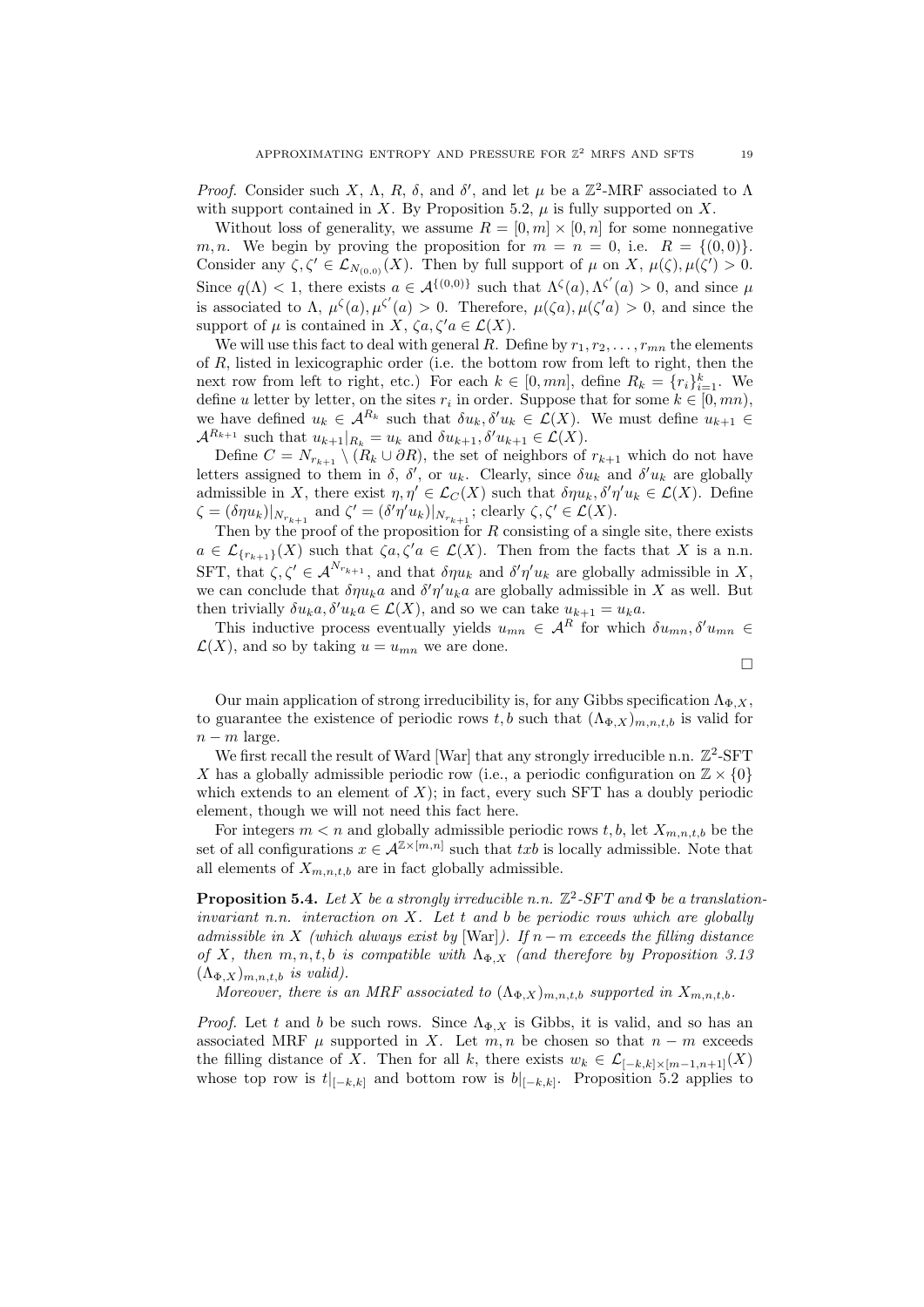$\mu$ , and so  $\mu(w_k) > 0$ . Thus,  $m, n, t, b$  is compatible with  $\Lambda_{\Phi,X}$  (by taking  $\delta_k =$  $w_k|_{\partial([-k+1,k-1]\times[m,n])}$  in the definition of compatibility).

The measure obtained as in Proposition 3.13 from the  $\delta_k$  is clearly supported in  $X_{m,n,t,b}$ .

 $\Box$ 

For any translation-invariant n.n. interaction  $\Phi$ , strongly irreducible n.n.  $\mathbb{Z}^2$ -SFT X with filling distance L, globally admissible periodic  $t$  and  $b$ , and  $m, n$  with  $n - m > L$ , for notational convenience we denote by  $\Lambda_{\Phi,X,m,n,t,b}$  the specification  $(\Lambda_{\Phi,X})_{m,n,t,b}$  which by Proposition 5.4 is valid. If in addition  $q(\Lambda) < 1$ , then by Proposition 3.14 there is a unique  $H_{m,n}$ -MRF  $\mu(\Lambda_{\Phi,X,m,n,t,b})$  associated to  $\Lambda_{\Phi,X,m,n,t,b}$ , which we call the *induced Gibbs state* for  $\Phi$  and X, and which, again for convenience, we denote by  $\mu_{\Phi,X,m,n,t,b}$ . By Proposition 5.4  $\mu_{\Phi,X,m,n,t,b}$  is supported in  $X_{m,n,t,b}$ .

### 6. Induced Gibbs states as one-dimensional Markov Chains

Our eventual goal is to use the results of Sections 3, 4, and 5 to give an algorithm for approximating certain topological pressures by means of induced Gibbs states on strips. For this procedure to be useful though, it must be the case that these induced Gibbs states are tractable measures to deal with. Under some elementary assumptions, this does turn out to be the case; in fact the induced Gibbs states turn out to be Markov chains.

Let X be a strongly irreducible n.n.  $\mathbb{Z}^2$ -SFT with filling distance  $L$ ,  $\Phi$  a translation-invariant n.n. interaction on X such that  $q(\Lambda_{\Phi} | X) < 1$ , and let  $\mu$  be any Gibbs state for  $\Phi$  on X. Let t and b be globally admissible periodic rows for  $X$ , which for now we assume to be constant (though such rows may not exist in general):  $t = t_0^{\infty}$ ,  $b = b_0^{\infty}$ . Let  $m, n$  be integers such that  $n - m > L$ .

Let  $\mathcal{C}_{m,n,t,b}$  denote the set of all "locally admissible columns compatible with t and b" on  $H_{m,n}$ , i.e., all  $x_m \ldots x_n$  such that  $x_i x_{i+1} \in \mathcal{E}_2$  for  $i = m, \ldots, n-1$ , and  $b_0x_m, x_nt_0 \in \mathcal{E}_2$ . Let  $\mathcal{E}_{m,n,t,b}$  denote the set of all locally admissible  $(n-m+1) \times 2$ rectangles, i.e., ordered pairs of columns  $(x_m \ldots x_n, y_m \ldots y_n) \in (\mathcal{C}_{m,n,t,b})^2$  such that  $x_i y_i \in \mathcal{E}_1$  for each  $i = m, \ldots, n$ .

Observe that  $X_{m,n,t,b}$  (defined near the end of Section 5) is the n.n. Z-SFT on the alphabet  $\mathcal{C}_{m,n,t,b}$  defined by  $\mathcal{E} = \mathcal{E}_{m,n,t,b}$ . Here, we are identifying a configuration on a finite interval of  $\mathbb Z$  over the alphabet  $\mathcal C_{m,n,t,b}$  with the corresponding configuration on a finite rectangle in  $\mathbb{Z} \times [m, n]$  over the alphabet A. Recall that since t and b are globally admissible and X is a n.n.  $\mathbb{Z}^2$ -SFT, we have  $\mathcal{L}(X_{m,n,t,b}) \subset \mathcal{L}(X)$ .

Denote by  $\overline{\Lambda}_{\Phi,X,m,n,t,b}$  the restriction of the specification  $\Lambda_{\Phi,X,m,n,t,b}$  to configurations  $\delta$  of the form  $\partial(H_{m,n}, F \times [m,n])$  for finite sets F. We think of  $\overline{\Lambda}_{\Phi,X,m,n,t,b}$ as a Z-specification over the alphabet  $\mathcal{A}^{[m,n]}$ .

Corollary 6.1. If X is a strongly irreducible n.n.  $\mathbb{Z}^2$ -SFT,  $\Phi$  is a translationinvariant n.n. interaction for which  $q(\Lambda_{\Phi,X}) < 1$ , t, b are globally admissible constant sequences, and n–m exceeds the filling distance of X, then  $q(\overline{\Lambda}_{\Phi,X,m,n,t,b}) < 1$ .

*Proof.* To show that  $q(\overline{\Lambda}_{\Phi,X,m,n,t,b}) < 1$ , it suffices to show that for any  $c, c' \in$  $\mathcal{L}_{\{-1\}}(X_{m,n,t,b})$  and  $d,d' \in \mathcal{L}_{\{1\}}(X_{m,n,t,b})$  such that  $cd,c'd' \in \mathcal{L}(X_{m,n,t,b})$ , there exists  $e \in \mathcal{L}_{\{0\}}(X_{m,n,t,b})$  such that  $ced, c'd' \in \mathcal{L}(X_{m,n,t,b})$ . (This is sufficient since  $\Lambda_{\Phi,X}$ , being a Gibbs specification, has the property that  $\Lambda_{\Phi,X}^{\delta}(u) > 0$  if  $u\delta \in \mathcal{L}(X)$ .)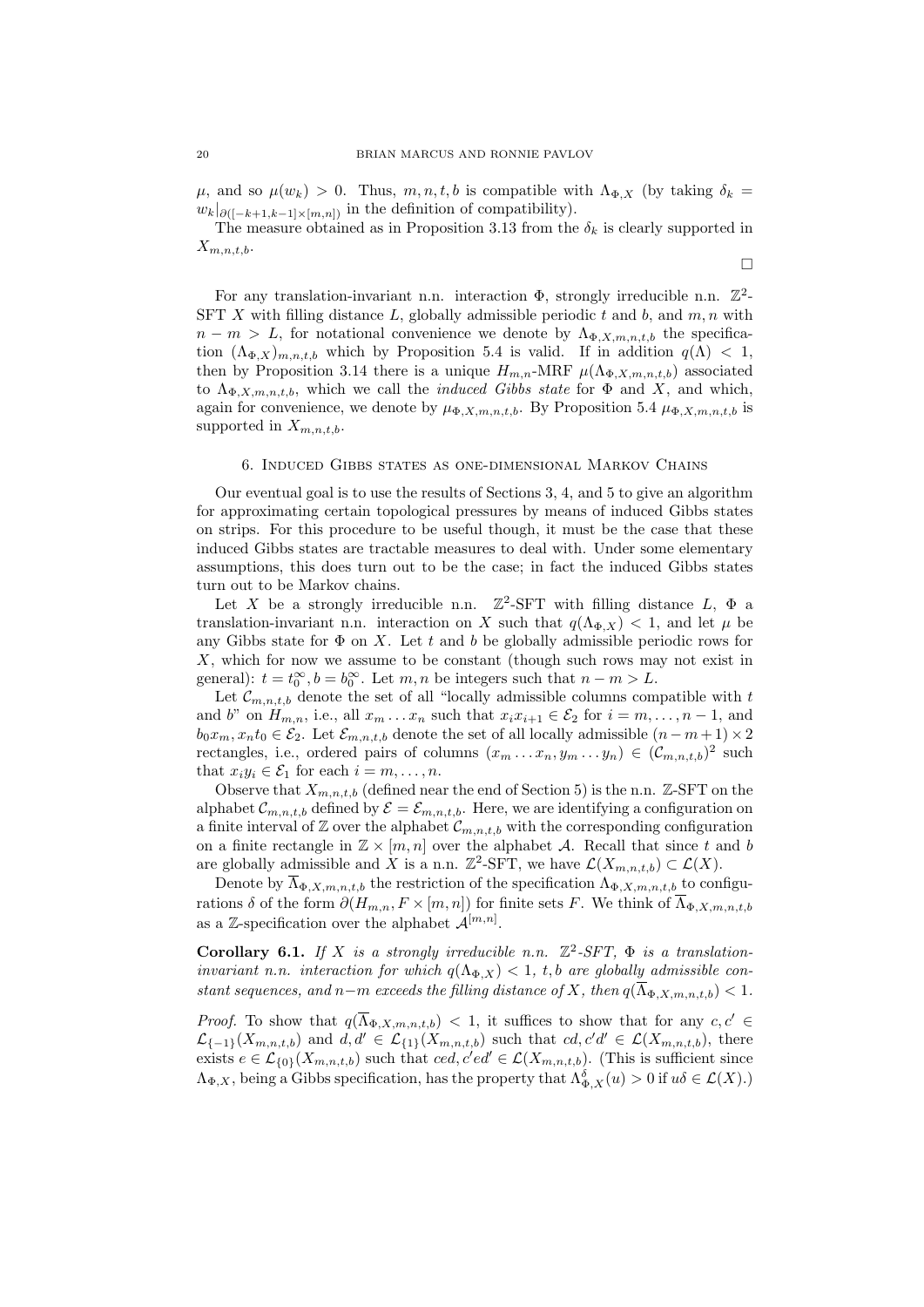However, note that this is equivalent to showing that for any  $\delta, \delta' \in \mathcal{L}_{\partial(\{0\}\times[m,n])}(X)$ with  $t_0$  at the top and  $b_0$  at the bottom, there exists  $u \in A^{\{0\}\times[m,n]}(X)$  such that  $\delta u, \delta' u \in \mathcal{L}(X)$ . This is a straightforward consequence of Proposition 5.3, which can be applied since  $\Lambda_{\Phi,X}$  is the Gibbs specification determined by  $\Phi$  and X and  $q(\Lambda_{\Phi,X})$  < 1.

Corollary 6.2. If X is a strongly irreducible n.n.  $\mathbb{Z}^2$ -SFT,  $\Phi$  is a translationinvariant n.n. interaction for which  $q(\Lambda_{\Phi,X}) < 1$ , t, b are globally admissible constant sequences, and  $n - m$  exceeds the filling distance of X, then  $X_{m,n,t,b}$  is a mixing Z-SFT.

*Proof.* By Corollary 6.1,  $q(\overline{\Lambda}_{\Phi,X,m,n,t,b}) < 1$ . We prove that  $X_{m,n,t,b}$  is mixing by using some well-known facts about the structure of n.n. Z-SFTs. In particular, we show that  $X_{m,n,t,b}$  is irreducible and aperiodic; for more details on these properties see [LM].

We first show that  $X_{m,n,t,b}$  is irreducible. Assume for a contradiction that it is not. Then there exist at least two nontrivial irreducible components  $C, D \subseteq \mathcal{C}_{m,n,t,b}$ . But then clearly we have a contradiction to  $q(\overline{\Lambda}_{\Phi,X,m,n,t,b}) < 1$ ; a boundary configuration consisting of two letters from  $C$  can only be filled in a globally admissible way with a letter from  $C$ , and the same is true for  $D$ . Since  $C$  and  $D$ were nontrivial components, there exist such boundary configurations  $\delta, \delta'$  which are globally admissible, and since  $C \cap D = \emptyset$  and  $\Lambda_{\Phi,X}$  is supported on X,  $d(\overline{\Lambda}_{\Phi,X,m,n,t,b}^{\delta},\overline{\Lambda}_{\Phi,X,m,n,t,b}^{\delta'})=1.$  Therefore, our original assumption was wrong and  $X_{m,n,t,b}$  is irreducible.

It remains to show that  $X_{m,n,t,b}$  is aperiodic, which is done in the same way; suppose for a contradiction that  $X_{m,n,t,b}$  can be partitioned into period classes  $P_1, \ldots, P_k, k > 1$ . Then if we take  $\delta$  to be a globally admissible boundary configuration in  $X_{m,n,t,b}$  consisting of a letter from  $P_k$  on the left and a letter from  $P_2$ on the right, and  $\delta'$  to be a globally admissible boundary configuration in  $X_{m,n,t,b}$ consisting of a letter from  $P_1$  on the left and a letter from  $P_3$  (mod k) on the right, then  $\delta$  and  $\delta'$  can only be filled with letters from  $P_1$  and  $P_2$  respectively. Again, since  $P_1 \cap P_2 = \emptyset$ , this contradicts  $q(\overline{\Lambda}_{\Phi,X,m,n,t,b}) < 1$ , so  $X_{m,n,t,b}$  is aperiodic and irreducible, therefore mixing.

 $\Box$ 

The induced Gibbs state  $\mu_{\Phi,X,m,n,t,b}$  can be viewed as a measure on  $(\mathcal{C}_{m,n,t,b})^{\mathbb{Z}}$ supported in  $X_{m,n,t,b}$ , and when viewed in this way, it is a Z-MRF associated to  $\overline{\Lambda}_{\Phi,X,m,n,t,b}$ . We will show that when viewed in this way  $\mu_{\Phi,X,m,n,t,b}$  is a translationinvariant irreducible 1st-order Markov chain, with a transition probability matrix defined explicitly in terms of Φ.

We first describe  $\overline{\Lambda}_{\Phi,X,m,n,t,b}$  explicitly in terms of  $\Phi$ . For a configuration z on a finite set  $U \subset \mathbb{Z} \times \{n\}$  let

$$
\Phi_+(z,U) = \sum_{u \in U} \Phi \begin{pmatrix} t_0 \\ z_u \end{pmatrix}
$$

For a configuration z on a finite set  $U \subset \mathbb{Z} \times \{m\}$  let

$$
\Phi_{-}(z,U) = \sum_{u \in U} \Phi \begin{pmatrix} z_u \\ b_0 \end{pmatrix}
$$

 $\Box$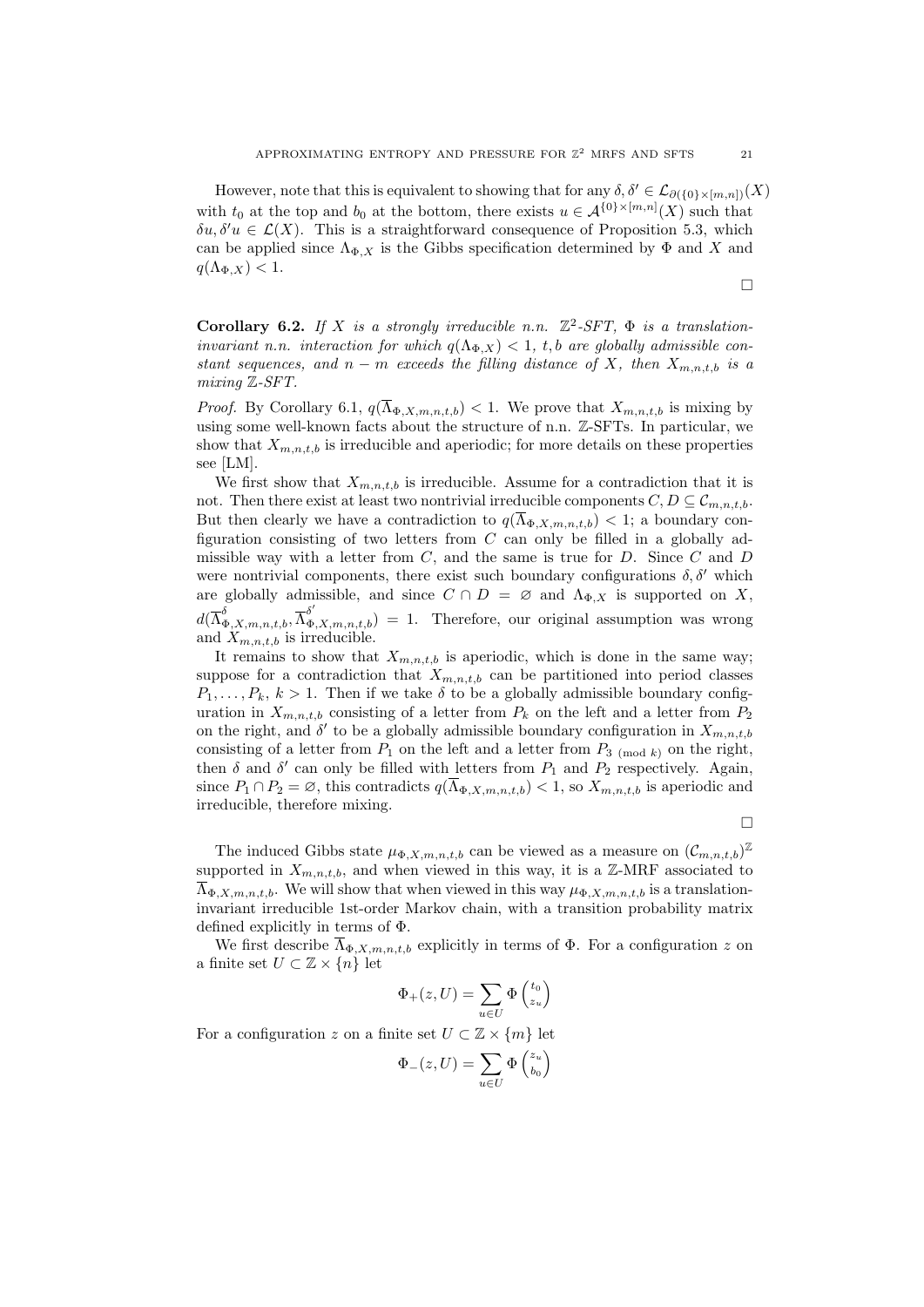Let  $R = [-k, k] \times [m, n], x \in \mathcal{A}^R$ ,  $\delta \in \mathcal{A}^{\partial(R, H_{m,n})}$  such that  $x\delta \in \mathcal{L}(X_{m,n,t,b})$ . From  $(11)$  and  $(1)$ , we have:

(13) 
$$
\overline{\Lambda}_{\Phi,X,m,n,t,b}^{\delta}(x) = \frac{\exp(-A(x,\delta))}{\sum_{\{w \in A^R:\ w\delta \in \mathcal{L}(X_{m,n,t,b})\}} \exp(-A(w,\delta))}
$$

where

(14) 
$$
A(z,\delta) = \Phi(z,R) + \Phi(z\delta, E(R,R) \cup E(R,\partial(R,H_{m,n}))) + \Phi_+(z,R \cap (\mathbb{Z} \times \{n\})) + \Phi_-(z,R \cap (\mathbb{Z} \times \{m\})).
$$

We claim that  $\overline{\Lambda}_{\Phi,X,m,n,t,b}$  can be expressed as a Z-specification determined by a n.n. interaction  $\overline{\Phi}_{m,n,t,b}$  on  $X_{m,n,t,b}$ . We define  $\overline{\Phi}_{m,n,t,b}$  to vanish on all finite configurations other than those on edges in  $\mathcal{E}_{m,n,t,b}$ , and on such edges, it is defined by

(15) 
$$
\overline{\Phi}_{m,n,t,b}(x_m \dots x_n, y_m \dots y_n) =
$$
\n
$$
\left( \left( \sum_{i=m}^n \Phi(x_i) \right) + \Phi \left( \sum_{b_0}^{x_m} \Phi \left( \sum_{i=m}^{x_{i+1}} \Phi \left( \frac{x_{i+1}}{x_i} \right) \right) + \Phi \left( \sum_{i=m}^{t_0} \Phi(x_i, y_i) \right) \right).
$$
\nLet  $P$  be the following:

Let  $R = [-k, k] \times [m, n], x \in \mathcal{A}^R$ ,  $\delta \in \mathcal{A}^{\partial(R, H_{m,n})}$  such that  $x\delta \in \mathcal{L}(X_{m,n,t,b})$ . Observe that

(16) 
$$
\Lambda_{\overline{\Phi}_{m,n,t,b},X_{m,n,t,b}}^{\delta}(x) = \frac{\exp(-B(x,\delta))}{\sum_{\{w \in \mathcal{A}^R:\ w\delta \in \mathcal{L}(X_{m,n,t,b})\}} \exp(-B(w,\delta))}
$$

where

$$
(17) \quad B(z,\delta) =
$$
\n
$$
\sum_{j=-k}^{k-1} (\overline{\Phi}_{m,n,t,b}(z|\{j\}\times[m,n],z|\{j+1\}\times[m,n]) + \overline{\Phi}_{m,n,t,b}(z|\{k\}\times[m,n],\delta|\{k+1\}\times[m,n]))
$$
\n
$$
+ \overline{\Phi}_{m,n,t,b}(\delta|\{k+1\}\times[m,n],z|\{k\}\times[m,n]) = A(z,\delta) + C(\delta),
$$

where

$$
C(\delta) = \left(\sum_{i=m}^{n} \Phi(\delta(-k-1,i))\right) + \Phi\left(\frac{\delta(-k-1,m)}{b_0}\right) + \left(\sum_{i=m}^{n-1} \Phi\left(\frac{\delta(-k-1,i+1)}{\delta(-k-1,i)}\right)\right) + \Phi\left(\frac{t_0}{\delta(-k-1,n)}\right).
$$

Comparing (13), (14), (16) and (17), we see that

$$
\Lambda_{\overline{\Phi}_{m,n,t,b},X_{m,n,t,b}}^{\delta} = \overline{\Lambda}_{\Phi,X,m,n,t,b}^{\delta}
$$

for all  $\delta \in \mathcal{L}_{\partial(R,H_{m,n})}(X_{m,n,t,b})$ . Since  $\mu_{\Phi,X,m,n,t,b}$  is supported in  $X_{m,n,t,b}$ , it follows that  $\mu_{\Phi, X, m, n, t, b}$ , when viewed as a Z-MRF, is a Gibbs state for the interaction  $\overline{\Phi}_{m,n,t,b}$  on  $X_{m,n,t,b}$ .

Let  $A_{\Phi,X,m,n,t,b}$  be the square matrix indexed by  $\mathcal{C}_{m,n,t,b}$  and defined by

(18) 
$$
(A_{\Phi,X,m,n,t,b})_{c,d} = \begin{cases} e^{-\overline{\Phi}_{m,n,t,b}(c,d)} & \text{if } (c,d) \in \mathcal{E}_{m,n,t,b} \\ 0 & \text{otherwise.} \end{cases}
$$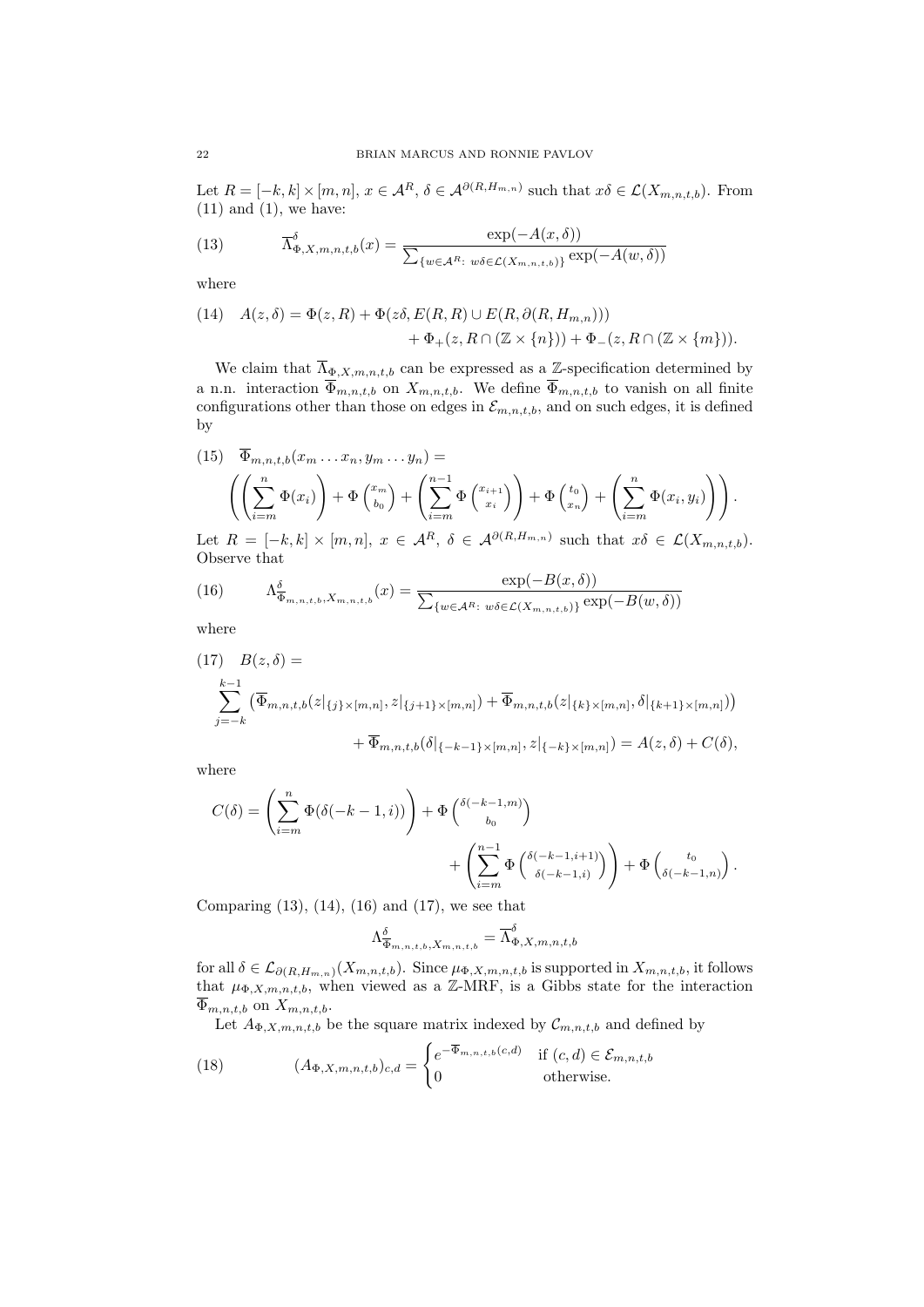We will frequently suppress the dependence of A on  $\Phi$ , X, m, n, t, b when it causes no confusion.

By Corollary 6.2, we may assume (by deleting elements of  $\mathcal{C}_{m,n,t,b}$  which do not actually appear in  $X_{m,n,t,b}$  that A is a primitive matrix. Let  $\lambda(A)$  represent the Perron (i.e., largest) eigenvalue of A. By Perron-Frobenius Theory, there are unique (up to scalar multiples) right and left (positive) eigenvectors  $u = u_{\Phi,X,m,n,t,b}$  and  $v = v_{\Phi,X,m,n,t,b}$  corresponding to  $\lambda(A)$ .

Let  $\Pi = \Pi_{\Phi,X,m,n,t,b}$  (again, dependence will frequently be suppressed) be the (primitive) probability transition matrix indexed by  $\mathcal{C}_{m,n,t,b}$  defined by

(19) 
$$
\Pi_{c,d} = \frac{A_{c,d}v(d)}{\lambda(A)v(c)}
$$

**Proposition 6.3.** Let  $\Phi$  be a translation-invariant n.n. interaction on a strongly irreducible n.n.  $\mathbb{Z}^2$ -SFT X. Let t and b be globally admissible constant rows and assume that  $n - m$  exceeds the filling distance of X. Assume that  $q(\Lambda_{\Phi} x)$  < 1. Then the induced Gibbs state  $\mu_{\Phi,X,m,n,t,b}$  for  $\Phi$  and X is a one-dimensional translation-invariant mixing 1st-order Markov chain with probability transition matrix  $\Pi_{\Phi,X,m,n,t,b}$ .

Proof. This is a special case of a much more general result [Ge] (Theorem 10.25). However, the proof in our case is much simpler, as follows.

Write  $\mu = \mu_{\Phi,X,m,n,t,b}, u = u_{\Phi,X,m,n,t,b}, v = v_{\Phi,X,m,n,t,b}$  and  $\lambda = \lambda(A_{\Phi,X,m,n,t,b}).$ We assume that u and v are normalized so that  $u \cdot v = 1$ . Fix any  $k > 0$ .

Since  $\mu$  is a Gibbs state for the interaction  $\overline{\Phi}_{m,n,t,b}$  on  $X_{m,n,t,b}$ , for any positive integers  $k, \ell$  and any  $x_{-k}, \ldots, x_{-1}, x_0 \in \mathcal{C}_{m,n,t,b}$ ,

$$
\mu(x_0|x_{-1},\ldots,x_{-k}) = \sum_{x_\ell} \mu(x_\ell|x_{-1},\ldots,x_{-k})\mu(x_0|x_\ell,x_{-1},\ldots,x_{-k})
$$

$$
= \sum_{x_\ell} \mu(x_\ell|x_{-1},\ldots,x_{-k}) \sum_{x_1,\ldots,x_{\ell-1}} \mu(x_0,x_1,\ldots,x_{\ell-1}|x_\ell,x_{-1},\ldots,x_{-k})
$$

$$
= \sum_{x_\ell} \mu(x_\ell|x_{-1},\ldots,x_{-k}) \sum_{x_1,\ldots,x_{\ell-1}} \mu(x_0,x_1,\ldots,x_{\ell-1}|x_\ell,x_{-1})
$$

$$
= \sum_{x_\ell} \mu(x_\ell|x_{-1},\ldots,x_{-k}) \sum_{x_1,\ldots,x_{\ell-1}} \frac{A_{x_{-1}x_0}A_{x_0x_1}\cdots A_{x_{\ell-1}x_\ell}}{A_{x_{-1}x_0}'A_{x_0x_1'}\cdots A_{x_{\ell-1}x_\ell}}
$$

$$
= \sum_{x_\ell} \mu(x_\ell|x_{-1},\ldots,x_{-k}) \frac{A_{x_{-1}x_0}(A^\ell)_{x_0x_\ell}}{(A^{\ell+1})_{x_{-1}x_\ell}}
$$

Since A is primitive, by [LM] (Theorem 4.5.12) we have that  $\lim_{\ell\to\infty} \frac{(A^{\ell})_{c,d}}{\lambda^{\ell}} =$  $v_c u_d$ . Thus, given  $\epsilon > 0$ , for sufficiently large  $\ell$ ,  $\mu(x_0|x_{-1}, \ldots, x_{-k})$  is within  $\epsilon$  of

$$
\sum_{x_{\ell}} \mu(x_{\ell}|x_{-1},\ldots,x_{-k}) \frac{A_{x_{-1}x_0}v_{x_0}u_{x_{\ell}}}{v_{x_{-1}}u_{x_{\ell}}\lambda} = \frac{A_{x_{-1}x_0}v_{x_0}}{v_{x_{-1}}\lambda}
$$

Thus,  $\mu(x_0|x_{-1},\ldots,x_{-k}) = \frac{A_{x_{-1}x_0}v_{x_0}}{v_{-k}}$  $\frac{v_{-1}x_0 v_{x_0}}{v_{x_{-1}}\lambda} = \Pi_{x_{-1},x_0}$ . In particular,  $\mu$  is a translationinvariant mixing 1st-order Markov chain.

 $\Box$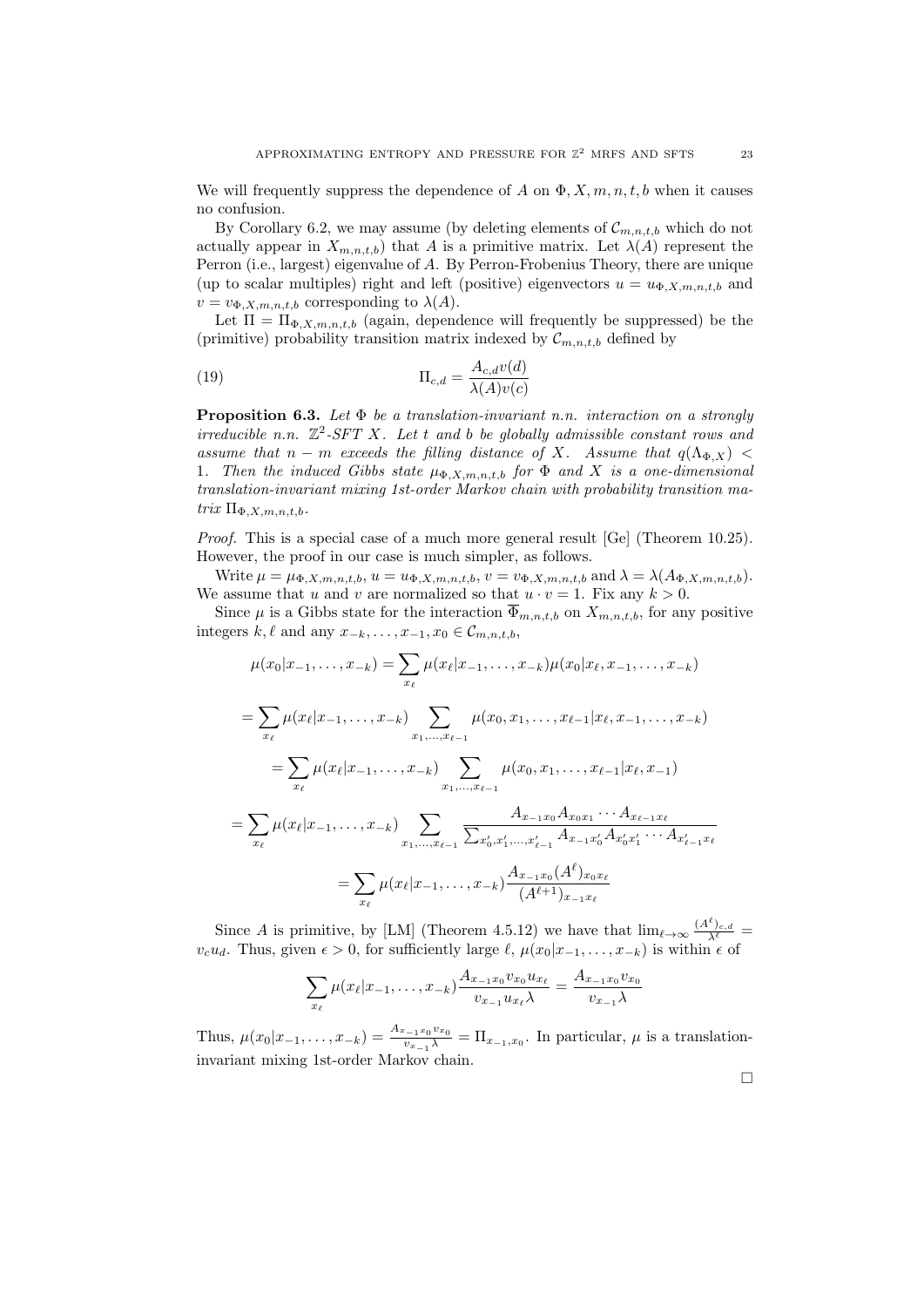#### 7. Pressure and equilibrium states

We now turn to our main application of Theorem 3.22: the approximation of certain topological pressures on strongly irreducible n.n.  $\mathbb{Z}^2$ -SFTs.

We recall that for any n.n.  $\mathbb{Z}^d$ -SFT X and  $f \in C(X)$ , an equilibrium state is a translation-invariant measure  $\mu$  on X for which  $h(\mu) + \int f d\mu$  is maximized, and that this maximum  $P(f)$  is called the topological pressure of f on X. Our main tool is Theorem 4.2 from [Rue], which proves that any equilibrium state is a Gibbs state.

Let X be a strongly irreducible n.n.  $\mathbb{Z}^2$ -SFT X and  $\Phi$  be a translation-invariant n.n. interaction such that  $q(\Lambda_{\Phi,X}) < p_c$ . Define  $\hat{\Phi}$  as in (12). Let  $f_{\Phi}: X \to R$ be defined by  $f_{\Phi}(x) = -\hat{\Phi}(x|\Delta)$ . In this case, Theorem 4.2 from [Rue] shows that any equilibrium state for  $f_{\Phi}$  is a Gibbs state for  $\Phi$ . (In fact, this is the reason for defining  $\Phi$ : technically Theorem 4.2 from [Rue] applies only to interactions supported on configurations on a single shape.) According to our Proposition 4.1, any equilibrium state for  $f_{\Phi}$  is a Gibbs state for  $\Phi$  as well.

Since X is strongly irreducible, there exist  $t, b$  globally admissible periodic rows in  $X$ . We for now assume that  $t, b$  are constant, and deal with the general periodic case later. For any n which exceeds the filling distance of X, let  $\lambda_n = \lambda(A_{\Phi,X,1,n,t,b})$ .

**Theorem 7.1.** Let X be a strongly irreducible n.n.  $\mathbb{Z}^2$ -SFT and  $\Phi$  be a translationinvariant n.n. interaction on X such that  $q(\Lambda_{\Phi,X}) < p_c$ . Let t and b be globally admissible constant rows. Then there exist constants  $Q, R > 0$  such that for sufficiently large n,

$$
|\log \lambda_{n+1} - \log \lambda_n - P(f_{\Phi})| < Qe^{-Rn}.
$$

*Proof.* Let  $\mu$  be an equilibrium state for  $f_{\Phi}$ , i.e.,  $P(f_{\Phi}) = h(\mu) + \int f_{\Phi} d\mu$ . By the discussion above,  $\mu$  is a Gibbs state for  $\Phi$  on X and, by Theorem 3.9, is the unique  $\mathbb{Z}^2$ -MRF associated to the  $\mathbb{Z}^2$ -specification  $Λ = Λ_{Φ,X}$ .

Combining Proposition 6.3 with the well-known characterization of unique equilibrium states of locally constant functions as Markov chains (see [Kr, p. 99], [Bl]), we see that for any n larger than the filling distance of X,  $\mu_{\Phi,X,1,n,t,b}$  is the unique equilibrium state for  $\overline{\Phi}_{1,n,t,b}$  on the Z-SFT  $X_{1,n,t,b}$ , and  $\log \lambda_n = P(\overline{\Phi}_{1,n,t,b}) =$  $h(\mu_{\Phi,X,1,n,t,b}) + \int \overline{\Phi}_{1,n,t,b} d\mu_{\Phi,X,1,n,t,b}.$ 

By Theorem 3.21 and Proposition 5.4, there exist constants  $\overline{Q}$ ,  $\overline{R}$  such that for sufficiently large  $n$ ,

$$
|h(\mu_{\Phi,X,1,n+1,t,b}) - h(\mu_{\Phi,X,1,n,t,b}) - h(\mu)| < \overline{Q}e^{-Rn}.
$$

It remains to show that  $\int \overline{\Phi}_{1,n+1,t,b} d\mu_{\Phi,X,1,n+1,t,b} - \int \overline{\Phi}_{1,n,t,b} d\mu_{\Phi,X,1,n,t,b}$  converges exponentially fast to  $\int f_{\Phi} d\mu$ . Recalling the definition of  $\overline{\Phi}_{1,n,t,b}$  ((15)), we see that  $\int \overline{\Phi}_{1,n+1,t,b} d\mu_{\Phi,X,1,n+1,t,b} - \int \overline{\Phi}_{1,n,t,b} d\mu_{\Phi,X,1,n,t,b}$  can be decomposed into a sum of the form

(20) 
$$
\sum \left( \int F(x) d\mu_{\Phi,X,1,n+1,t,b} - \int F(x) d\mu_{\Phi,X,1,n,t,b} \right) + \sum \left( \int F(\sigma_{(0,1)} x') d\mu_{\Phi,X,1,n+1,t,b} - \int F(x') d\mu_{\Phi,X,1,n,t,b} \right) + \int (f_{\Phi} \circ \sigma_{(0,-\lfloor n/2 \rfloor)}) d\mu_{\Phi,X,1,n+1,t,b},
$$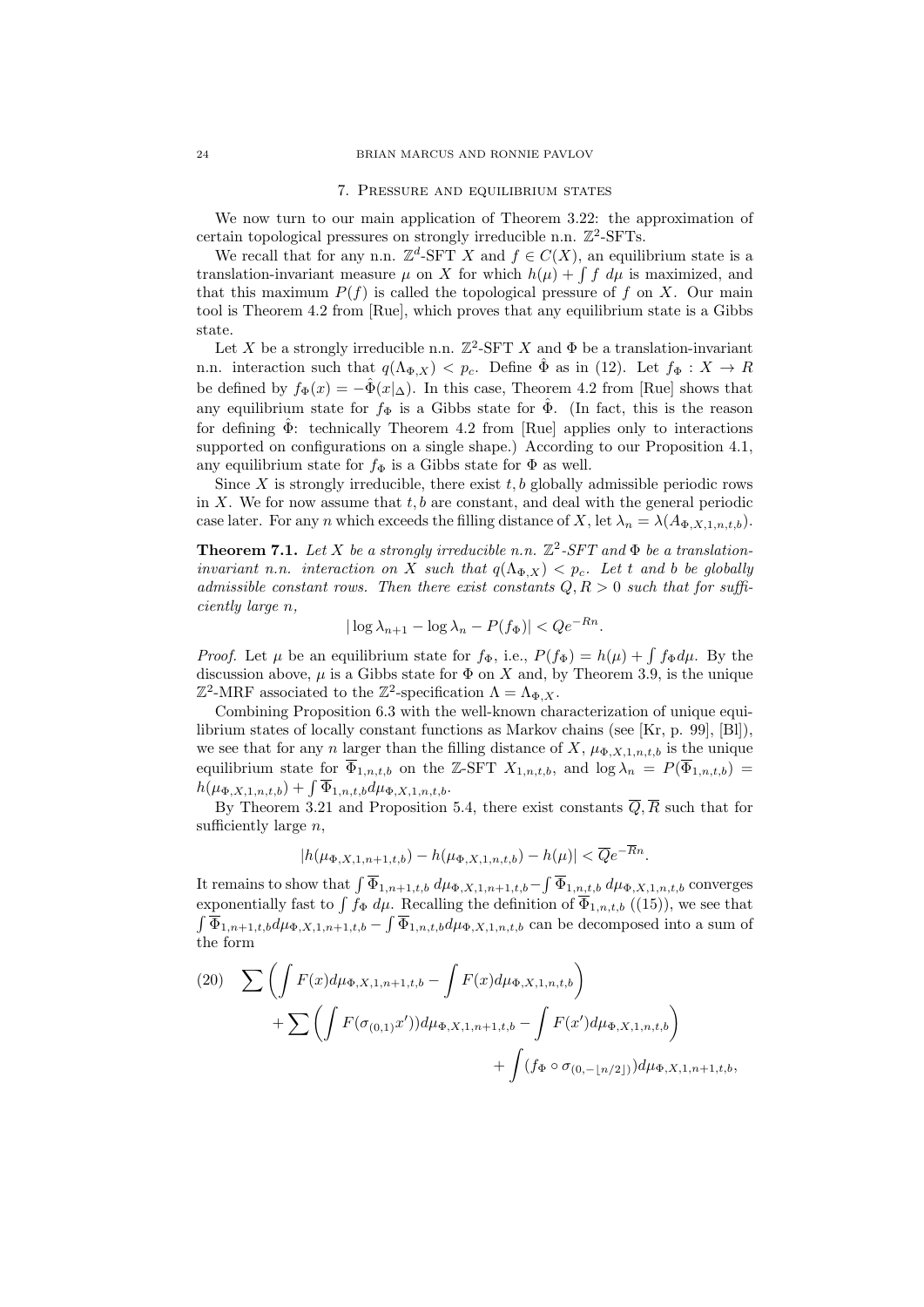where each  $x$  in the first sum is a configuration with shape a vertex or edge contained in  $\{0,1\} \times [1, n/2]$ , each x' in the second sum is a configuration with shape a vertex or edge contained in  $\{0, 1\} \times \left[\lfloor n/2 \rfloor, n\right]$ , and  $F(x)$  can represent any of the functions  $\Phi(x), \, \Phi\left(\frac{x}{b}\right)$  $\begin{pmatrix} x \\ b_0 \end{pmatrix}$ , or  $\Phi \begin{pmatrix} t_0 \\ x \end{pmatrix}$  $x^{(t_0)}($ . (Clearly, in the latter two cases, x must be a configuration on a single site contained in the bottom or top row respectively.)

Since distribution distance is dominated by  $d\bar{d}$  distance, by Theorem 3.16 there exist  $K, L > 0$  such that for any configuration x with shape a vertex or edge contained in  $\{0, 1\} \times [1, |n/2|],$ 

(21) 
$$
|\mu_{\Phi,X,1,n+1,t,b}(x) - \mu_{\Phi,X,1,n,t,b}(x)| \leq Ke^{-Ln/2}.
$$

Similarly, for any configuration x with shape a vertex or edge contained in  $\{0, 1\} \times$  $\lfloor n/2\rfloor, n$ ,

(22) 
$$
|\mu_{\Phi,X,1,n+1,t,b}(\sigma_{(0,1)}x) - \mu_{\Phi,X,1,n,t,b}(x)| \leq Ke^{-Ln/2}.
$$

By (21) and (22), if we take  $Q' = K \max_x |\Phi(x)|$ , then each of the first two sums in (20) is less than  $5nQ'e^{-Ln/2}$ .

The third term of (20) converges to  $\int f_{\Phi} d\mu$  by Proposition 3.15, and is exponentially Cauchy by  $(21)$  and  $(22)$ . Therefore, there exists  $Q''$  such that for sufficiently large n,

$$
\left| \int (f_{\Phi} \circ \sigma_{(0,-\lfloor n/2 \rfloor)}) d\mu_{\Phi,X,1,n+1,t,b} - \int f_{\Phi} d\mu \right| \leq Q'' e^{-Ln/2}.
$$

Therefore, (20) is exponentially close to  $\int f_{\Phi} d\mu$ .

We now consider the general case where  $t$  and  $b$  are globally admissible periodic (but not necessarily constant) rows with common period p and generalize Theorem 7.1 to this case. Since such  $t$  and  $b$  always exist, this will yield a way to efficiently approximate  $P(f_{\Phi})$  for any translation-invariant n.n. interaction  $\Phi$  on a strongly irreducible n.n.  $\mathbb{Z}^2$ -SFT X for which  $q(\Lambda_{\Phi,X}) < p_c$ .

Let  $X^{[p]}$  denote  $X^{[[0,p-1]\times{0}]}$ , the  $([0,p-1]\times{0})$ -higher power code of X, which is a n.n.  $\mathbb{Z}^2$ -SFT over the alphabet  $\mathcal{A}^{[p]} := \mathcal{L}_{[0,p-1]\times\{0\}}(X)$ . Define a new translation-invariant n.n. interaction  $\Phi^{[p]}$  on  $X^{[p]}$  as follows:

- On vertices:  $\Phi^{[p]}([x_0, ..., x_{p-1}]) = \sum_{i=0}^{p-1} \Phi(x_i)$
- On horizontal edges:  $\Phi^{[p]}([x_0, ..., x_{p-1}][y_0, ..., y_{p-1}]) = \Phi(x_0x_1) + ...$  $\Phi(x_{p-1}y_0)$
- On vertical edges:  $\Phi^{[p]}$   $\binom{[x_0, ..., x_{p-1}]}{[x]_q}$  $[y_0...,y_{p-1}]$  $= \Phi \left( \frac{x_0}{u_0} \right)$  $\begin{pmatrix} x_0 \ y_0 \end{pmatrix} + \ldots + \Phi \begin{pmatrix} x_{p-1} \ y_{p-1} \end{pmatrix}$

Let  $t^{[p]}, b^{[p]}$  be the constant rows  $(t|_{[0,p-1]})^{\mathbb{Z}}, (b|_{[0,p-1]})^{\mathbb{Z}} \in (\mathcal{A}^{[p]})^{\mathbb{Z}}$ . Then  $t^{[p]}, b^{[p]}$  are globally admissible in  $X^{[p]}$ .

If  $q(\Lambda_{\Phi^{[p]}, X^{[p]}}) < p_c$ , we can simply apply Theorem 7.1 to achieve exponentially converging approximations to  $P(f_{\Phi^{[p]}})$ , and it is fairly easy to see that  $P(f_{\Phi^{[p]}})$  =  $pP(f_\Phi)$ , so we would be done. However, by examining the definitions, we see that it could be the case that  $q(\Lambda_{\Phi[p], X^{[p]}}) > q(\Lambda_{\Phi,X})$ , and so we must take a more circuitous route.

As earlier, we can define  $\Phi^{[p]}_{m,n,t^{[p]},b^{[p]}}$  on  $(X^{[p]})_{m,n,t^{[p]},b^{[p]}}$  and the corresponding matrix  $A_{\Phi^{[p]}, X^{[p]}, m, n, t^{[p]}, b^{[p]}}$ . For fixed  $X, \Phi, t, b, p$  and any n greater than the filling

 $\Box$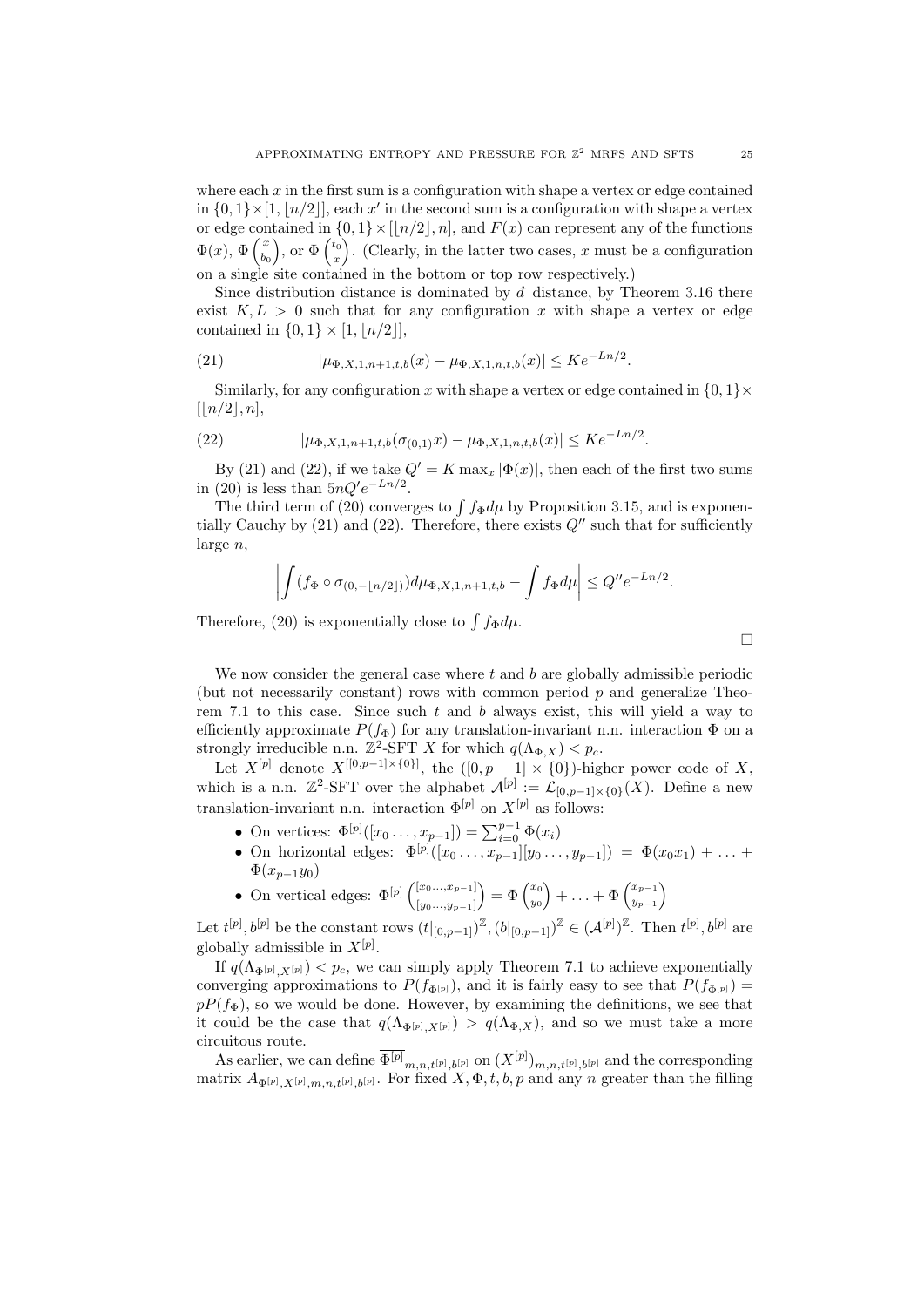distance of  $X^{[p]}$ , we make the notation  $A_n^{[p]} := A_{\Phi^{[p]},X^{[p]},1,n,t^{[p]},b^{[p]}}$  and  $\lambda_n^{[p]} :=$  $\lambda(A_n^{[p]}),$  the largest eigenvalue of  $A^{[p]}.$ 

**Theorem 7.2.** Let X be a strongly irreducible n.n.  $\mathbb{Z}^2$ -SFT and  $\Phi$  a translationinvariant n.n. interaction on  $X$ . Let  $t$  and  $b$  be globally admissible periodic rows, with common period p. Assume that  $q(\Lambda_{\Phi,X}) < p_c$ . Then there exist constants  $Q, R > 0$  such that for sufficiently large n,

$$
|(1/p)(\log \lambda_{n+1}^{[p]} - \log \lambda_n^{[p]}) - P(f_{\Phi})| < Qe^{-Rn}.
$$

*Proof.* Define  $\Lambda^{[p]} = \Lambda_{\Phi^{[p]}, X^{[p]}}$ . We will now verify that  $q(\Lambda^{[p]}) < 1$ . Any boundary configurations  $\delta^{[p]}, \delta'^{[p]} \in \mathcal{L}_{N_{(0,0)}}(X^{[p]})$  correspond to configurations  $\delta, \delta' \in$  $\mathcal{L}_{\partial([0,p-1]\times\{0\})}(X)$ . By Proposition 5.3 (which we may use because  $q(\Lambda_{\Phi,X}) < p_c$ 1), any such  $\delta$ ,  $\delta'$  have a common globally admissible filling in X, which implies that  $\delta^{[p]}, \delta'^{[p]}$  have a common globally admissible filling in  $X^{[p]}$ , which has positive  $(\Lambda^{[p]})^{\delta^{[p]}}, (\Lambda^{[p]})^{\delta'^{[p]}}$ -values since  $\Lambda^{[p]}$  is a Gibbs specification.

Therefore, by Proposition 3.14, for large enough  $n$ , there is a unique induced Gibbs state  $\mu_{\Phi^{[p]},X^{[p]},1,n,t^{[p]},b^{[p]}}$  for  $X^{[p]}$  and  $\Phi^{[p]}$ . By again using Proposition 6.3 and ([Kr, p. 99], [Bl]),  $\mu_{\Phi^{[p]}, X^{[p]}, 1, n, t^{[p]}, b^{[p]}}$  is the unique equilibrium state for  $\Phi^{[p]}{}_{1,n,t^{[p]},b^{[p]}}$  on  $(X^{[p]})_{1,n,t^{[p]},b^{[p]}}$  and

(23) 
$$
\log \lambda_n^{[p]} = P(\overline{\Phi^{[p]}}_{1,n,t^{[p]},b^{[p]}}) = h(\mu_{\Phi^{[p]},X^{[p]},1,n,t^{[p]},b^{[p]}}) + \int \overline{\Phi^{[p]}}_{1,n,t^{[p]},b^{[p]}} d\mu_{\Phi^{[p]},X^{[p]},1,n,t^{[p]},b^{[p]}}.
$$

We now must show that the differences of the right-hand sides of  $(23)$  for n and  $n+1$  in fact converge exponentially fast to  $pP(f_{\Phi})$ , which is done in much the same way as in the proof of Theorem 7.1. We again take an equilibrium state  $\mu$  for  $f_{\Phi}$ and X, which is a Gibbs state for  $\Phi$  on X and is the unique  $\mathbb{Z}^2$ -MRF associated to the  $\mathbb{Z}^2$ -specification  $\Lambda_{\Phi,X}$ . Since  $q(\Lambda_{\Phi,X}) < 1$ , we may define the unique MRF  $\mu_{\Phi,X,1,n,t,b}$  associated to  $\Lambda_{\Phi,X,1,n,t,b}.$ 

We claim that  $\mu_{\Phi^{[p]},X^{[p]},1,n,t^{[p]},b^{[p]}} = (\mu_{\Phi,X,1,n,t,b})^{[p]}$ . This follows from Proposition 3.14 and the fact that  $q(\Lambda^{[p]}) < 1$  once one verifies that  $(\mu_{\Phi,X,1,n,t,b})^{[p]}$  is associated to  $(\Lambda^{[p]})_{1,n,t^{[p]},b^{[p]}} = \Lambda_{\Phi^{[p]},X^{[p]},1,n,t^{[p]},b^{[p]}}$ . This is straightforward (but a bit tedious), and we leave the details to the reader. Thus, (23) becomes

$$
\log \lambda_n^{[p]} = h((\mu_{\Phi,X,1,n,t,b})^{[p]}) + \int \overline{\Phi^{[p]}}_{1,n,t^{[p]},b^{[p]}} d((\mu_{\Phi,X,1,n,t,b})^{[p]}).
$$

By Theorem 3.22,  $h((\mu_{\Phi,X,1,n+1,t,b})^{[p]}) - h((\mu_{\Phi,X,1,n,t,b})^{[p]})$  converges exponentially to  $ph(\mu)$ . Arguing the same way as in the proof of Theorem 7.1, we see that

$$
\int \overline{\Phi^{[p]}}_{1,n+1,t^{[p]},b^{[p]}}d((\mu_{\Phi,X,1,n+1,t,b})^{[p]})-\int \overline{\Phi^{[p]}}_{1,n,t^{[p]},b^{[p]}}d((\mu_{\Phi,X,1,n,t,b})^{[p]})
$$

converges exponentially to  $\int f_{\Phi^{[p]}} d\mu = \int \sum_{i=0}^{p-1} (f_{\Phi} \circ \sigma_{(i,0)}) d\mu = p \int f_{\Phi} d\mu$ , where the latter equality comes from translation-invariance of  $\mu$ .

Thus,  $(1/p)(\log \lambda_{n+1}^{[p]} - \log \lambda_n^{[p]})$  converges exponentially to  $P(f_{\Phi})$ , as desired.  $\Box$ 

We will make a brief aside here to consider the utility of this theorem. For a n.n.  $\mathbb{Z}^2$ -SFT X and translation-invariant n.n. interaction  $\Phi$  with associated Gibbs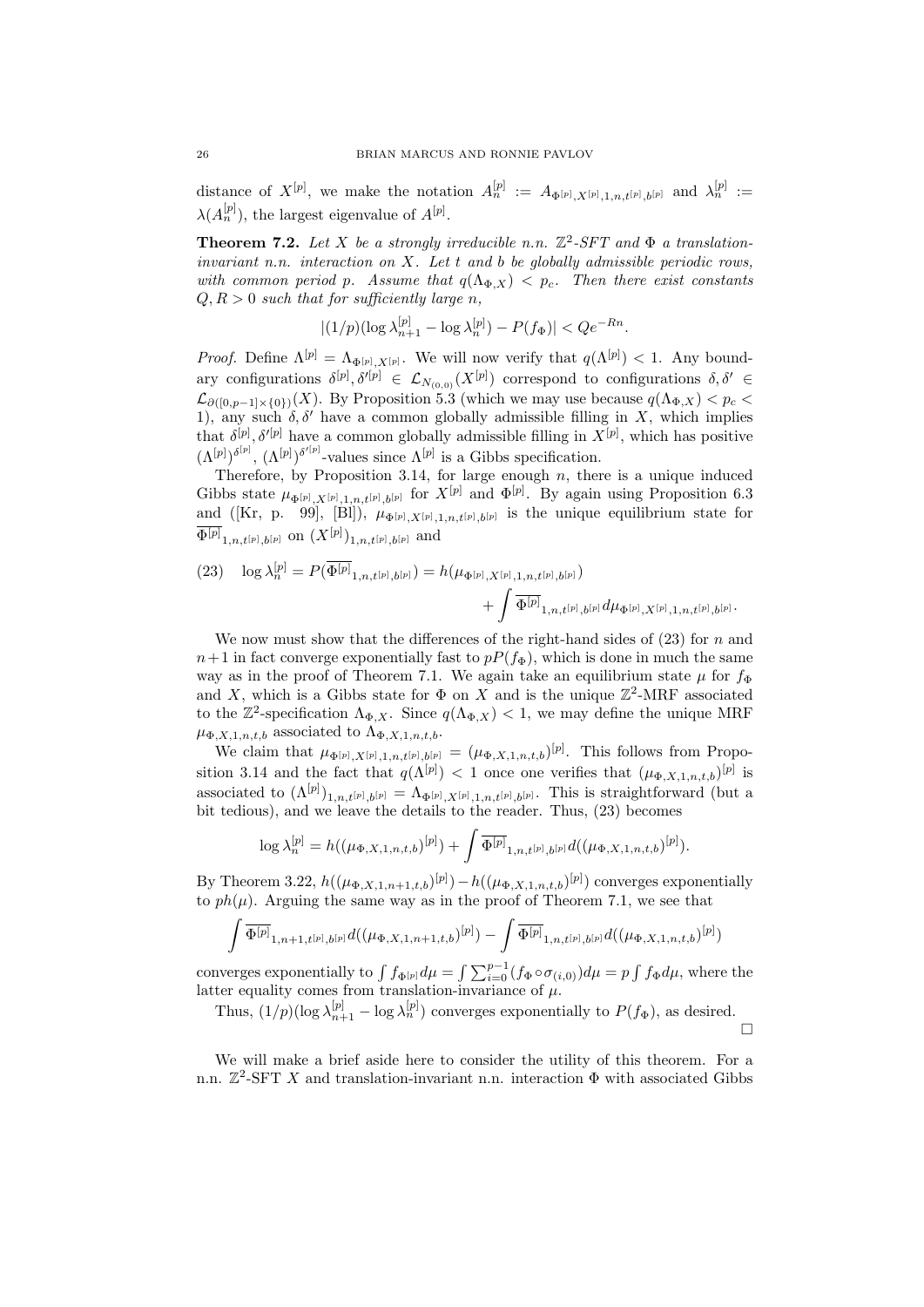specification  $\Lambda_{\Phi,X}$ , recall that  $\Lambda_{\Phi,X}^{\delta}$  is defined by a formula involving X and  $\Phi$  for every  $\delta \in \mathcal{L}_{N_{(0,0)}}(X)$ , and then for any other  $\delta' \in \mathcal{A}^{N_{(0,0)}}, \Lambda^{\delta'}_{\Phi,X}$  is just defined to match one of the existing  $\Lambda_{\Phi,X}^{\delta}$ . This means that  $q(\Lambda_{\Phi,X})$  is, in reality, a minimum variational distance between  $\Lambda_{\Phi,X}^{\delta}$  and  $\Lambda_{\Phi,X}^{\delta'}$  for globally admissible  $\delta, \delta'$  only.

It is well known ([Be]) that checking whether or not a given configuration is globally admissible in a n.n.  $\mathbb{Z}^2$ -SFT can be undecidable, and so certainly algorithmically impossible. However, it is shown in Corollary 3.5 of [HM] that for a strongly irreducible n.n. Z 2 -SFT, global admissibility of a configuration is algorithmically checkable.

In practice however, this checking process can be very time-consuming, and so it is often easier to consider a "simpler" version of  $q(\Lambda_{\Phi} \chi)$ . Assume that  $\Phi$  is defined on all of  $A\cup \mathcal{E}_1\cup \mathcal{E}_2$ . Say that a configuration  $\delta \in \mathcal{A}^{N_{(0,0)}}$  is *fillable* if there exists  $x \in A^{\{(0,0)\}}$  such that  $x\delta$  is locally admissible. For fillable  $\delta$ , the formula (11) makes sense and we can define

$$
\widehat{q}(\Lambda_{\Phi,X}) = \max d(\Lambda_{\Phi,X}^{\delta}, \Lambda_{\Phi,X}^{\delta'})
$$

where the max is taken over only fillable configurations  $\delta, \delta' \in \mathcal{A}^{N_{(0,0)}}$ . Then  $q(\Lambda_{\Phi,X}) \leq \hat{q}(\Lambda_{\Phi,X}),$  and so if  $\hat{q}(\Lambda_{\Phi,X}) < p_c$ ,  $q(\Lambda_{\Phi,X}) < p_c$  as well. Since computing  $\hat{q}(\Lambda_{\Phi,X})$  only requires finding the set of locally admissible configurations in X with shape  $\{(0,0)\}\cup N_{(0,0)}$ , it is a far easier quantity to find.

#### 8. Computability

We now address the issue of how efficiently our methods can be used to approximate  $P(f_{\Phi})$  for a function  $f_{\Phi}$  induced by a n.n. interaction  $\Phi$  on a strongly irreducible n.n. SFT X.

We define  $\alpha \in \mathbb{R}$  to be a *computable number* if there exists a Turing machine  $T$ which, on input *n*, outputs a number  $\frac{p_n}{q_n} \in \mathbb{Q}$  such that  $\left|\alpha - \frac{p_n}{q_n}\right|$  $q_n$  $\Big| < 2^{-n}$ . For any sequence of positive integers  $\{r_n\}$ , we say that  $\alpha$  is  $\{r_n\}$ -computable if there exists such a Turing machine T which computes  $\frac{p_n}{q_n}$  in less than  $r_n$  steps for all sufficiently large n. (For more information on computability theory, see [Ko].)

We say that  $\Phi$  is  $\{r_n\}$ -computable if each value  $\Phi(w)$  in the range of  $\Phi$  is  $\{r_n\}$ computable.

**Theorem 8.1.** For any  $\{r_n\}$ -computable  $\Phi$  and strongly irreducible n.n.  $\mathbb{Z}^2$ -SFT X for which  $q(\Lambda_{\Phi,X}) < p_c$ , there exist constants B, C, and J such that  $P(f_{\Phi})$  is  ${J<sup>n</sup> + Br<sub>Cn</sub>}$ -computable.

Proof. We will not include every detail of the argument, but just describe the algorithm for approximating  $P(f_{\Phi})$  and summarize the most computationally intensive steps. For a similar argument with more details included, see [P].

Some preprocessing must be done before any approximations. Firstly, a globally admissible periodic row  $t$  for  $X$  must be found; a careful reading of the proof in [War] shows that this can be done algorithmically. Denote by  $p$  the period of  $t$ . Also, we invest a finite number of steps to find explicit integers  $L$  and  $U$  which bound all  $\Phi(w)$  from below and above respectively. This finite amount of computation is negligible compared to the computation times in the theorem, and so we may safely ignore it.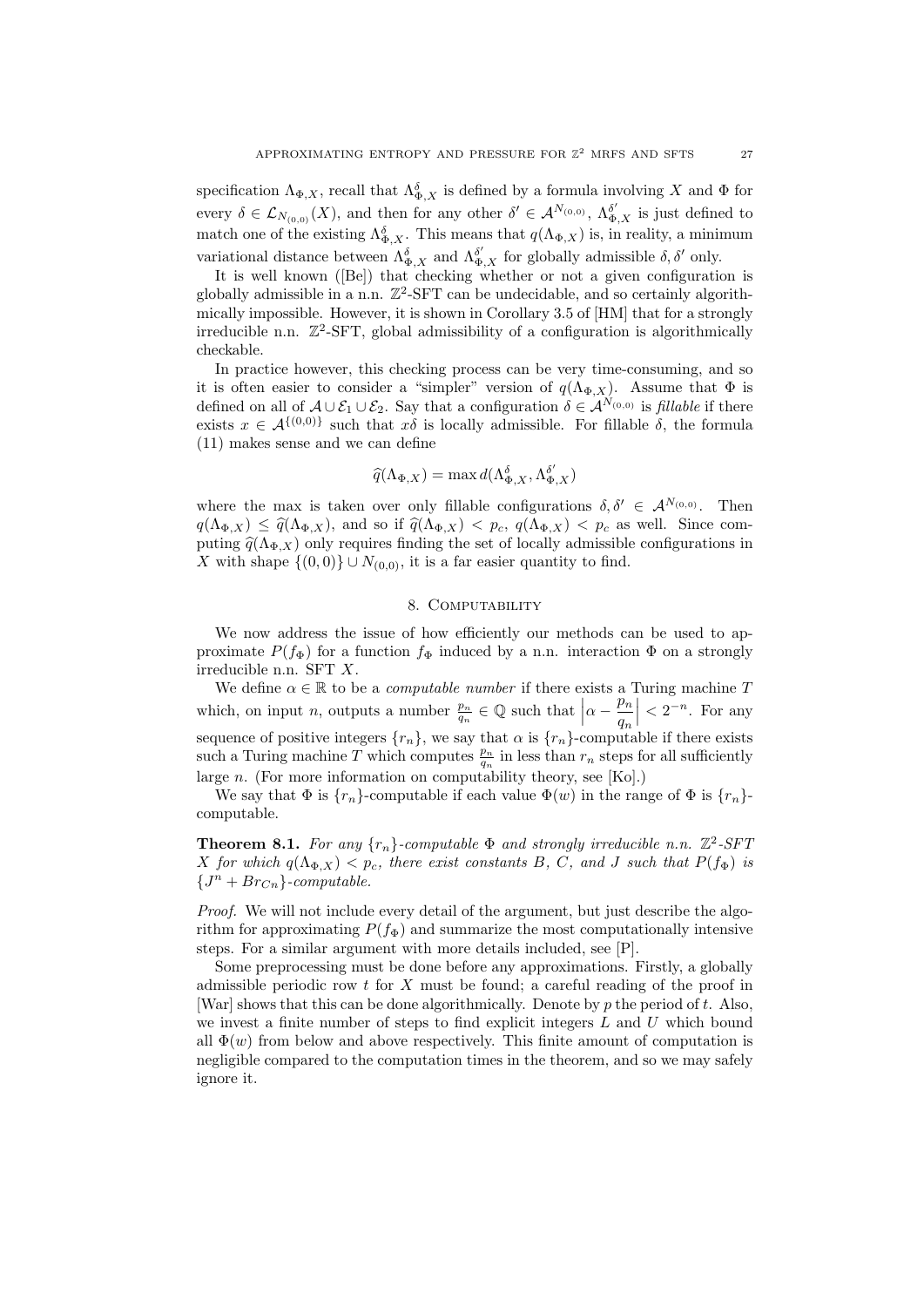Then, by Theorem 7.2, there exists  $R > 0$  such that for sufficiently large n,

$$
\left|1/p\left(\log\lambda(A_{\Phi^{[p]},X^{[p]},1,n+1,t^{[p]},t^{[p]}})-\log\lambda(A_{\Phi^{[p]},X^{[p]},1,n,t^{[p]},t^{[p]}})\right)-P(f_\Phi)\right|<0.2e^{-Rn}.
$$

To approximate  $P(f_{\Phi})$  to within  $2^{-n}$ , it then clearly suffices to approximate  $\lambda(A_{\Phi^{[p]},X^{[p]},1,k,t^{[p]},t^{[p]}})$  and  $\lambda(A_{\Phi^{[p]},X^{[p]},1,k+1,t^{[p]},t^{[p]}})$  to within  $0.4 \cdot 2^{-n}$ , where  $k=$  $n\lceil \frac{\log 2}{R} \rceil$ . It obviously suffices to describe the procedure for  $\lambda(A_{\Phi^{[p]}, X^{[p]}, 1, k, t^{[p]}, t^{[p]}})$ . We from now on refer to  $A_{\Phi^{[p]},X^{[p]},1,k,t^{[p]},t^{[p]}}$  simply as A for ease of reading.

The entries of A, indexed by legal columns c and d, are all of the form  $e^{-\sum \Phi(w)}$ , where the sum is always over a set of at most  $4kp$  configurations which are easily computed in polynomial (negligible) time in  $k$ , given  $t$ ,  $c$ , and  $d$ . Therefore, the smallest nonzero entry of A is at least  $e^{-4kpU}$  and the largest entry is at most  $e^{-4kpL}$ . We now wish to approximate each entry of A to within a tolerance of  $0.2|\mathcal{A}|^{-kp}e^{-4kpU}e^{8kpL}2^{-n}$ . We first approximate each individual  $\Phi(w)$  to within  $\frac{1}{40kp}|\mathcal{A}|^{-kp}e^{-4kpU}e^{8kpL}2^{-n}$ . Since k is linear in n, this expression is only exponentially small in n. Since each  $\Phi(w)$  is  $\{r_n\}$ -computable, there exists C so that such an approximation can be found for each  $\Phi(w)$  in fewer than  $r_{C_n}$  steps for sufficiently large n, and so a collection of such approximations for all  $\Phi(w)$  can be found in fewer than  $Br_{Cn}$  steps, where B is the constant number of configurations w for which  $\Phi(w) \neq 0$ . For each entry  $A_{c,d} = e^{-\sum \Phi(w)}$  of A, we then have an approximation to  $-\sum \Phi(w)$  within a tolerance of  $0.1|\mathcal{A}|^{-kp}e^{-4kpU}e^{8kpL}2^{-n}$ , which yields an approximation to  $A_{c,d} = e^{-\sum \Phi(w)}$  to within a tolerance of  $0.2|\mathcal{A}|^{-kp}e^{-4kpU}e^{4kpL}2^{-n}$ for large enough n since  $A_{c,d} < e^{-4kpL}$ .

We then have a matrix  $\widetilde{A}$  in which each entry is within  $0.2|\mathcal{A}|^{-kp}e^{-4kpU}e^{4kpL}2^{-n}$ of the corresponding entry of A. Since this matrix has only exponentially many entries (the size of  $A = A_{\Phi^{[p]}, X^{[p]}, 1, k, t^{[p]}, t^{[p]}}$  is at most the size of the alphabet of  $X^{[p]}_{1-l}$  $1, k, t^{[p]},$  which is at most  $|\mathcal{A}|^{kp}$ , and since each approximation only involves summing previously recorded approximations to  $\Phi(w)$  and exponentiating, there exists F so that  $\tilde{A}$  can be computed in fewer than  $F^n + Br_{C_n}$  steps for sufficiently large n.

Then  $(1 - 0.2|\mathcal{A}|^{-kp}e^{4kpL}2^{-n})A < \tilde{A} < (1 + 0.2|\mathcal{A}|^{-kp}e^{4kpL}2^{-n})A$ , and by monotonicity of the Perron eigenvalue,  $(1 - 0.2|\mathcal{A}|^{-kp}e^{4kpL}2^{-n})\lambda(A) < \lambda(\tilde{A}) <$  $(1+0.2|\mathcal{A}|^{-kp}e^{4kpL}2^{-n})\lambda(A)$ . Since clearly  $\lambda(A)$  is bounded from above by the maximum row sum of A, which itself is less than  $|A|^{kp}e^{-4kpL}$ , this means that  $|\lambda(\widetilde{A}) - \lambda(A)| < 0.2 \cdot 2^{-n}.$ 

All that remains is to approximate  $\lambda(\tilde{A})$  to within a tolerance of  $0.2 \cdot 2^{-n}$ . Since  $\tilde{A}$  and A have the same nonzero entries, and since A is primitive, there exists  $N = N(k)$  such that  $\widetilde{A}^N$  has all positive entries. We assume that N is the smallest such integer, which is called the index of primitivity of A. It is well-known ([HorJ], Corollary 8.5.9) that the index of primitivity is at most quadratic in the size of the matrix, so there exists G independent of n so that  $N < G<sup>k</sup>$ . Clearly the smallest entry of  $\widetilde{A}^N$ , call it  $\epsilon$ , is at least  $(e^{-5kpU})^N$ . (We changed 4kpU to 5kpU to account for the fact that the smallest entry of  $\widetilde{A}$  could be slightly smaller than the smallest entry of A.)

The reader can verify that for any  $M$  and  $k$ ,

$$
\left(\epsilon\sum(\widetilde{A}^M)_{c,d}\right)^k < \sum(\widetilde{A}^{k(M+N)})_{c,d} < \left(\sum(\widetilde{A}^{M+N})_{c,d}\right)^k.
$$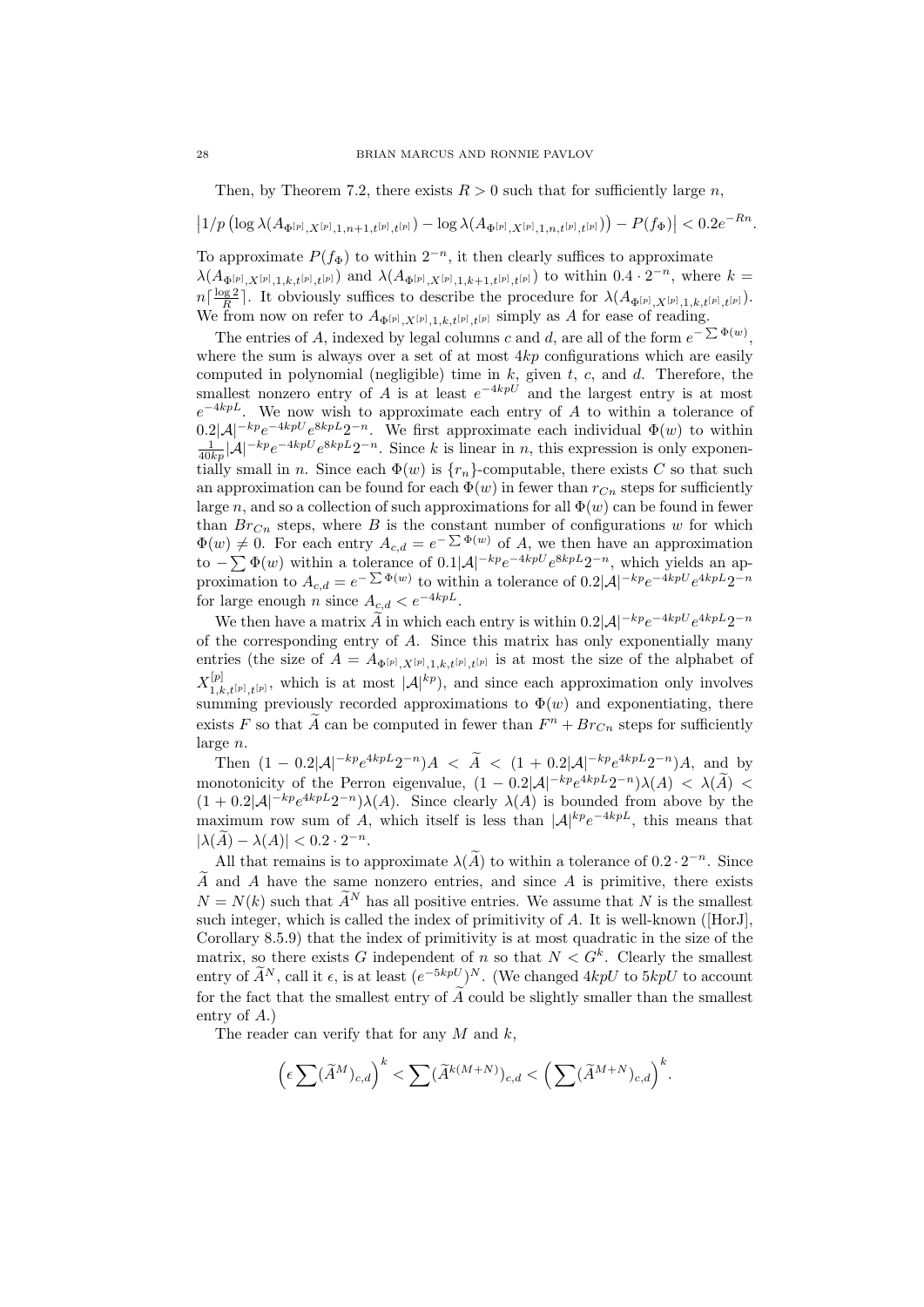By taking logs, dividing by  $k(M+N)$ , and letting  $k \to \infty$ , we see that

$$
\frac{\log \epsilon}{M+N} + \frac{\log \sum (\widetilde{A}^M)_{c,d}}{M+N} < \lambda(\widetilde{A}) < \frac{\log \sum (\widetilde{A}^{M+N})_{c,d}}{M+N}.
$$

If we denote  $f_M = \frac{\log \sum (\widetilde{A}^M)_{c,d}}{M}$  $\frac{N^{(1)}(N+1)}{M}$ , then for every  $M > N$ ,

$$
\lambda(\widetilde{A}) < f_M < \lambda(\widetilde{A}) + \frac{N\lambda(A)}{M} - \frac{\log \epsilon}{M}.
$$

For  $f_M$  to approximate  $\Lambda(\tilde{A})$  to within  $0.2 \cdot 2^{-n}$ , it is therefore sufficient to take  $M > 5 \cdot 2^{n}(N\lambda(\tilde{A}) - \log \epsilon)$ , which is less than  $H^{n}$  for some constant H and large enough n. The calculation of  $f_{H^n}$  entails taking an exponentially large power of an exponentially large matrix, which can be done in exponentially many computations. Therefore, there exists I so that  $\lambda(\tilde{A})$  can be approximated to within  $0.2 \cdot 2^{-n}$  in fewer than  $I<sup>n</sup>$  computations.

By collecting all of these facts and taking  $J = \max(I, F) + 1$ , we see that for sufficiently large n, we may approximate  $P(f_{\Phi})$  to within  $2^{-n}$  by performing fewer than  $J^n + Br_{Cn}$  steps for some uniform constants B, C, and J.

 $\Box$ 

#### 9. Examples

We now give some applications of the results from Sections 7 and 8 to specific Gibbs states and pressures, beginning with the hard-core and Ising antiferromagnetic models presented earlier. We note that these models have strongly irreducible underlying SFTs (the hard square shift and full shift on  $\pm 1$  respectively), and so checking whether our results apply to them boils down to checking which parameter values give  $q(\Lambda_{\Phi,X}) < p_c$ .

1. Hard-core model: we wish to know which activity levels a give  $q(\Lambda_{\Phi,X}) < p_c$ . By the definition of  $\Phi$ , it is easy to check that for  $\delta = 0^{N_{(0,0)}},$ 

$$
\Lambda_{\Phi,\mathcal{H}}^{\delta}(b) = \begin{cases} \frac{1}{1+a} & \text{if } b = 0\\ \frac{a}{1+a} & \text{if } b = 1, \end{cases}
$$

which we abbreviate by  $\Lambda_{\Phi,\mathcal{H}}^{\delta} = \left(\frac{1}{1+a}, \frac{a}{1+a}\right)$ . For any other  $\delta' \in \{0,1\}^{N_{(0,0)}}, \Lambda_{\Phi,\mathcal{H}}^{\delta'} =$  $(1,0)$ , i.e. it is concentrated entirely on the 0 symbol. (This is because if  $\delta' \neq 0^{N_{(0,0)}},$ the only locally admissible way to fill  $\delta$  in  $\mathcal H$  is with a 0.) Therefore,

$$
q(\Lambda_{\Phi,\mathcal{H}}) = d\left(\left(\frac{1}{1+a}, \frac{a}{1+a}\right), (1,0)\right) = \frac{a}{1+a}
$$

,

which is less than  $p_c$  iff  $a < \frac{p_c}{1-p_c}$ . We note that this computation was already done in [vdBM].

2. Ising antiferromagnet: again, we wish to know which parameters  $h, \beta$  give  $q(\Lambda_{\Phi,X})$  < p<sub>c</sub>. Again, it is reasonably straightfoward to check that for any  $\delta \in$  $\{\pm 1\}^{N_{(0,0)}}$  with  $\sum_{v \in N_{(0,0)}} \delta(v) = n$ ,

$$
\Lambda_{\Phi,X}^{\delta}(b) = \begin{cases} \frac{e^{-\beta(h-n)}}{e^{\beta(h-n)} + e^{-\beta(h-n)}} & \text{if } b = -1\\ \frac{e^{\beta(h-n)}}{e^{\beta(h-n)} + e^{-\beta(h-n)}} & \text{if } b = 1. \end{cases}
$$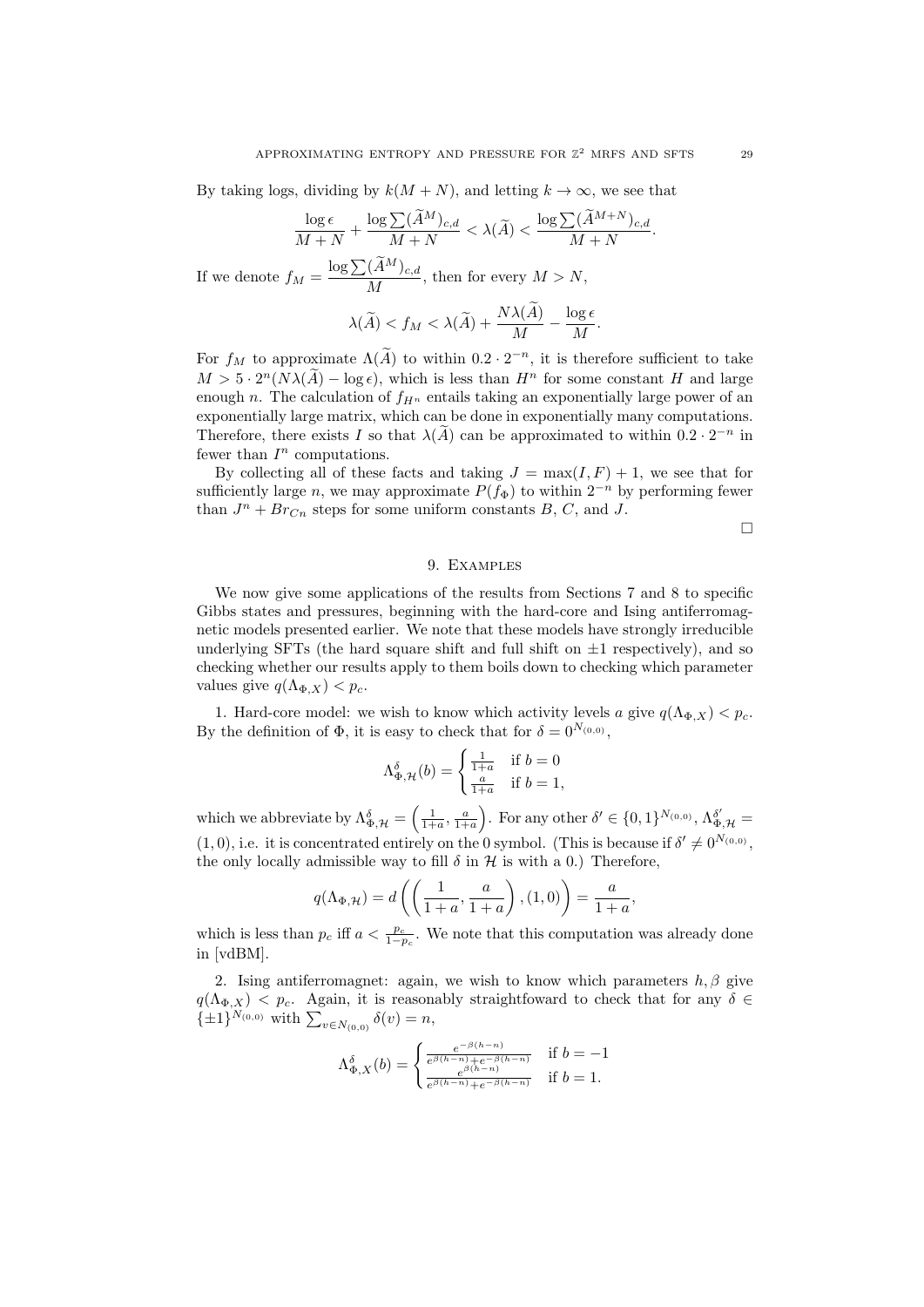It is then fairly easy to see that

$$
q(\Lambda_{\Phi,X}) = d((\Lambda_{\Phi,X})^{(1^{N_{(0,0)}})}, (\Lambda_{\Phi,X})^{(-1^{N_{(0,0)}})})
$$
  
= 
$$
\frac{e^{\beta(h-4)}}{e^{\beta(h-4)} + e^{-\beta(h-4)}} - \frac{e^{\beta(h+4)}}{e^{\beta(h+4)} + e^{-\beta(h+4)}}.
$$

It was shown in [vdBM] that  $q(\Lambda_{\Phi,X}) < p_c$  as long as  $2\beta(4 - |h|) < \log\left(\frac{p_c}{1-p_c}\right)$ , though this condition is certainly not necessary.

In both models, the results of [vdBM] imply that there is a unique Gibbs measure  $\mu$  for the described parameters. Theorem 7.2 implies that in addition, the pressure  $P(f_{\Phi})$  is exponentially well approximable by

$$
1/p \left( \log \lambda(A_{\Phi^{[p]}, X^{[p]}, 1, n+1, t^{[p]}, b^{[p]}}) - \log \lambda(A_{\Phi^{[p]}, X^{[p]}, 1, n, t^{[p]}, b^{[p]}}) \right)
$$

for any boundary conditions  $t, b$  periodic with period p. (Of course, for these two models, there exist globally admissible constant rows, and so we could take  $p = 1$ . By Theorem 8.1, a bound on the computability of these pressures can also be given in terms of the computability of the relevant parameter values.

We conclude by giving applications to topological entropy, in the same spirit as [P]. We first note that since a measure of maximal entropy is clearly an equilibrium state for the function  $f = f_0 = 0$ , any measure of maximal entropy is a  $\mathbb{Z}^2$ -MRF associated to the Gibbs specification  $\Lambda = \Lambda_{0,X}$  defined by

$$
\Lambda^{\delta}(\eta) := \begin{cases} 0 & \text{if } \eta \delta \notin \mathcal{L}(X) \\ \frac{1}{N(\delta)} & \text{if } \eta \delta \in \mathcal{L}(X) \end{cases}
$$

when  $\delta \in \mathcal{L}(X)$  (here  $N(\delta)$  is just the normalization factor  $|\{\eta \in \mathcal{A}^S : \eta \delta \in$  $\mathcal{L}(X)\}|$ , and by  $\Lambda^{\delta'} = \Lambda^{\delta_0}$  when  $\delta' \notin \mathcal{L}(X)$ , where  $\delta_0$  is any fixed globally admissible boundary with the same shape as  $\delta'$ .

We now exhibit two classes of strongly irreducible n.n.  $\mathbb{Z}^2$ -SFTs for which  $q(\Lambda)$  <  $p_c$  for this specification, implying that the topological entropy (topological pressure for  $f = f_0 = 0$ ) is exponentially well approximable via strips, and therefore  $\{J^n\}$ computable for some J. For the first, we need a definition.

**Definition 9.1.** In a n.n.  $\mathbb{Z}^d$ -SFT X with alphabet  $A, a \in \mathcal{A}$  is a safe symbol if for all  $b \in \mathcal{A}$ ,  $(a, b), (b, a) \in \mathcal{E}_i$  for  $1 \leq i \leq d$ . In other words, a is a safe symbol if it may legally appear next to any letter of the alphabet in any direction.

**Proposition 9.2.** Any n.n.  $\mathbb{Z}^2$ -SFT with alphabet A containing a subset A' of safe symbols for which  $\frac{|A'|}{|A|} > 1 - p_c$  has a unique measure of maximal entropy  $\mu$ which is an MRF associated to a translation-invariant  $\mathbb{Z}^2$ -specification  $\Lambda$  satisfying  $q(\Lambda) < p_c$ . The topological entropy of any such SFT is  $\{J^n\}$ -computable for some J.

*Proof.* Consider any such  $\mathbb{Z}^2$ -SFT X and any  $\mu$  a measure of maximal entropy on X with  $\mathbb{Z}^2$ -specification  $\Lambda$ . Clearly, since X contains a safe symbol, any  $\delta \in A^{N_{(0,0)}}$ is in  $\mathcal{L}(X)$  and X is strongly irreducible. For any  $\delta \in \mathcal{A}^{N_{(0,0)}},$  the probability distribution  $\Lambda^{\delta}$  is uniform over some subset of A, call it  $S_{\delta}$ , which contains A'. Clearly,  $|S_{\delta}| = N(\delta)$ . Choose any  $\delta, \delta' \in \mathcal{A}^{N_{(0,0)}},$  and assume w.l.o.g. that  $N(\delta) \geq$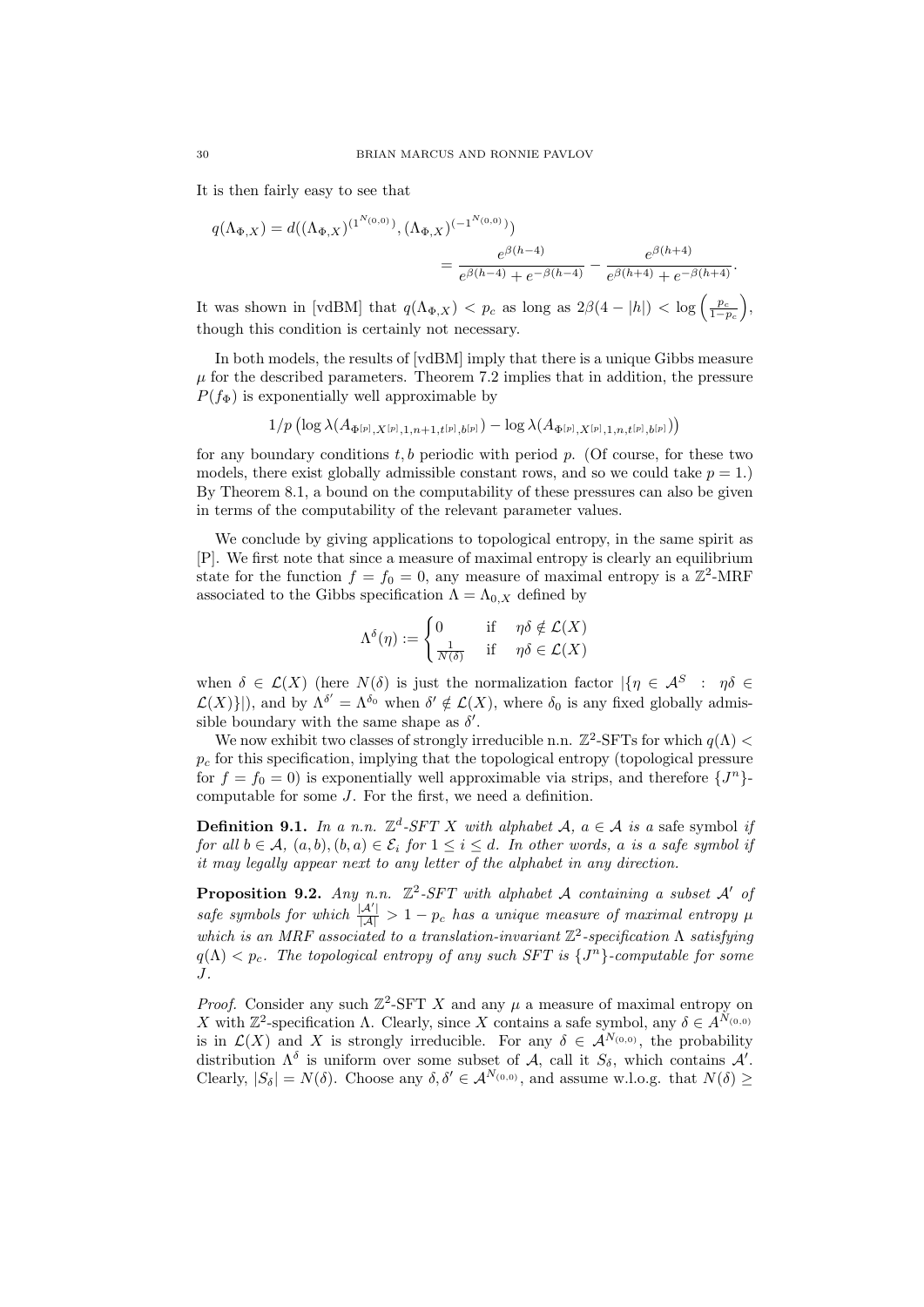$N(\delta')$ . Then,

$$
d(\Lambda^{\delta}, \Lambda^{\delta'}) = \frac{1}{2} \sum_{e \in \mathcal{A}} |\Lambda^{\delta}(e) - \Lambda^{\delta'}(e)| \le
$$

$$
\frac{|\mathcal{A}'|}{2} \Big( \frac{1}{N(\delta')} - \frac{1}{N(\delta)} \Big) + \frac{N(\delta) - |\mathcal{A}'|}{2N(\delta)} + \frac{N(\delta') - |\mathcal{A}'|}{2N(\delta')}
$$

$$
= 1 - \frac{|\mathcal{A}'|}{N(\delta)} \le 1 - \frac{|\mathcal{A}'|}{|\mathcal{A}|} < p_c.
$$

Therefore,  $q(\Lambda) < p_c$ , implying by Theorem 3.9 that  $\mu$  was unique. The fact that  $h(X) = P(f_0)$  implies that  $h(X)$  is  $\{J^n\}$  computable for some J by Theorem 8.1.  $\Box$ 

We note that since  $p_c > .556 > .5$  by [vdBE], clearly the  $\mathbb{Z}^2$  hard square shift  $\mathcal{H}$ satisfies the conditions of Proposition 9.2.

We recall that the  $\{J^n\}$ -computability of the topological entropy of such SFTs followed from the exponentially good approximations given by differences of topological entropies of constrained strips, i.e. strips with boundary conditions  $t, b$ . For SFTs with at least one safe symbol  $\alpha$  (such as those to which Proposition 9.2 applies), one can take  $t, b = a^{\mathbb{Z}}$  and then the topological entropies of the approximating "constrained" strips are equal to those of unconstrained strips as were treated in [P].

**Proposition 9.3.** Any n.n.  $\mathbb{Z}^2$ -SFT with alphabet A with the property that for all  $a \in \mathcal{A}$ , and for any direction, the set of legal neighbors of a in that direction has cardinality greater than  $(1 - \frac{p_c}{4(1+p_c)})|\mathcal{A}|$ , has a unique measure of maximal entropy μ which is an MRF associated to a  $\mathbb{Z}^2$ -specification Λ satisfying  $q(\Lambda) < p_c$ . The topological entropy of any such SFT is  $\{J^n\}$ -computable for some J.

*Proof.* Consider any such n.n.  $\mathbb{Z}^2$ -SFT X and any  $\mu$  a measure of maximal entropy on X with  $\mathbb{Z}^2$ -specification  $\Lambda$ . Since  $1 - \frac{p_c}{4(1+p_c)} > \frac{3}{4}$ , any  $\delta \in \mathcal{A}^{N_{(0,0)}}$  can be extended to a locally admissible configuration with shape  $N_{(0,0)} \cup \{0\}$ . The reader may check that this implies both that any  $\delta \in A^{N_{(0,0)}}$  is in  $\mathcal{L}(X)$  and that X is strongly irreducible. Therefore, for any  $\delta \in A^{N_{(0,0)}}$ , the probability distribution  $\Lambda^{\delta}$ is uniform over some nonempty subset of A, call it  $S_{\delta}$ . Clearly  $|S_{\delta}| = N(\delta)$ . Define  $\alpha := \frac{p_c}{(1+p_c)}$ . Then it is clear that  $|S_\delta| > (1-\alpha)|\mathcal{A}|$  for any  $\delta \in \mathcal{A}$ . Choose any  $\delta, \delta' \in A^{N_{(0,0)}},$  and assume w.l.o.g. that  $N(\delta) \ge N(\delta')$ . Define  $m := |S_{\delta} \cap S_{\delta'}|$  and note that  $m > N(\delta) - \alpha |\mathcal{A}|$ . Then,

$$
d(\Lambda^{\delta}, \Lambda^{\delta'}) = \frac{1}{2} \sum_{e \in \mathcal{A}} |\Lambda^{\delta}(e) - \Lambda^{\delta'}(e)|
$$
  
\$\leq \frac{m}{2} \left( \frac{1}{N(\delta')} - \frac{1}{N(\delta)} \right) + \frac{N(\delta) - m}{2N(\delta)} + \frac{N(\delta') - m}{2N(\delta')} = 1 - \frac{m}{N(\delta)}}\$  
\$\leq 1 - \frac{N(\delta) - \alpha |\mathcal{A}|}{N(\delta)} = \frac{\alpha |\mathcal{A}|}{N(\delta)} < \frac{\alpha}{1 - \alpha} = p\_c.

Therefore,  $q(\Lambda) < p_c$ , implying by Theorem 3.9 that  $\mu$  was unique. The fact that  $h(X) = P(f_0)$  again implies that  $h(X)$  is  $\{J^n\}$ -computable for some J by Theorem 8.1.

 $\Box$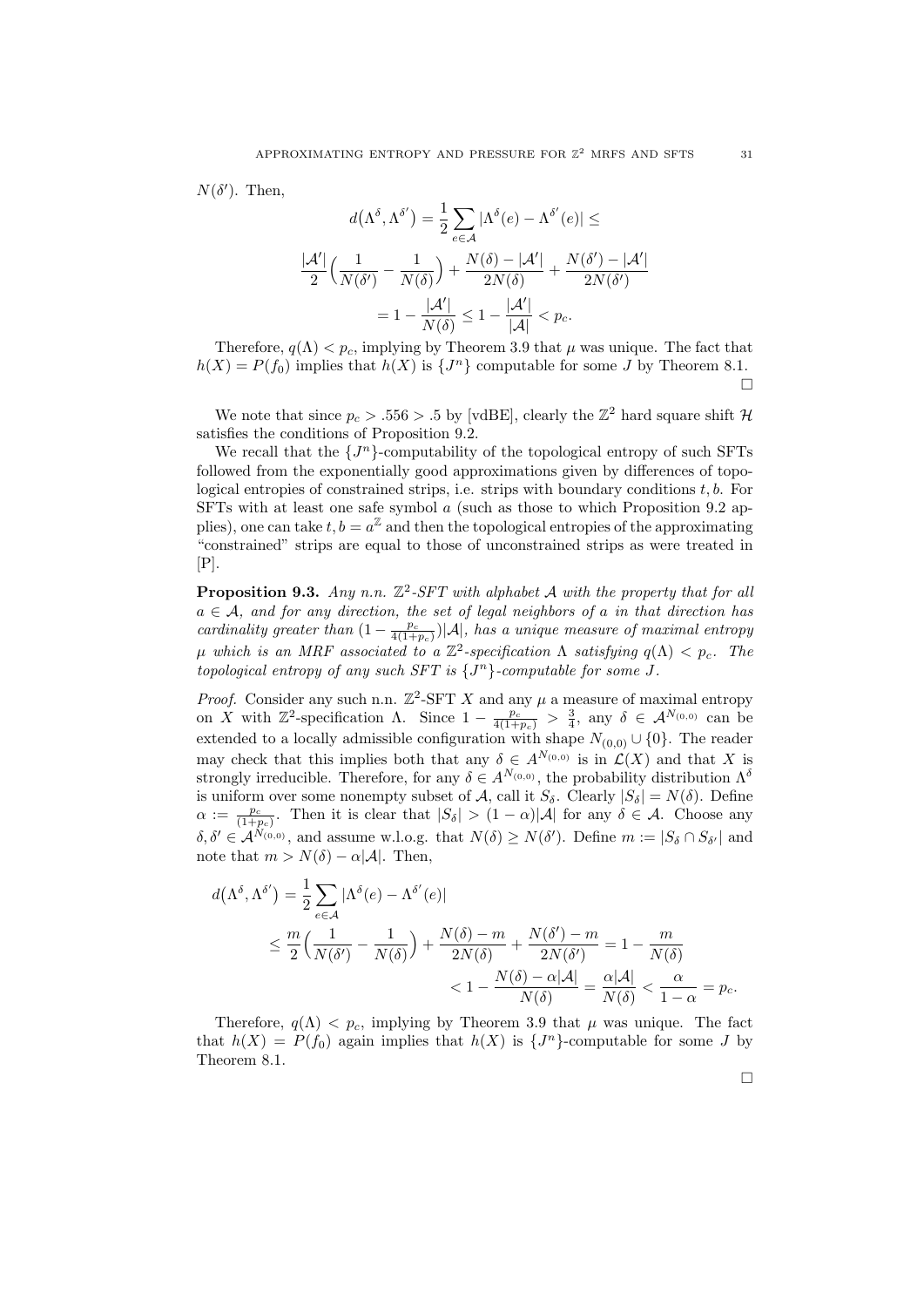We note that since by [vdBE],  $\frac{p_c}{4(1+p_c)} > \frac{.556}{4(1+.556)} > \frac{5}{56}$ , the usual k-checkerboard  $\mathbb{Z}^2$ -SFT, with alphabet  $\{1,\ldots,k\}$  and forbidden list consisting of all pairs of adjacent identical letters, satisfies the conditions of Proposition 9.3 when  $k \geq 12$ . (It may also satisfy these conditions for smaller k depending on the exact value of  $p_c$ .

## **ACKNOWLEDGMENTS**

The authors thank David Brydges, Guangyue Han, Erez Louidor, Christian Maes, and Benjy Weiss for helpful discussions.

### **REFERENCES**

- [AB] M. Aizenmann and D.J. Barsky, Sharpness of the phase transition in percolation models, Comm. Math. Phys., 108 (1987), 489–526.
- [Be] R. Berger, The undecidability of the Domino Problem, Mem. Amer. Math. Soc. 66 (1966), 1–72.
- [Bl] H. J. Brascamp, Equilibrium States for a one-dimensional lattice gas, Commun. Math. Phys., 21 (1971), 56–70.
- [Ge] H.-O. Georgii, Gibbs Measures and Phase Transitions, de Gruyter, Berlin, 1988.
- [Gl] Eli Glasner, Ergodic theory via joinings, American Mathematical Society, Mathematical Surveys and Monographs, vol. 101, 2003.
- [Gr] G. Grimmett, Percolation, Springer-Verlag, New York, 1989.
- [HM] M. Hochman and T. Meyerovitch, A Characterization of the Entropies of Multidimensional Shifts of Finite Type, Annals of Math., to appear.
- [HorJ] R. A. Horn and C. P. Johnson, Matrix Analysis, Cambridge University Press, 1988
- [Ko] Ker-I Ko, Complexity theory of real functions, Progress in Theoretical Computer Science, Birkhauser, 1991.
- [Kr] W. Krieger, On the uniqueness of the equilibrium state, Theory of Computing Sytstems, 8 (1974), 97–104.
- [LM] D. Lind and B. Marcus, An Introduction to Symbolic Dynamics and Coding, Cambridge University Press, 1995.
- [Me] M.V. Menshikov, Coincidence of critical points in percolation problems, Soviet Math. Dokl., 33 (1986), 856–859.
- [Mi] M. Misiurewicz, A short proof of the variational principle for a  $\mathbb{Z}_{+}^{n}$ -action on a compact space, Asterisque, 40 (1975), 147–157.
- [P] R. Pavlov, Approximating the hard square entropy constant with probabilistic methods, Ann. Probab., submitted.
- [Rud] D. J. Rudolph, Fundamentals of Measurable Dynamics, Clarendon Press, Oxford, 1990.
- [Rue] D. Ruelle, Thermodynamic formalism, Addison-Wesley, Reading (Mass.), 1978.
- [S] P. Shields, The Ergodic Theory of Discrete Sample Paths, Amer. Math. Soc., Graduate Studies in Mathematics, vol. 13, 1996.
- [vdBE] J. van den Berg and A. Ermakov, A new lower bound for the critical probability of site percolation on the square lattice, Random Structures and Algorithms, 8 (1996), no. 3, 199–212.
- [vdBM] J. van den Berg and C. Maes, Disagreement percolation in the study of Markov random fields, Ann. Probab., 22 (1994), no. 2, 749-763.
- [vdBS] J. van den Berg and J. Steif, Percolation and the hard-core lattice gas model, Stochastic Process. Appl., 49 (1994), no. 2, 179–197.
- [Wal] P. Walters, An Introduction to Ergodic Theory, Springer-Verlag, Graduate Texts in Mathematics, vol. 79, 1982.
- [War] T. Ward, Automorphisms of  $\mathbb{Z}^d$ -subhifts of finite type, Indag. Math. New Ser. 5 (1994), no. 4, 495–504.